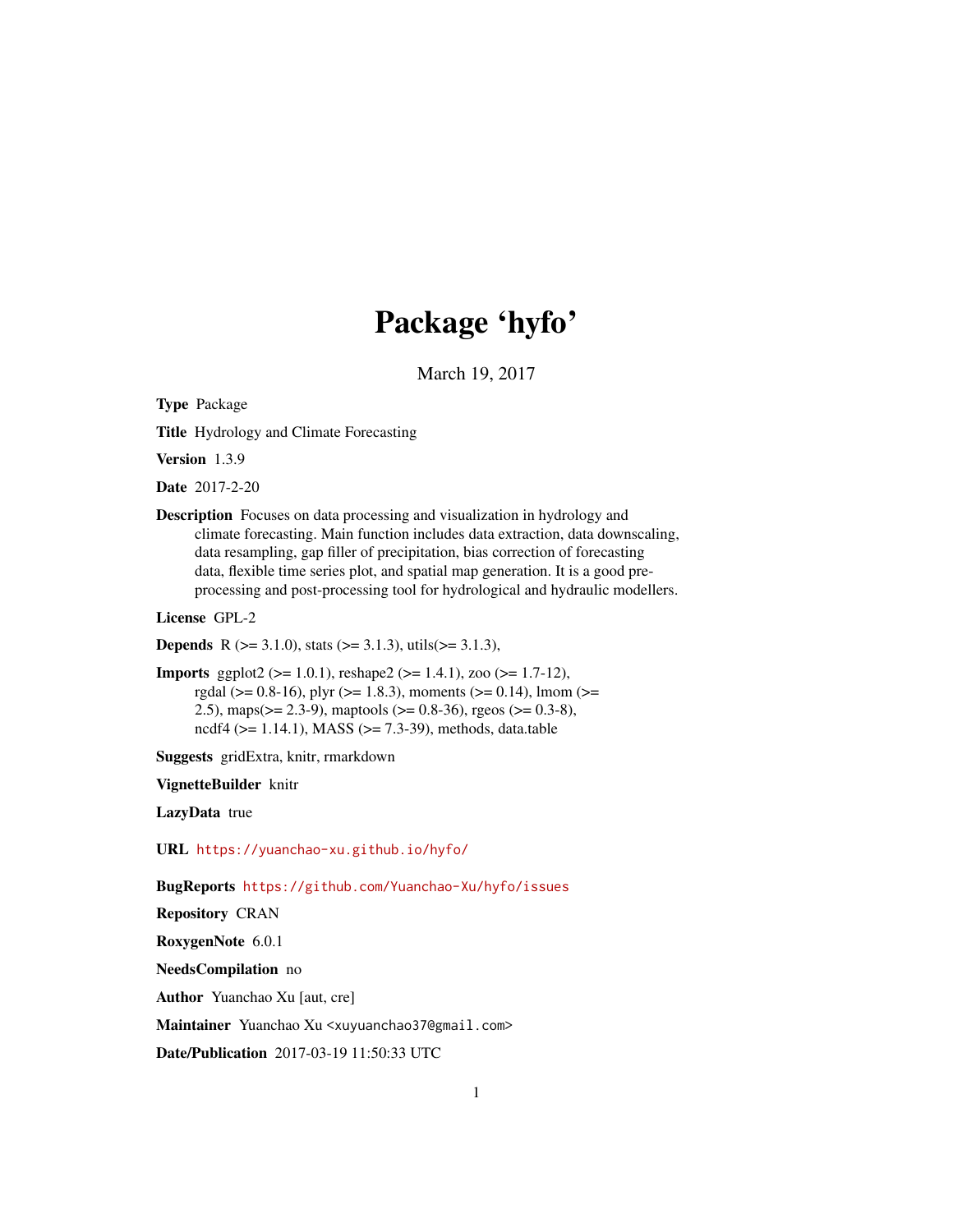# R topics documented:

| 3                                                                                                                                                                                  |
|------------------------------------------------------------------------------------------------------------------------------------------------------------------------------------|
| 6                                                                                                                                                                                  |
| 10                                                                                                                                                                                 |
| 11                                                                                                                                                                                 |
| 11                                                                                                                                                                                 |
| 12                                                                                                                                                                                 |
| 13                                                                                                                                                                                 |
| 14                                                                                                                                                                                 |
| 14                                                                                                                                                                                 |
| 15                                                                                                                                                                                 |
| 16                                                                                                                                                                                 |
| 17                                                                                                                                                                                 |
| 19                                                                                                                                                                                 |
| 20                                                                                                                                                                                 |
| 22                                                                                                                                                                                 |
| 22                                                                                                                                                                                 |
| 26                                                                                                                                                                                 |
| 27                                                                                                                                                                                 |
| 29                                                                                                                                                                                 |
| 31                                                                                                                                                                                 |
| 32                                                                                                                                                                                 |
| 33                                                                                                                                                                                 |
| 34                                                                                                                                                                                 |
| 34                                                                                                                                                                                 |
| 36                                                                                                                                                                                 |
| 38                                                                                                                                                                                 |
| 39                                                                                                                                                                                 |
| 40                                                                                                                                                                                 |
| 42                                                                                                                                                                                 |
| 43                                                                                                                                                                                 |
| 44                                                                                                                                                                                 |
| 44                                                                                                                                                                                 |
| 46                                                                                                                                                                                 |
| resample, $\ldots$ , $\ldots$ , $\ldots$ , $\ldots$ , $\ldots$ , $\ldots$ , $\ldots$ , $\ldots$ , $\ldots$ , $\ldots$ , $\ldots$ , $\ldots$ , $\ldots$ , $\ldots$ , $\ldots$<br>47 |
| 48                                                                                                                                                                                 |
| 49                                                                                                                                                                                 |
| 50                                                                                                                                                                                 |
| tgridData<br>50                                                                                                                                                                    |
| 51                                                                                                                                                                                 |
|                                                                                                                                                                                    |

**Index**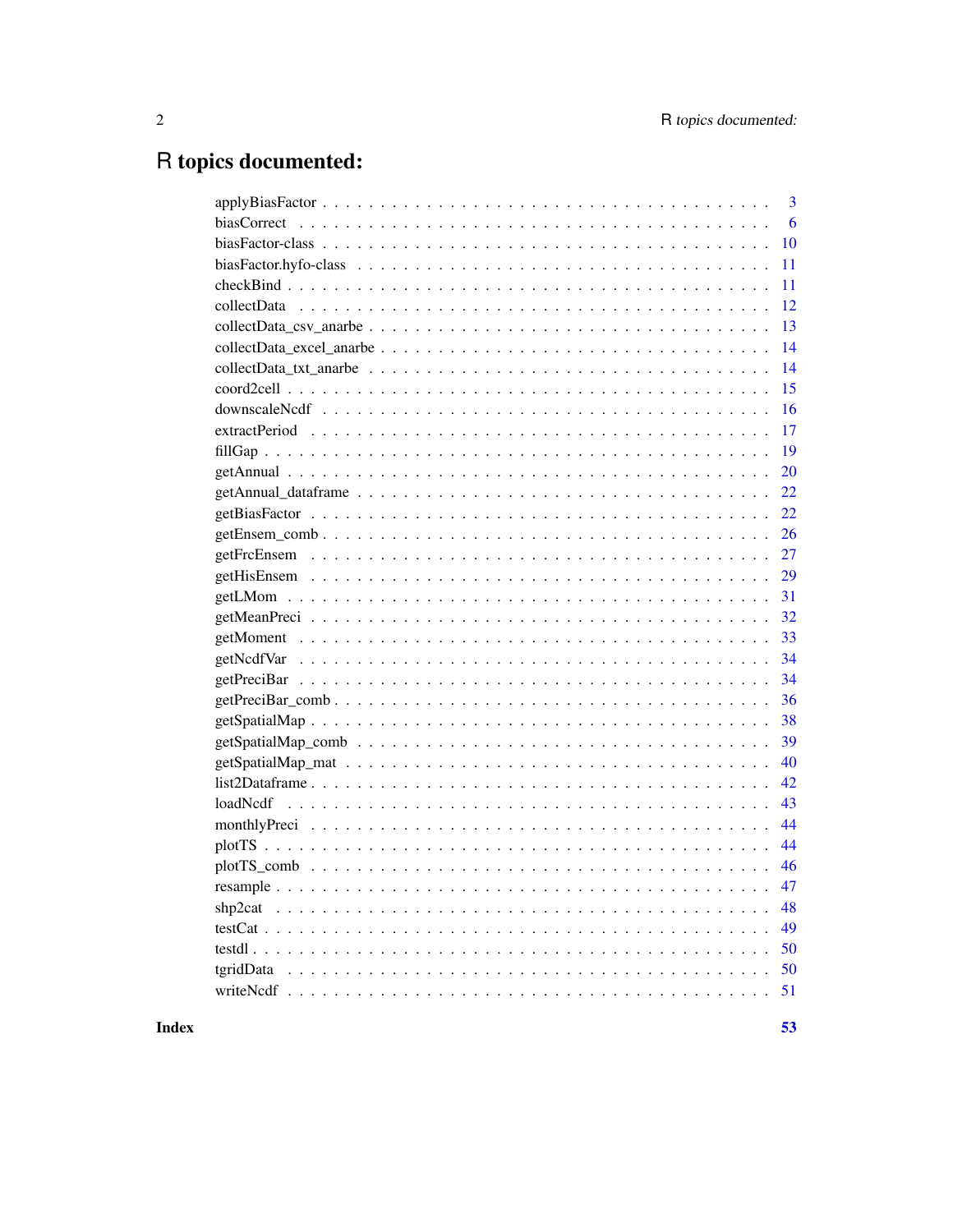<span id="page-2-1"></span><span id="page-2-0"></span>applyBiasFactor *Apply bias factor to different forecasts for multi/operational/real time bias correction.*

#### **Description**

When you do multi/operational/real time bias correction. It's too expensive to input hindcast and obs every time. Especially when you have a long period of hindcast and obs, but only a short period of frc, it's too unecessary to read and compute hindcast and obs everytime. Therefore, biasFactor is designed. Using getBiasFactor, you can get the biasFactor with hindcast and observation, then you can use applyBiasFactor to apply the biasFactor to different forecasts.

#### Usage

applyBiasFactor(frc, biasFactor, obs = NULL)

## S4 method for signature 'data.frame,biasFactor' applyBiasFactor(frc, biasFactor, obs = NULL)

## S4 method for signature 'list,biasFactor.hyfo' applyBiasFactor(frc, biasFactor, obs = NULL)

#### Arguments

| frc        | a hyfo grid data output or a dataframe (time series) consists of Date column and<br>one or more value columns, representing the frc data. Check details for more<br>information.                                                     |
|------------|--------------------------------------------------------------------------------------------------------------------------------------------------------------------------------------------------------------------------------------|
| biasFactor | a file containing all the information of the calibration, will be applied to different<br>forecasts.                                                                                                                                 |
| obs        | for some methods, observation input is necessary, obs is a hyfo grid data output<br>or a dataframe (time series) consists of Date column and one or more value<br>columns, representing the observation data. Default value is NULL. |

#### Details

Information about the method and how biasCorrect works can be found in [biasCorrect](#page-5-1)

#### why use biasFactor

As for forecasting, for daily data, there is usually no need to have different bias factor every different day. You can calculate one bisa factor using a long period of hindcast and obs, and apply that factor to different frc.

For example,

You have 10 years of hindcast and observation. you want to do bias correction for some forecasting product, e.g. system 4. For system 4, each month, you will get a new forecast about the future 6 months. So if you want to do the real time bias correction, you have to take the 10 years of hindcast and observation data with you, and run biasCorrect every time you get a new forecast. That's too expensive.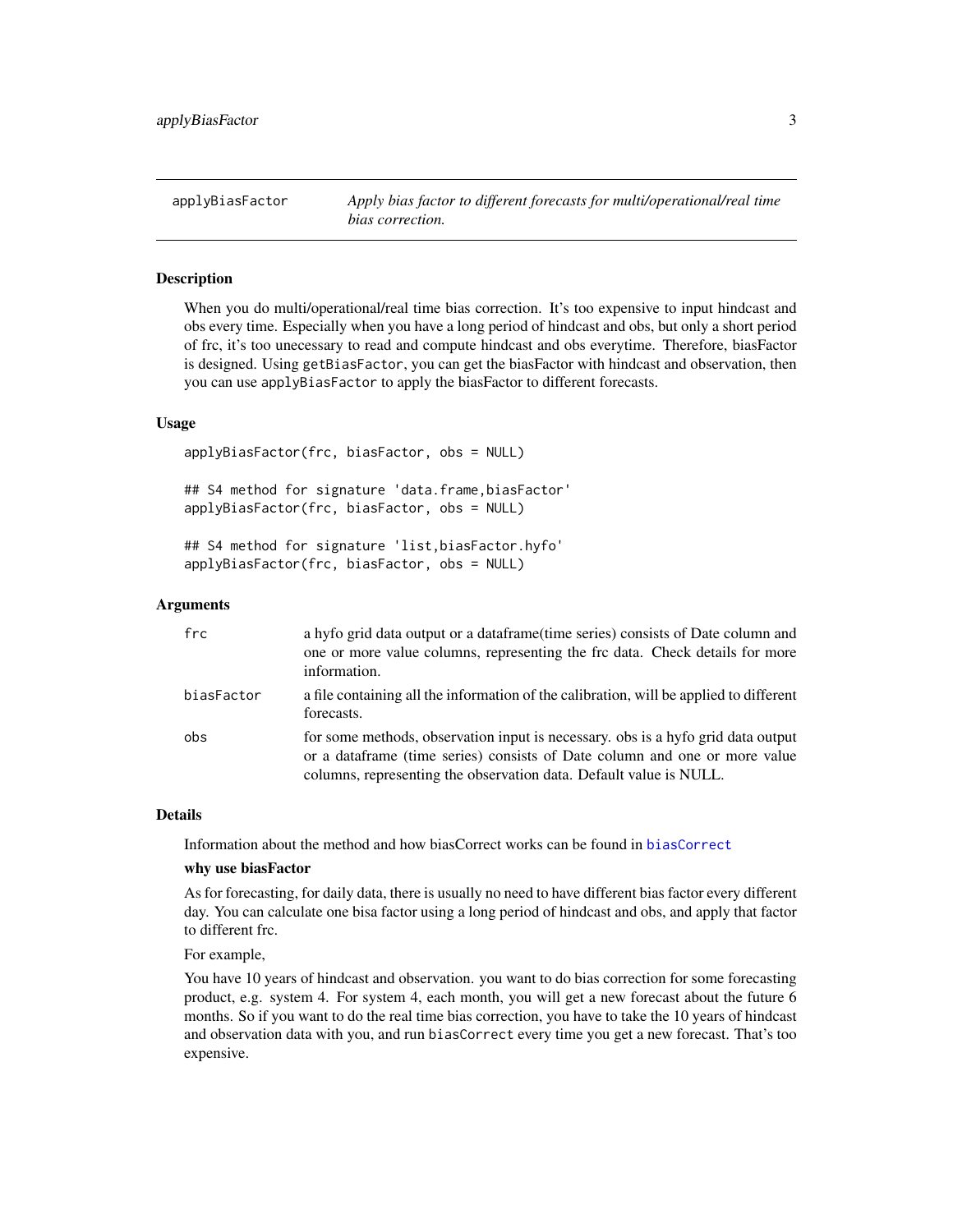<span id="page-3-0"></span>For some practical use in forecasting, there isn't a so high demand for accuracy. E.g., Maybe for February and March, you can use the same biasFactor, no need to do the computation again.

It is a generic function, if in your case you need to debug, please see ?debug() for how to debug S4 method.

#### Author(s)

Yuanchao Xu <xuyuanchao37@gmail.com >

### References

Bias correction methods come from biasCorrection from dowscaleR

- Santander Meteorology Group (2015). downscaleR: Climate data manipulation and statistical downscaling. R package version 0.6-0. https://github.com/SantanderMetGroup/downscaleR/wiki
- R.A.I. Wilcke, T. Mendlik and A. Gobiet (2013) Multi-variable error correction of regional climate models. Climatic Change, 120, 871-887
- A. Amengual, V. Homar, R. Romero, S. Alonso, and C. Ramis (2012) A Statistical Adjustment of Regional Climate Model Outputs to Local Scales: Application to Platja de Palma, Spain. J. Clim., 25, 939-957
- C. Piani, J. O. Haerter and E. Coppola (2009) Statistical bias correction for daily precipitation in regional climate models over Europe, Theoretical and Applied Climatology, 99, 187-192
- O. Gutjahr and G. Heinemann (2013) Comparing precipitation bias correction methods for high-resolution regional climate simulations using COSMO-CLM, Theoretical and Applied Climatology, 114, 511-529

#### See Also

[biasCorrect](#page-5-1) for method used in bias correction. [getBiasFactor](#page-21-1), for the first part.

#### Examples

```
######## hyfo grid file biascorrection
########
# If your input is obtained by \code{loadNcdf}, you can also directly biascorrect
# the file.
# First load ncdf file.
filePath <- system.file("extdata", "tnc.nc", package = "hyfo")
varname <- getNcdfVar(filePath)
nc <- loadNcdf(filePath, varname)
data(tgridData)
#' # Since the example data, has some NA values, the process will include some warning #message,
```

```
# which can be ignored in this case.
```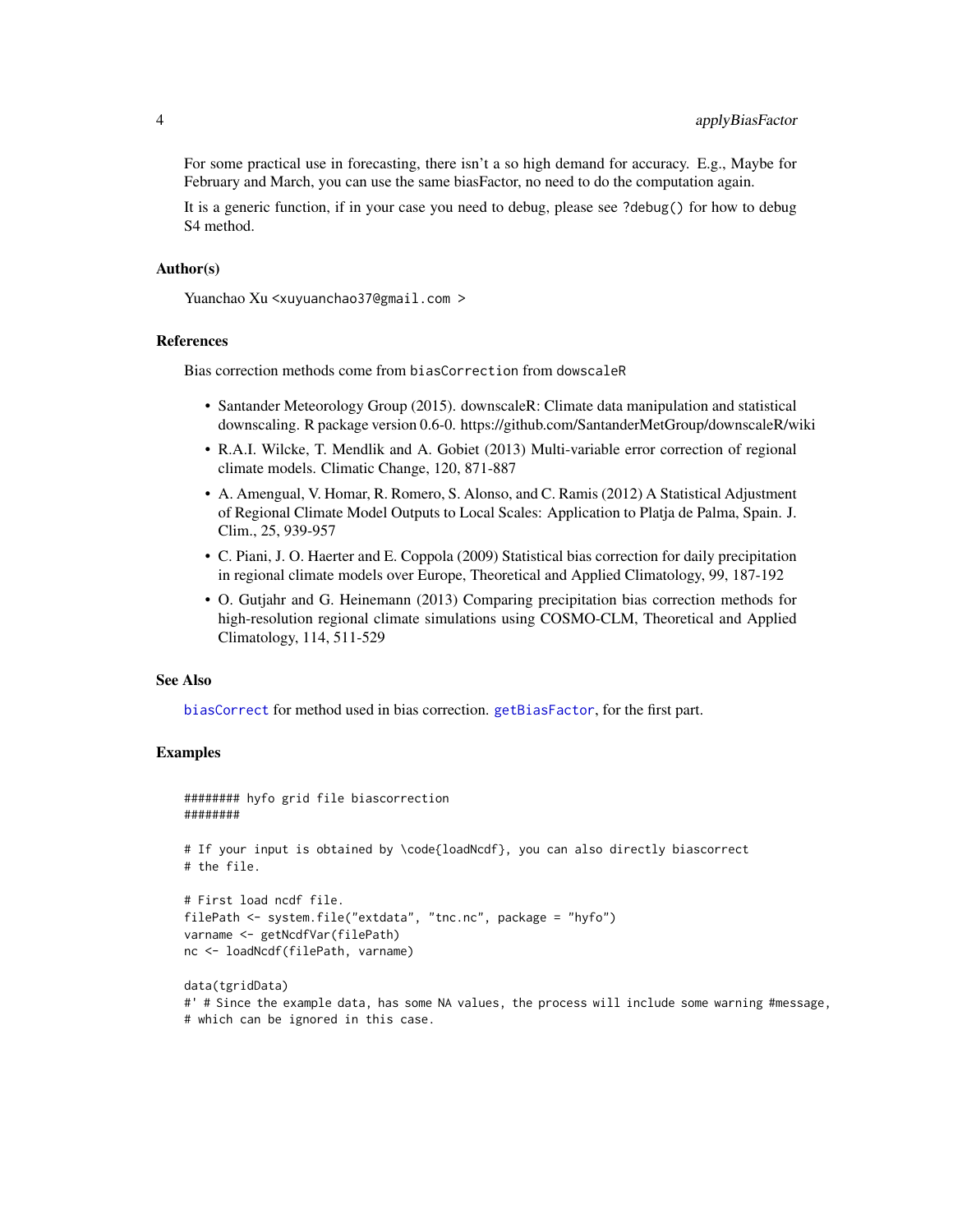```
# Then we will use nc data as forecasting data, and use itself as hindcast data,
# use tgridData as observation.
biasFactor <- getBiasFactor(nc, tgridData)
newFrc <- applyBiasFactor(nc, biasFactor)
biasFactor <- getBiasFactor(nc, tgridData, method = 'eqm', extrapolate = 'constant',
preci = TRUE)
# This method needs obs input.
newFrc <- applyBiasFactor(nc, biasFactor, obs = tgridData)
biasFactor <- getBiasFactor(nc, tgridData, method = 'gqm', preci = TRUE)
newFrc <- applyBiasFactor(nc, biasFactor)
######## Time series biascorrection
########
# Use the time series from testdl as an example, we take frc, hindcast and obs from testdl.
data(testdl)
# common period has to be extracted in order to better train the forecast.
datalist <- extractPeriod(testdl, startDate = '1994-1-1', endDate = '1995-10-1')
frc <- datalist[[1]]
hindcast <- datalist[[2]]
obs <- datalist[[3]]
# The data used here is just for example, so there could be negative data.
# default method is scaling
biasFactor <- getBiasFactor(hindcast, obs)
frc_new <- applyBiasFactor(frc, biasFactor)
# for precipitation data, extra process needs to be executed, so you have to tell
# the program to it is a precipitation data.
biasFactor <- getBiasFactor(hindcast, obs, preci = TRUE)
frc_new1 <- applyBiasFactor(frc, biasFactor)
# You can use other methods to biascorrect, e.g. delta method.
biasFactor <- getBiasFactor(hindcast, obs, method = 'delta')
# delta method needs obs input.
frc_new2 <- applyBiasFactor(frc, biasFactor, obs = obs)
#
biasFactor <- getBiasFactor(hindcast, obs, method = 'eqm', preci = TRUE)
# eqm needs obs input
frc_new3 <- applyBiasFactor(frc, biasFactor, obs = obs)
```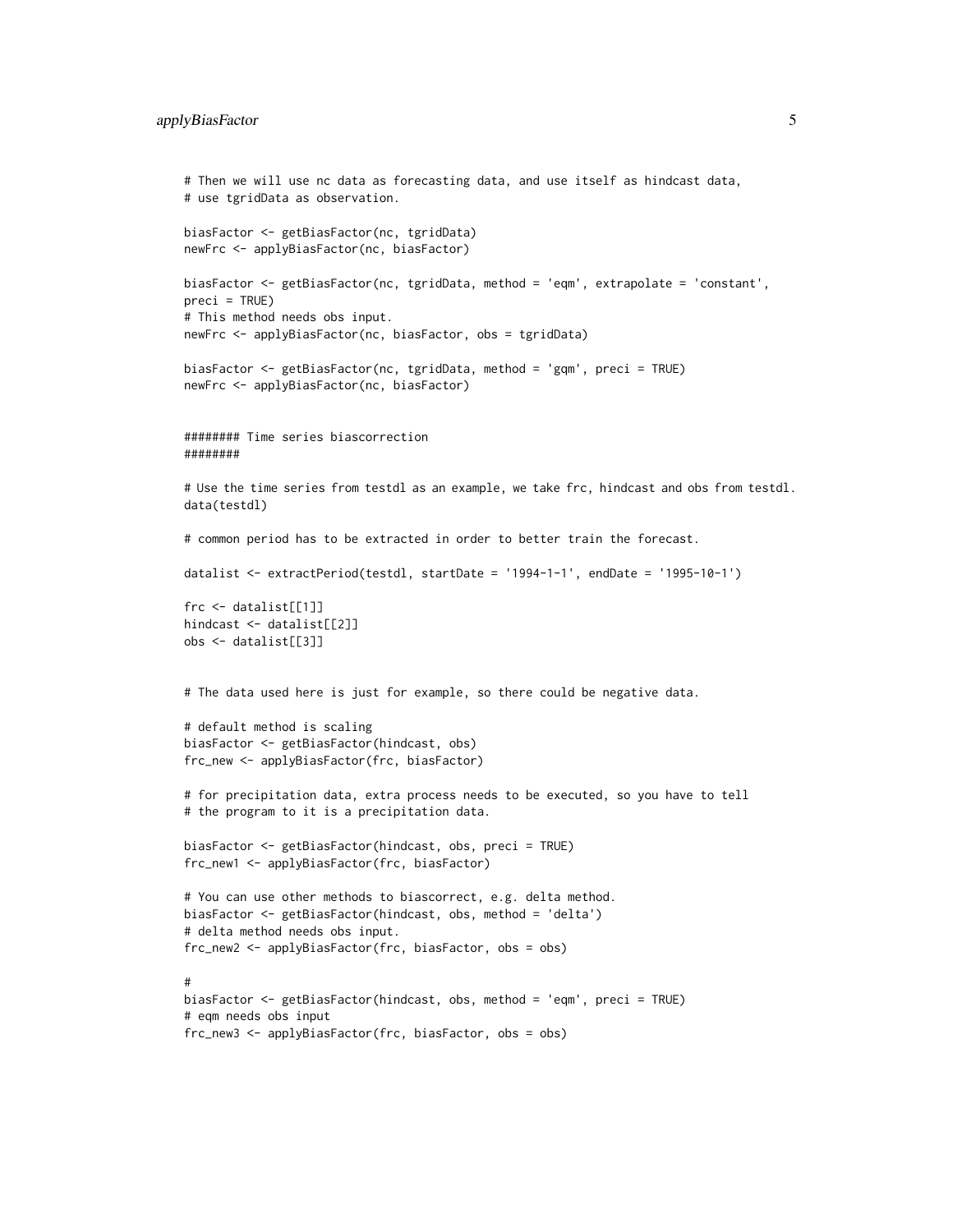```
biasFactor <- getBiasFactor(hindcast, obs, method = 'gqm', preci = TRUE)
frc_new4 <- applyBiasFactor(frc, biasFactor)
plotTS(obs, frc, frc_new, frc_new1, frc_new2, frc_new3, frc_new4, plot = 'cum')
# You can also give name to this input list.
TSlist <- list(obs, frc, frc_new, frc_new1, frc_new2, frc_new3, frc_new4)
names(TSlist) <- c('obs', 'frc', 'delta', 'delta_preci', 'scale', 'eqm', 'gqm')
plotTS(list = TSlist, plot = 'cum')
# If the forecasts you extracted only has incontinuous data for certain months and years, e.g.,
# for seasonal forecasting, forecasts only provide 3-6 months data, so the case can be
# for example Dec, Jan and Feb of every year from year 1999-2005.
# In such case, you need to extract certain months and years from observed time series.
# extractPeriod() can be then used.
```
# More examples can be found in the user manual on https://yuanchao-xu.github.io/hyfo/

```
biasCorrect Biascorrect the input timeseries or hyfo dataset
```
#### **Description**

Biascorrect the input time series or dataset, the input time series or dataset should consist of observation, hindcast, and forecast. observation and hindcast should belong to the same period, in order to calibrate. Then the modified forecast will be returned. If the input is a time series, first column should be date column and rest columns should be the value column. If the input is a hyfo dataset, the dataset should be the result of loadNcdf, or a list file with the same format.

#### Usage

```
biasCorrect(frc, hindcast, obs, method = "scaling", scaleType = "multi",
 preci = FALSE, prThreshold = 0, extrapolate = "no")## S4 method for signature 'data.frame,data.frame,data.frame'
biasCorrect(frc, hindcast, obs,
 method = "scaling", scaleType = "multi", preci = FALSE,
 prThreshold = 0, extrapolate = "no")## S4 method for signature 'list,list,list'
biasCorrect(frc, hindcast, obs, method = "scaling",
  scaleType = "multi", preci = FALSE, prThreshold = 0,
  extrapolate = "no")
```
<span id="page-5-0"></span>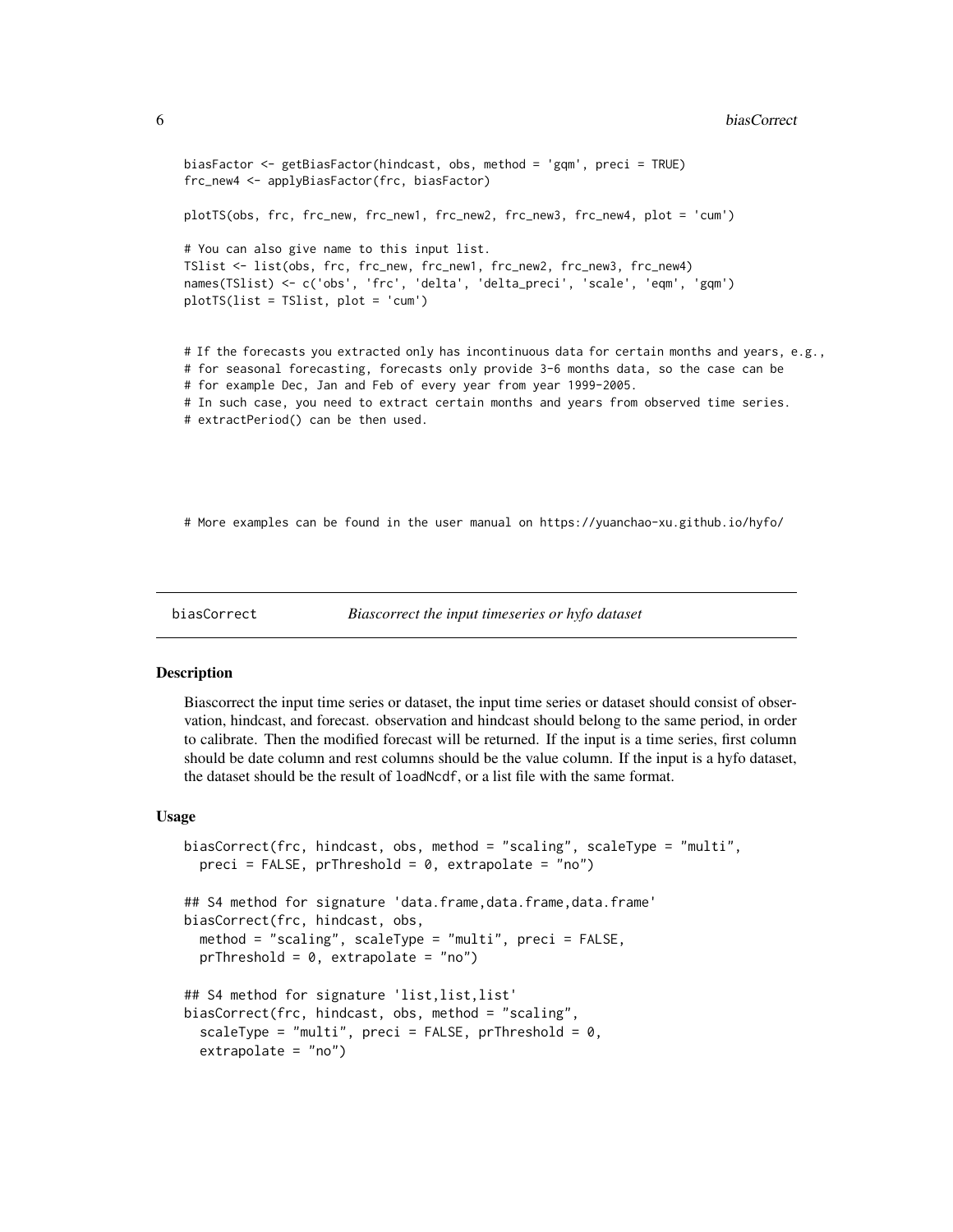#### biasCorrect 7 and 2008 and 2008 and 2008 and 2008 and 2008 and 2008 and 2008 and 2008 and 2008 and 2008 and 20

#### **Arguments**

| frc         | a hyfo grid data output or a dataframe (time series) consists of Date column and<br>one or more value columns, representing the forecast to be calibrated.                                                                                                                                                          |
|-------------|---------------------------------------------------------------------------------------------------------------------------------------------------------------------------------------------------------------------------------------------------------------------------------------------------------------------|
| hindcast    | a hyfo grid data output or a dataframe(time series) consists of Date column and<br>one or more value columns, representing the hindcast data. This data will be<br>used in the calibration of the forecast, so it's better to have the same date period<br>as observation data. Check details for more information. |
| obs         | a hyfo grid data output or a dataframe (time series) consists of Date column and<br>one or more value columns, representing the observation data.                                                                                                                                                                   |
| method      | bias correct method, including 'delta', 'scaling', default is 'scaling'                                                                                                                                                                                                                                             |
| scaleType   | only when the method "scaling" is chosen, scaleType will be available. Two<br>different types of scaling method, 'add' and 'multi', which means additive and<br>multiplicative scaling method. More info check details. Default scaleType is<br>'multi'.                                                            |
| preci       | If the precipitation is biascorrected, then you have to assign preci = $TRUE$ .<br>Since for precipitation, some biascorrect methods may not apply to, or some<br>methods are specially for precipitation. Default is FALSE, refer to details.                                                                      |
| prThreshold | The minimum value that is considered as a non-zero precipitation. Default to 1<br>(assuming mm).                                                                                                                                                                                                                    |
| extrapolate | When use 'eqm' method, and 'no' is set, modified frc is bounded by the range of<br>obs. If 'constant' is set, modified frc is not bounded by the range of obs. Default<br>is 'no'.                                                                                                                                  |

### **Details**

Since climate forecast is based on global condition, when downscaling to different regions, it may include some bias, biascorrection is used then to fix the bias.

### Hindcast

In order to bias correct, we need to pick up some data from the forecast to train with the observation, which is called hindcast in this function. Using hindcast and observation, the program can analyze the bias and correct the bias in the forecast.

Hindcast should have EVERY attributes that forecast has.

Hindcast is also called re-forecast, is the forecast of the past. E.g. you have a forecast from year 2000-2010, assuming now you are in 2005. So from 2000-2005, this period is the hindcast period, and 2005-2010, this period is the forecast period.

Hindcast can be the same as forecast, i.e., you can use forecast itself as hindcast to train the bias correction.

#### How it works

Forecast product has to be calibrated, usually the system is doing forecast in real time. So, e.g., if the forecast starts from year 2000, assuming you are in year 2003, then you will have 3 years' hindcast data (year 2000-2003), which can be used to calibrate. And your forecast period is (2003-2004)

E.g. you have observation from 2001-2002, this is your input obs. Then you can take the same period (2001-2002) from the forecast, which is the hindcast period. For forecast, you can take any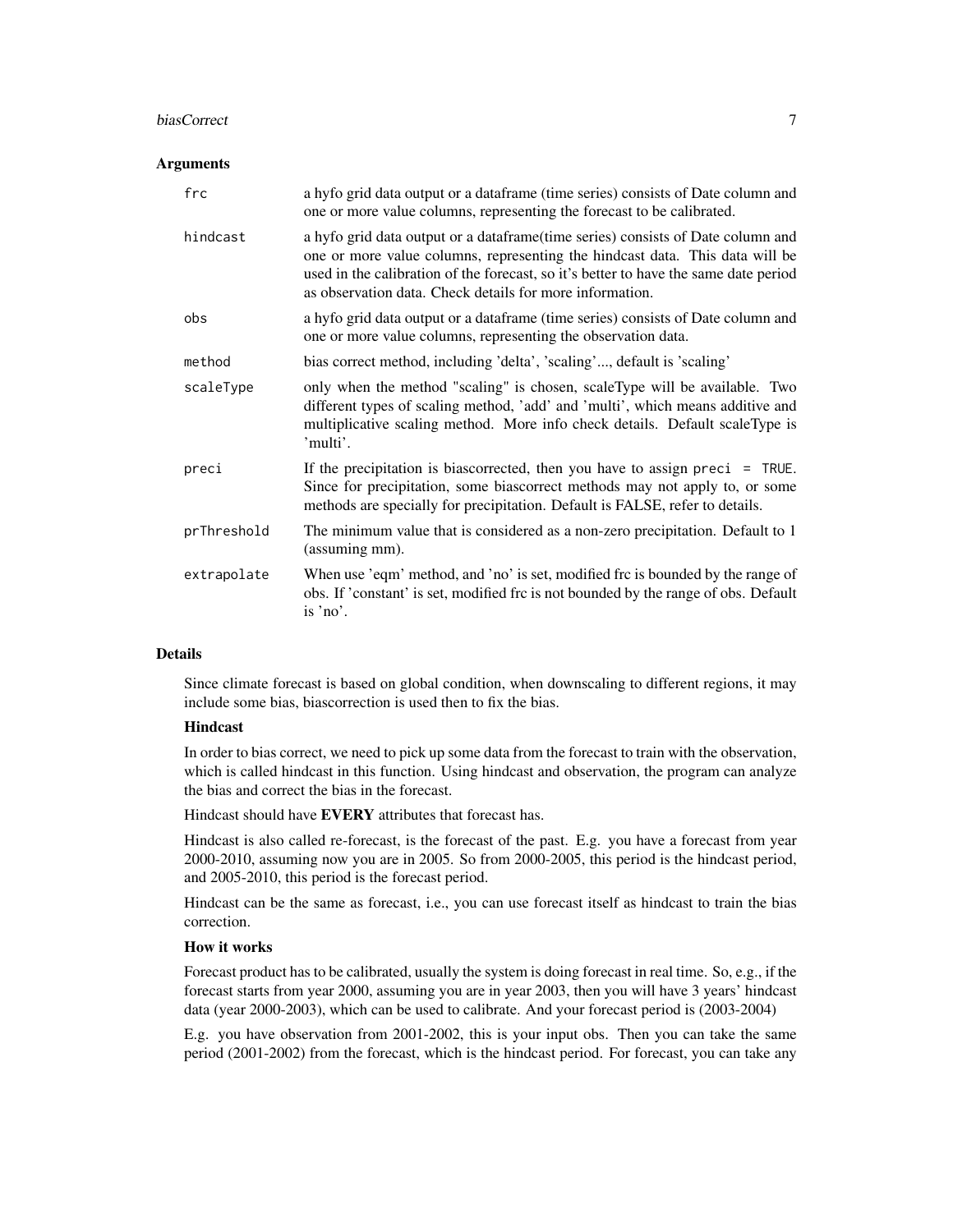period. The program will evaluate the obs and hindcast, to get the modification of the forecast, and then add the modification to the forecast data.

The more categorized input, the more accurate result you will get. E.g., if you want to bias correct a forecast for winter season. So you'd better to extract all the winter period in the hindcast and observation to train. extractPeriod can be used for this purpose.

### method

Different methods used in the bias correction. Among which, delta, scaling can be applied to different kinds of parameters, with no need to set preci; eqm has two conditions for rainfall data and other data, it needs user to input preci = TRUE/FALSE to point to different conditions; gqm is designed for rainfall data, so preci = TRUE needs to be set.

#### delta

This method consists on adding to the observations the mean change signal (delta method). This method is applicable to any kind of variable but it is preferable to avoid it for bounded variables (e.g. precipitation, wind speed, etc.) because values out of the variable range could be obtained (e.g. negative wind speeds...)

### scaling

This method consists on scaling the simulation with the difference (additive) or quotient (multiplicative) between the observed and simulated means in the train period. The additive or multiplicative correction is defined by parameter scaling.type (default is additive). The additive version is preferably applicable to unbounded variables (e.g. temperature) and the multiplicative to variables with a lower bound (e.g. precipitation, because it also preserves the frequency).

#### eqm

Empirical Quantile Mapping. This is a very extended bias correction method which consists on calibrating the simulated Cumulative Distribution Function (CDF) by adding to the observed quantiles both the mean delta change and the individual delta changes in the corresponding quantiles. This method is applicable to any kind of variable.

It can keep the extreme value, if you choose constant extrapolation method. But then you will face the risk that the extreme value is an error.

#### gqm

Gamma Quantile Mapping. This method is described in Piani et al. 2010 and is applicable only to precipitation. It is based on the initial assumption that both observed and simulated intensity distributions are well approximated by the gamma distribution, therefore is a parametric q-q map that uses the theorical instead of the empirical distribution.

It can somehow filter some extreme values caused by errors, while keep the extreme value. Seems more reasonable. Better have a long period of training, and the if the forecast system is relatively stable.

It is a generic function, if in your case you need to debug, please see ?debug() for how to debug S4 method.

#### Author(s)

Yuanchao Xu <xuyuanchao37@gmail.com >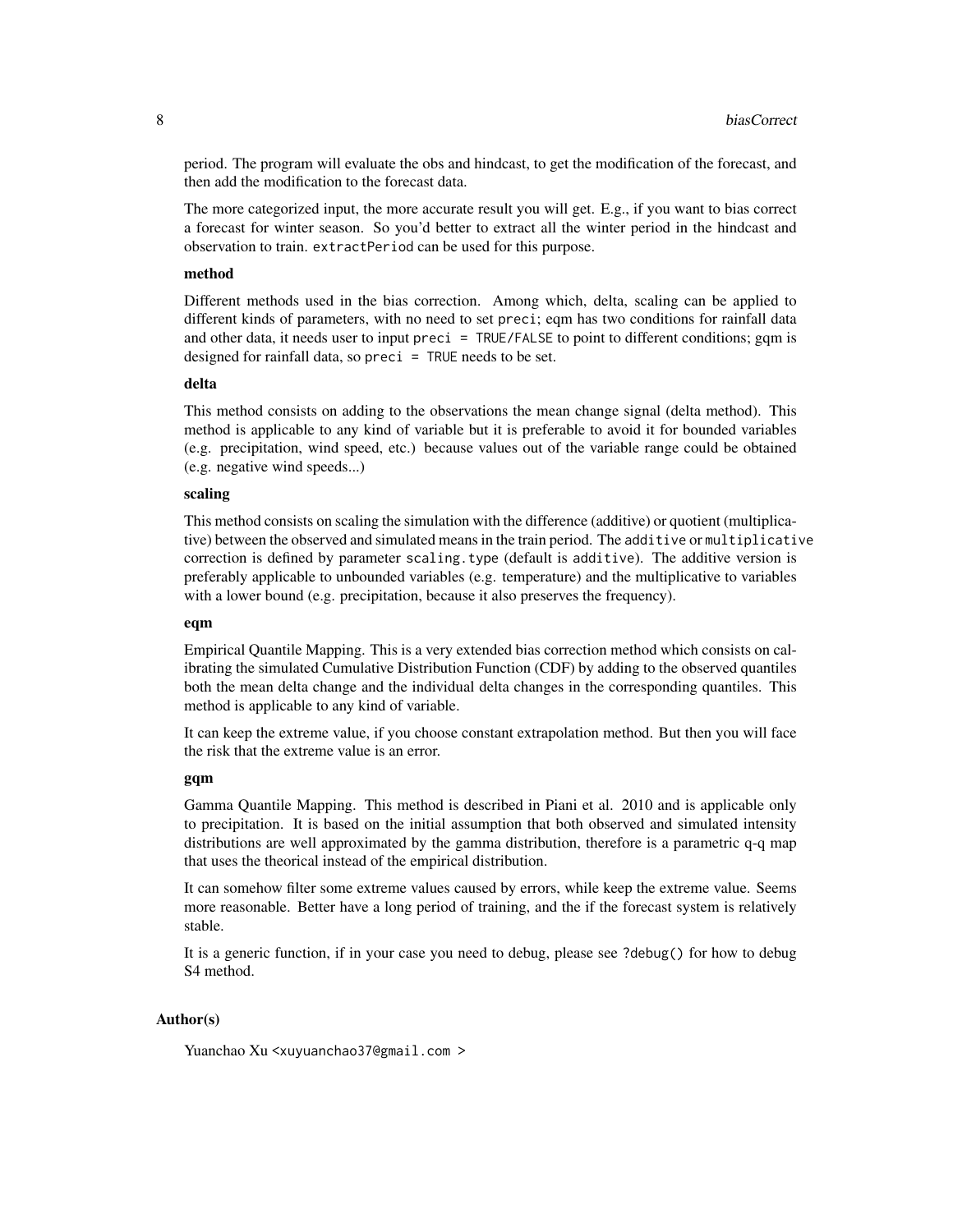#### biasCorrect 9

#### References

Bias correction methods come from biasCorrection from dowscaleR

- Santander Meteorology Group (2015). downscaleR: Climate data manipulation and statistical downscaling. R package version 0.6-0. https://github.com/SantanderMetGroup/downscaleR/wiki
- R.A.I. Wilcke, T. Mendlik and A. Gobiet (2013) Multi-variable error correction of regional climate models. Climatic Change, 120, 871-887
- A. Amengual, V. Homar, R. Romero, S. Alonso, and C. Ramis (2012) A Statistical Adjustment of Regional Climate Model Outputs to Local Scales: Application to Platja de Palma, Spain. J. Clim., 25, 939-957
- C. Piani, J. O. Haerter and E. Coppola (2009) Statistical bias correction for daily precipitation in regional climate models over Europe, Theoretical and Applied Climatology, 99, 187-192
- O. Gutjahr and G. Heinemann (2013) Comparing precipitation bias correction methods for high-resolution regional climate simulations using COSMO-CLM, Theoretical and Applied Climatology, 114, 511-529

### Examples

```
######## hyfo grid file biascorrection
########
# If your input is obtained by \code{loadNcdf}, you can also directly biascorrect
# the file.
# First load ncdf file.
filePath <- system.file("extdata", "tnc.nc", package = "hyfo")
varname <- getNcdfVar(filePath)
nc <- loadNcdf(filePath, varname)
data(tgridData)
# Since the example data, has some NA values, the process will include some warning #message,
# which can be ignored in this case.
# Then we will use nc data as forecasting data, and use itself as hindcast data,
# use tgridData as observation.
newFrc <- biasCorrect(nc, nc, tgridData)
newFrc <- biasCorrect(nc, nc, tgridData, scaleType = 'add')
newFrc <- biasCorrect(nc, nc, tgridData, method = 'eqm', extrapolate = 'constant',
preci = TRUE)
newFrc <- biasCorrect(nc, nc, tgridData, method = 'gqm', preci = TRUE)
######## Time series biascorrection
########
```
# Use the time series from testdl as an example, we take frc, hindcast and obs from testdl.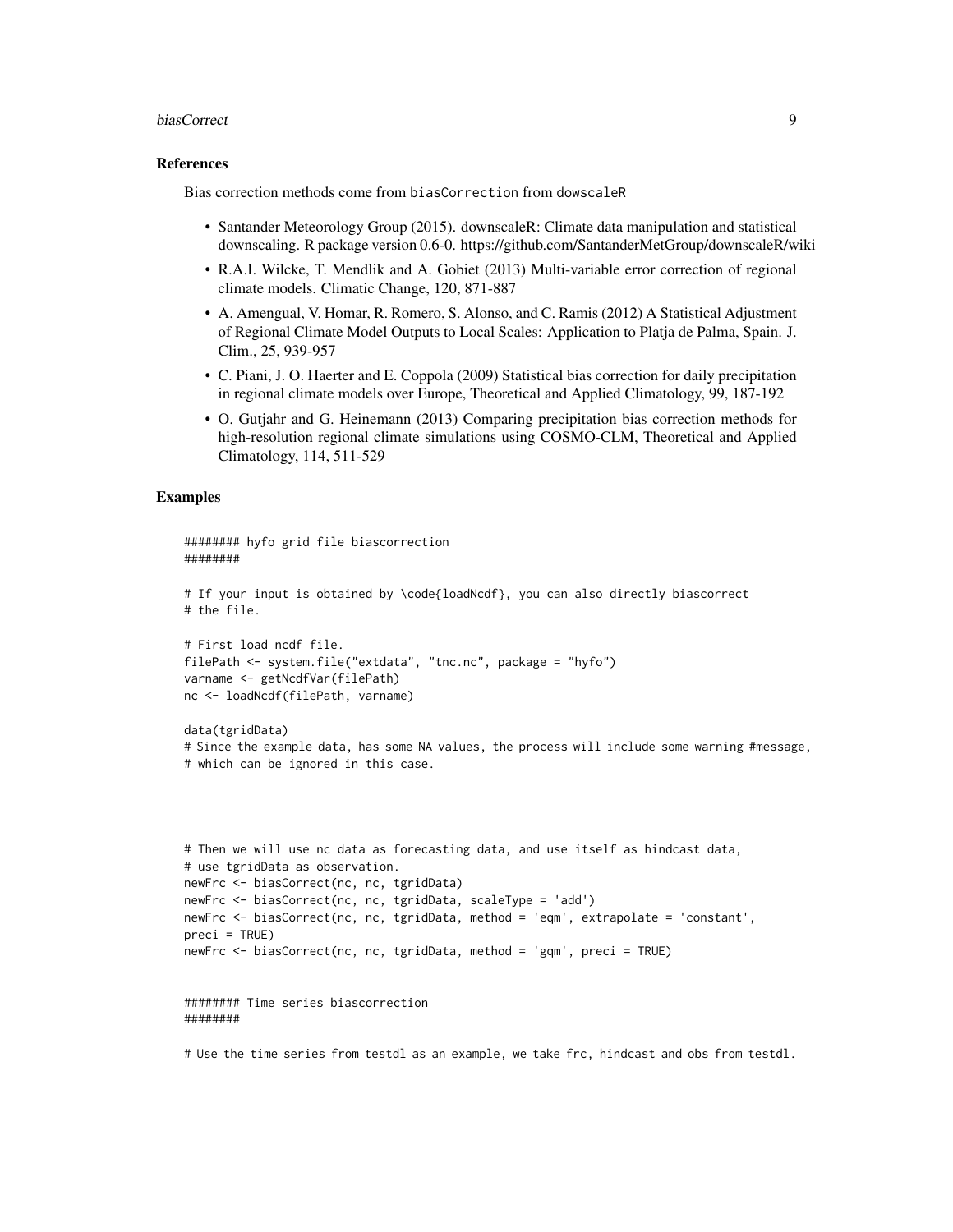```
data(testdl)
# common period has to be extracted in order to better train the forecast.
datalist <- extractPeriod(testdl, startDate = '1994-1-1', endDate = '1995-10-1')
frc <- datalist[[1]]
hindcast <- datalist[[2]]
obs <- datalist[[3]]
# The data used here is just for example, so there could be negative data.
# default method is scaling, with 'multi' scaleType
frc_new <- biasCorrect(frc, hindcast, obs)
# for precipitation data, extra process needs to be executed, so you have to tell
# the program that it is a precipitation data.
frc_new1 <- biasCorrect(frc, hindcast, obs, preci = TRUE)
# You can use other scaling methods to biascorrect.
frc_new2 <- biasCorrect(frc, hindcast, obs, scaleType = 'add')
#
frc_new3 <- biasCorrect(frc, hindcast, obs, method = 'eqm', preci = TRUE)
frc_new4 <- biasCorrect(frc, hindcast, obs, method = 'gqm', preci = TRUE)
plotTS(obs, frc, frc_new, frc_new1, frc_new2, frc_new3, frc_new4, plot = 'cum')
# You can also give name to this input list.
TSlist <- list(obs, frc, frc_new, frc_new1, frc_new2, frc_new3, frc_new4)
names(TSlist) <- c('obs', 'frc', 'delta', 'delta_preci', 'scale', 'eqm', 'gqm')
plotTS(list = TSlist, plot = 'cum')
# If the forecasts you extracted only has incontinuous data for certain months and years, e.g.,
# for seasonal forecasting, forecasts only provide 3-6 months data, so the case can be
```

```
# for example Dec, Jan and Feb of every year from year 1999-2005.
```

```
# In such case, you need to extract certain months and years from observed time series.
```

```
# extractPeriod() can be then used.
```
# More examples can be found in the user manual on https://yuanchao-xu.github.io/hyfo/

<span id="page-9-0"></span>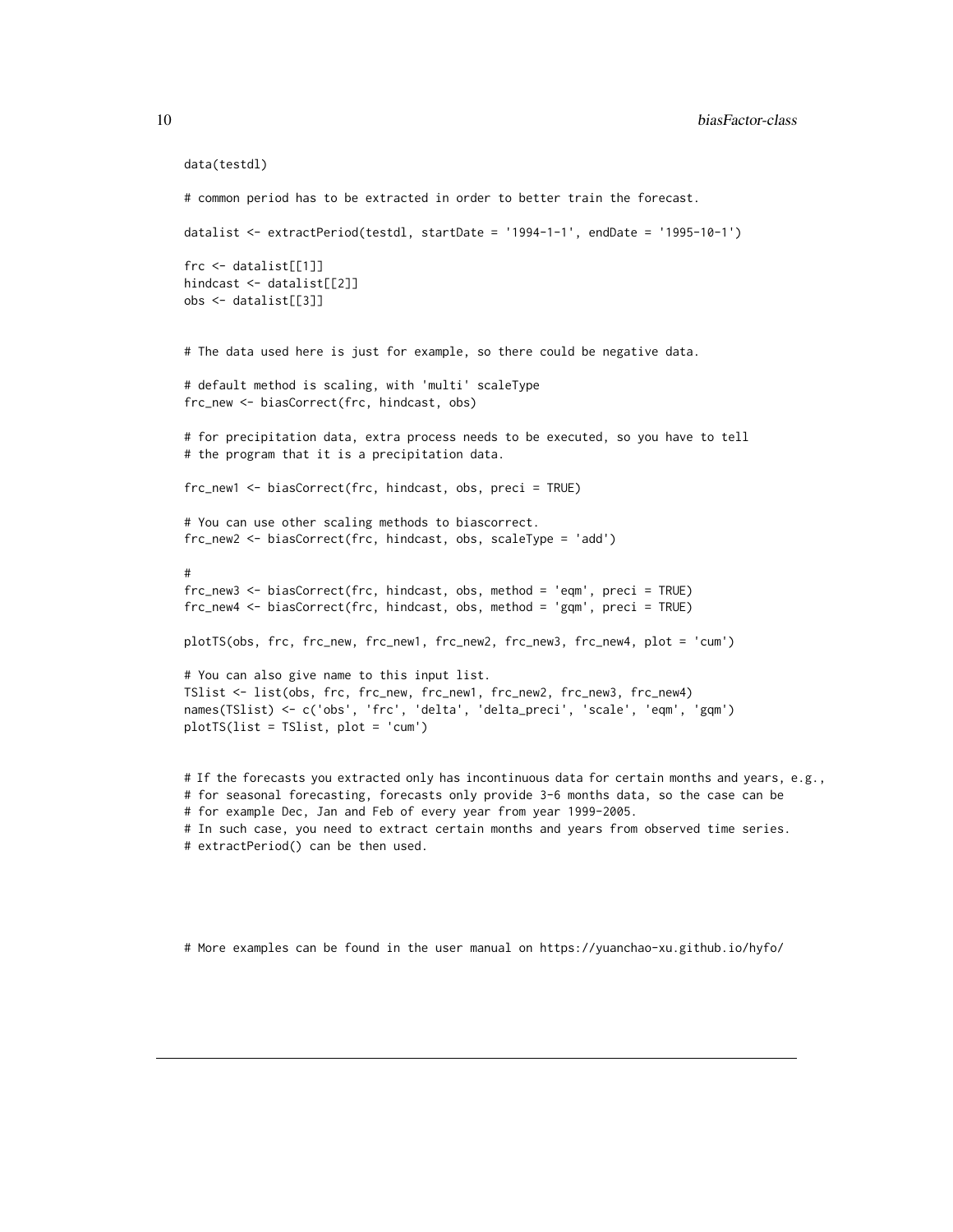<span id="page-10-0"></span>biasFactor-class *An S4 class, representing the biasFactor of single time series biasCorrection.*

### Description

An S4 class, representing the biasFactor of single time series biasCorrection.

#### **Slots**

biasFactor list of biasFactor, containing all the information for computing. method the biascorrection method preci if the data is precipitation scaleType 'Valid when 'scaling' method is selected, 'multi' or 'add'. extrapolate Valid when 'eqm' method is selected, 'constant' or 'no' memberDim members contained. prThreshold precipitation threshold, under which the precipitation is considered as 0.

biasFactor.hyfo-class *An S4 class, representing the biasFactor of hyfo file.*

### Description

An S4 class, representing the biasFactor of hyfo file.

#### Slots

lonLatDim lists of biasFactor

checkBind *Check data for bind function.*

### Description

check if the data is available for rbind() or cbind()

#### Usage

checkBind(data, bind)

### Arguments

| data | A list containing different sublists ready to be processed by do. call ('rbind') |
|------|----------------------------------------------------------------------------------|
|      | ordo.call('cbind')                                                               |
| bind | A string showing which bind you are going to use can be 'right' or 'chind'       |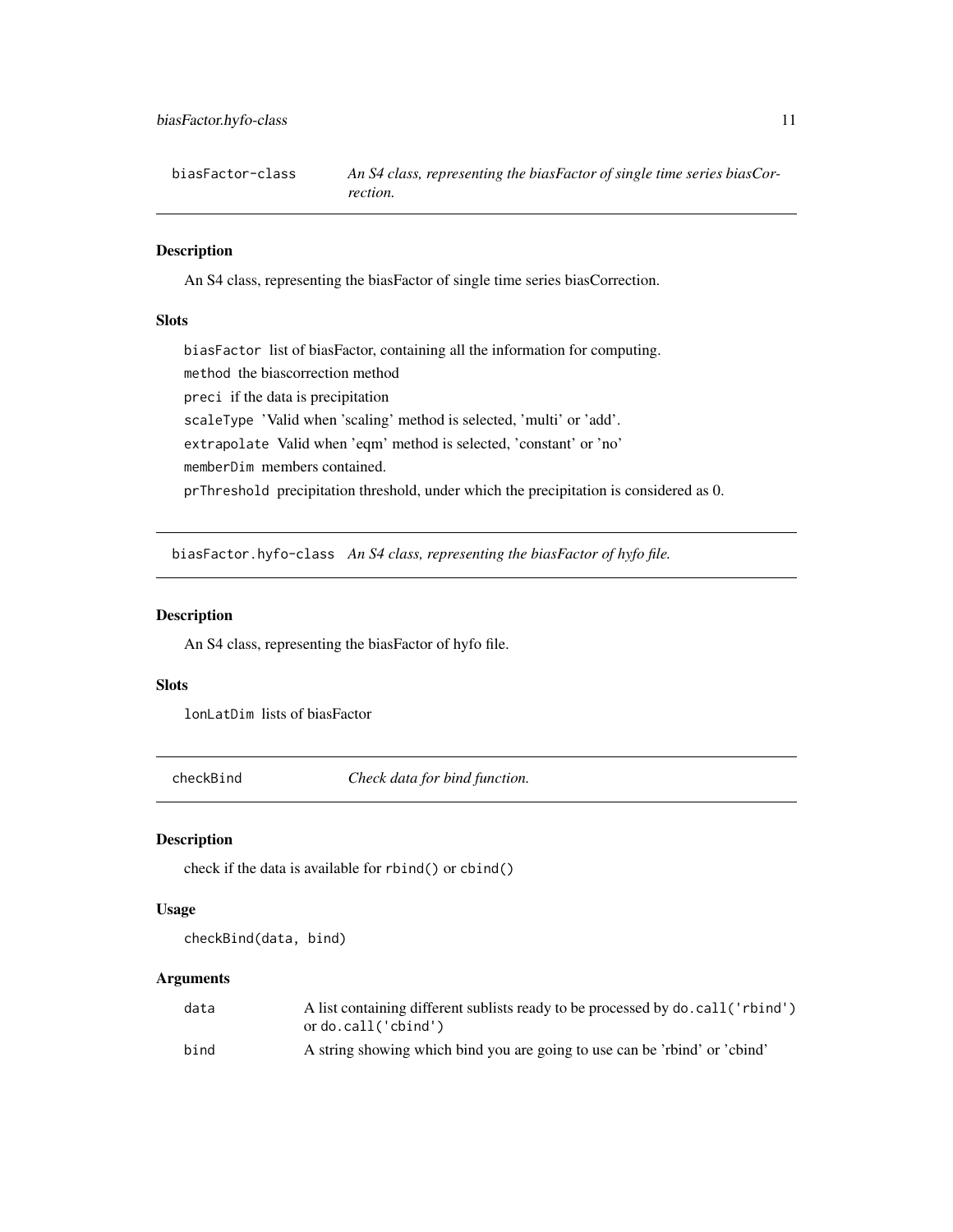### Value

data can be processed by bind function; data cannot be processed by bind function

#### Examples

```
data <- list(c(1,1,1), c(2,2,2))
bind <- 'rbind'
checkBind(data,bind)
data(testdl)
## Not run:
checkBind(testdl, 'rbind')
## End(Not run)
# Since the colnames in testdl are not the same, so it cannot be bound.
#
```
collectData *Collect data from different csv files.*

### Description

Collect data from different csv files.

### Usage

```
collectData(folderName, fileType = NULL, range = NULL, sheetIndex = 1)
```
### Arguments

| folderName | A string showing the path of the folder holding different csy files.                                                     |
|------------|--------------------------------------------------------------------------------------------------------------------------|
| fileType   | A string showing the file type, e.g. "txt", "csv", "excel".                                                              |
| range      | A vector containing startRow, endRow, startColumn, endColumn, e.g., $c(2,15,2,3)$                                        |
| sheetIndex | A number showing the sheetIndex in the excel file, if fileType is excel, sheetIndex<br>has to be provided, default is 1. |

#### Value

The collected data from different files in the folder.

### Examples

```
#use internal data as an example.
folder <- file.path(path.package("hyfo"), 'extdata')
# file may vary with different environment, it if doesn't work, use local way to get
# folder path.
```
<span id="page-11-0"></span>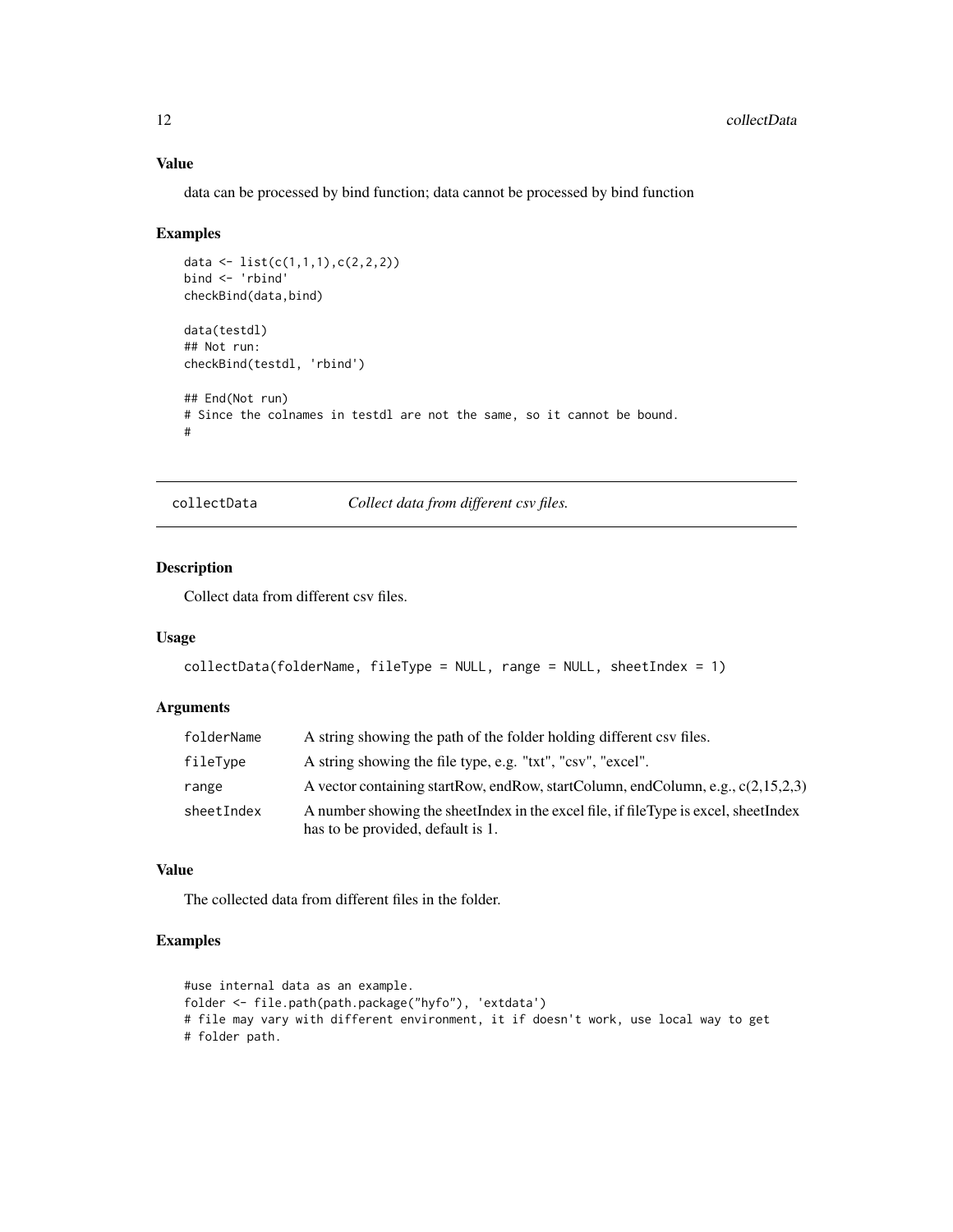```
a \leq collectData(folder, fileType = 'csv', range = c(10, 20, 1,2))
```
# More examples can be found in the user manual on https://yuanchao-xu.github.io/hyfo/

collectData\_csv\_anarbe

*Collect data from csv for Anarbe case.*

### Description

Collect data from the gauging stations in spain, catchement Anarbe

### Usage

```
collectData_csv_anarbe(folderName, output = TRUE)
```
### Arguments

| folderName | A string showing the path of the folder holding different csv files. |
|------------|----------------------------------------------------------------------|
| output     | A boolean showing whether the output is given, default is T.         |

#### Value

The collected data from different csv files.

#### Source

http://meteo.navarra.es/estaciones/mapadeestaciones.cfm

### References

- http://meteo.navarra.es/estaciones/mapadeestaciones.cfm
- R Core Team (2015). R: A language and environment for statistical computing. R Foundation for Statistical Computing, Vienna, Austria. URL https://www.R-project.org/.

### Examples

```
#use internal data as an example.
file <- system.file("extdata", "1999.csv", package = "hyfo")
folder <- strsplit(file, '1999')[[1]][1]
a <- collectData_csv_anarbe(folder)
```
# More examples can be found in the user manual on https://yuanchao-xu.github.io/hyfo/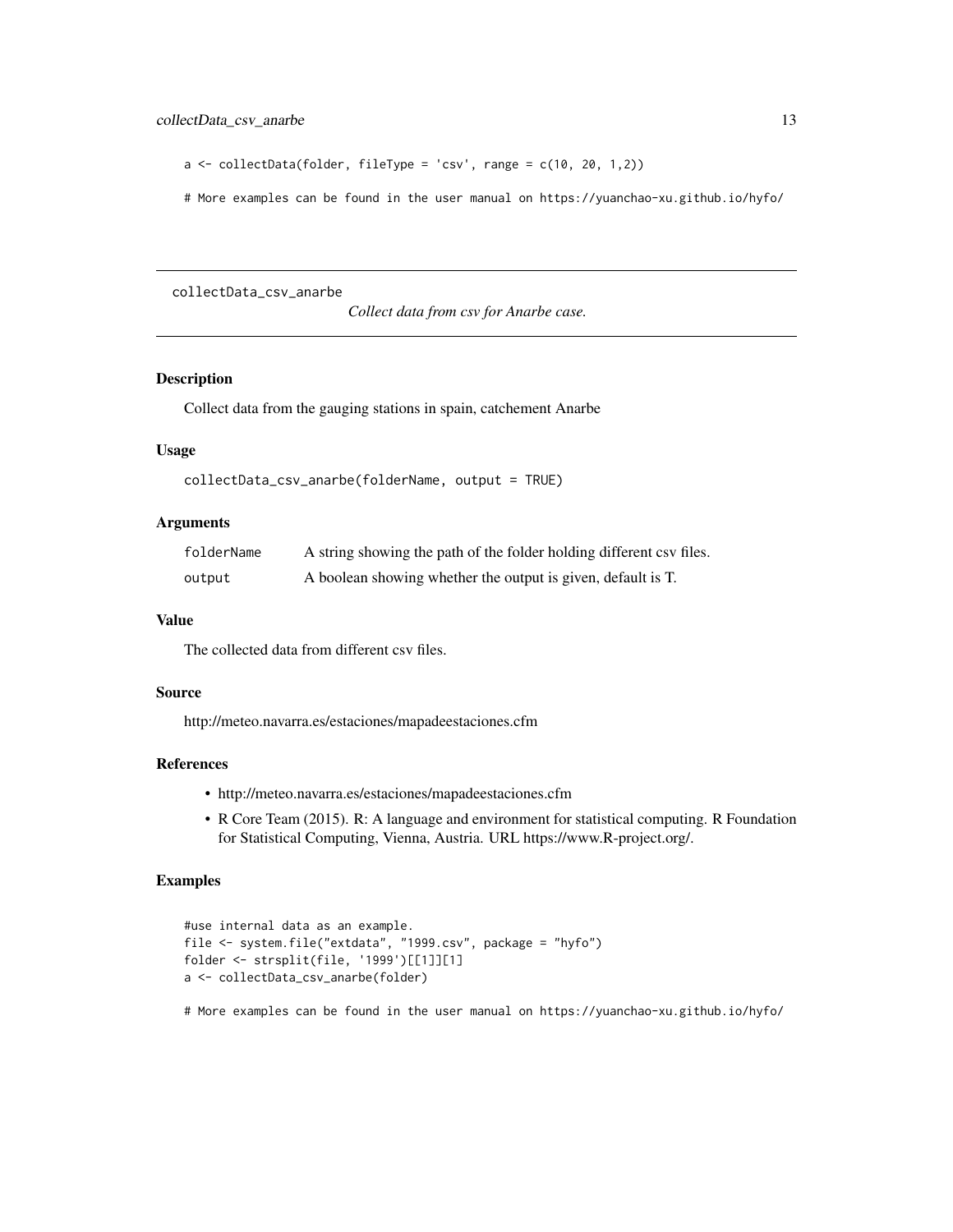```
collectData_excel_anarbe
```
*Collect data from different excel files*

### Description

Collect data from different excel files

### Usage

```
collectData_excel_anarbe(folderName, keyword = NULL, output = TRUE)
```
### Arguments

| folderName | A string showing the folder path.                                      |
|------------|------------------------------------------------------------------------|
| keyword    | A string showing the extracted column, e.g., waterLevel, waterBalance. |
| output     | A boolean showing whether the output is given.                         |

### Value

The collected data from different excel files.

#### References

• R Core Team (2015). R: A language and environment for statistical computing. R Foundation for Statistical Computing, Vienna, Austria. URL http://www.R-project.org/.

collectData\_txt\_anarbe

*collect data from different txt.*

### Description

collect data from different txt.

### Usage

```
collectData_txt_anarbe(folderName, output = TRUE,
  rangeWord = c("Ene " , -1, "Total " , -6))
```
### Arguments

| folderName | A string showing the folder path.                                                                  |
|------------|----------------------------------------------------------------------------------------------------|
| output     | A boolean showing whether the result is given.                                                     |
| rangeWord  | A list containing the keyword and the shift. defaut is set to be used in spain<br>gauging station. |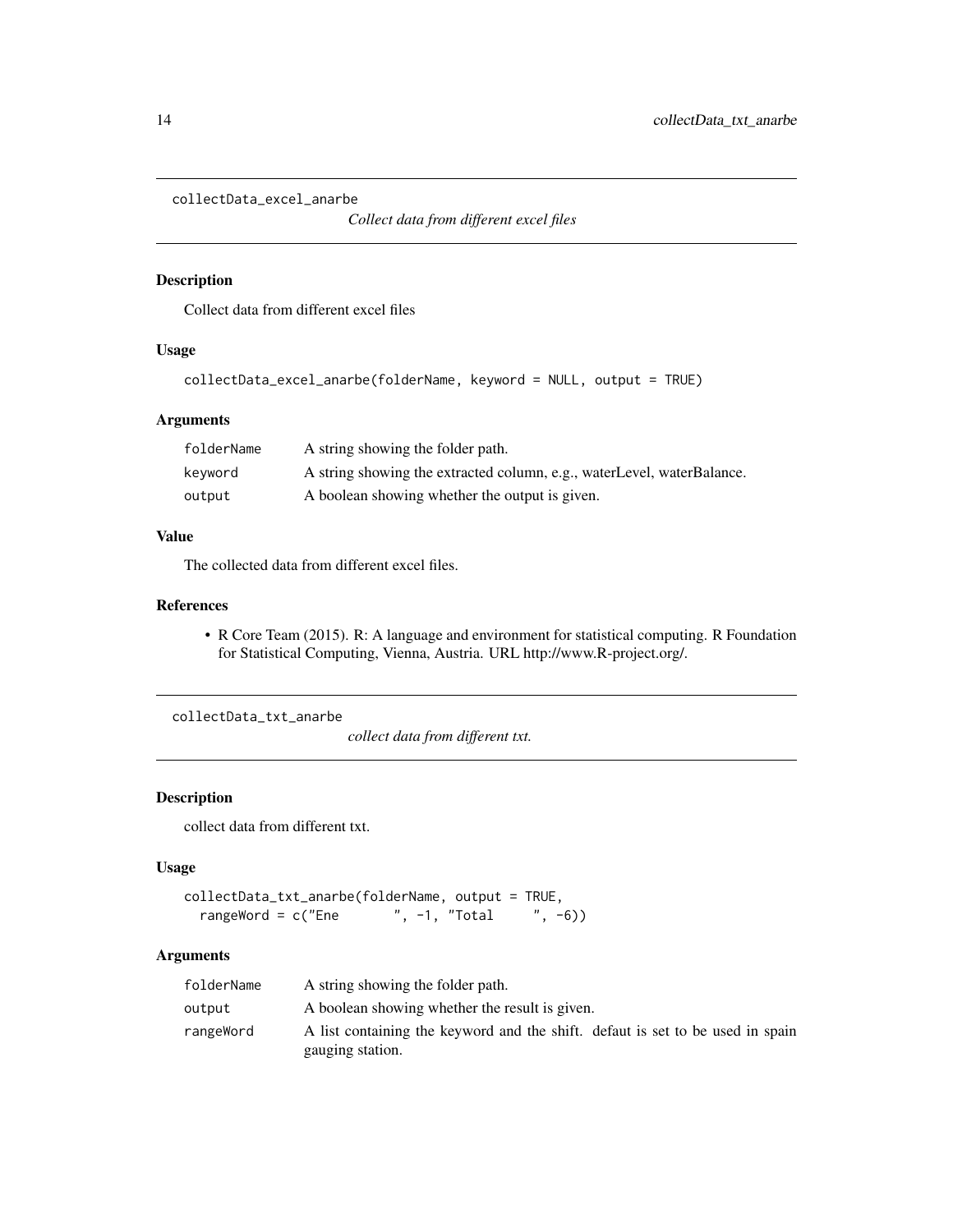#### <span id="page-14-0"></span>coord2cell and the coord of the coord of the coord and the coord of the coord of the coord of the coord of the coordinate of the coordinate of the coordinate of the coordinate of the coordinate of the coordinate of the coo

### Value

The collected data from different txt files.

#### Source

http://www4.gipuzkoa.net/oohh/web/esp/02.asp

### References

- http://www4.gipuzkoa.net/oohh/web/esp/02.asp
- R Core Team (2015). R: A language and environment for statistical computing. R Foundation for Statistical Computing, Vienna, Austria. URL https://www.R-project.org/.

### Examples

#use internal data as an example.

```
## Not run:
file <- system.file("extdata", "1999.csv", package = "hyfo")
folder <- strsplit(file, '1999')[[1]][1]
a <- collectData_txt_anarbe(folder)
```

```
## End(Not run)
```
# More examples can be found in the user manual on https://yuanchao-xu.github.io/hyfo/

coord2cell *Change lon lat coordinates to cell coordinates*

### Description

Change lon lat coordinates to cell coordinates

### Usage

```
coord2cell(coord, lon, lat)
```
### Arguments

| coord | input lon lat coordinate |
|-------|--------------------------|
| lon   | dataset lon array        |
| lat   | dataset lat array        |

#### Value

A cell coordinate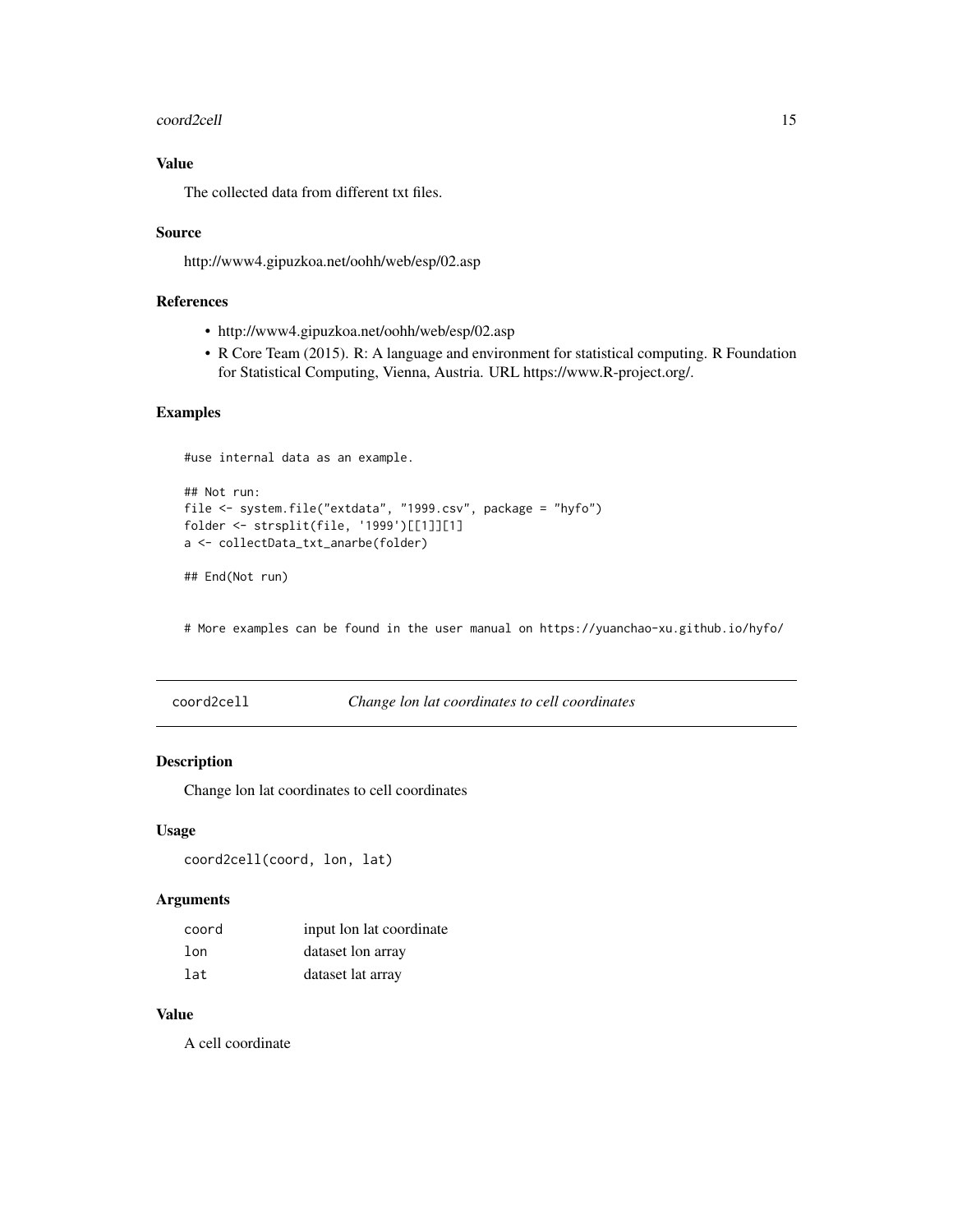<span id="page-15-0"></span>

### Description

Downscale NetCDF file

#### Usage

```
downscaleNcdf(gridData, year = NULL, month = NULL, lon = NULL,
 lat = NULL)
```
### Arguments

| gridData | A hyfo list file from load Ncd f                                                                                                              |
|----------|-----------------------------------------------------------------------------------------------------------------------------------------------|
| year     | A vector of the target year. e.g. year = 2000, year = 1980:2000                                                                               |
| month    | A vector of the target month. e.g. month = $2$ , month = $3:12$                                                                               |
| lon      | A vector of the range of the downscaled longitude, should contain a max value<br>and a min value. e.g. $1 \text{ on } = \text{ c}(-1.5, 2.5)$ |
| lat      | A vector of the range of the downscaled latitude, should contain a max value<br>and a min value. e.g. $lat = c(32, 2, 36)$                    |

### Value

A downscaled hyfo list file.

#### References

• Santander MetGroup (2015). ecomsUDG.Raccess: R interface to the ECOMS User Data Gateway. R package version 2.2-6. http://meteo.unican.es/ecoms-udg

### Examples

```
# First open the test NETcDF file.
filePath <- system.file("extdata", "tnc.nc", package = "hyfo")
```
# Then if you don't know the variable name, you can use \code{getNcdfVar} to get variable name varname <- getNcdfVar(filePath)

```
nc <- loadNcdf(filePath, varname)
```

```
# Then write to your work directory
```

```
nc1 <- downscaleNcdf(nc, year = 2006, lon = c(-2, -0.5), lat = c(43.2, 43.7))
nc2 <- downscaleNcdf(nc, year = 2005, month = 3:8, lon = c(-2, -0.5), lat = c(43.2, 43.7))
```
# More examples can be found in the user manual on https://yuanchao-xu.github.io/hyfo/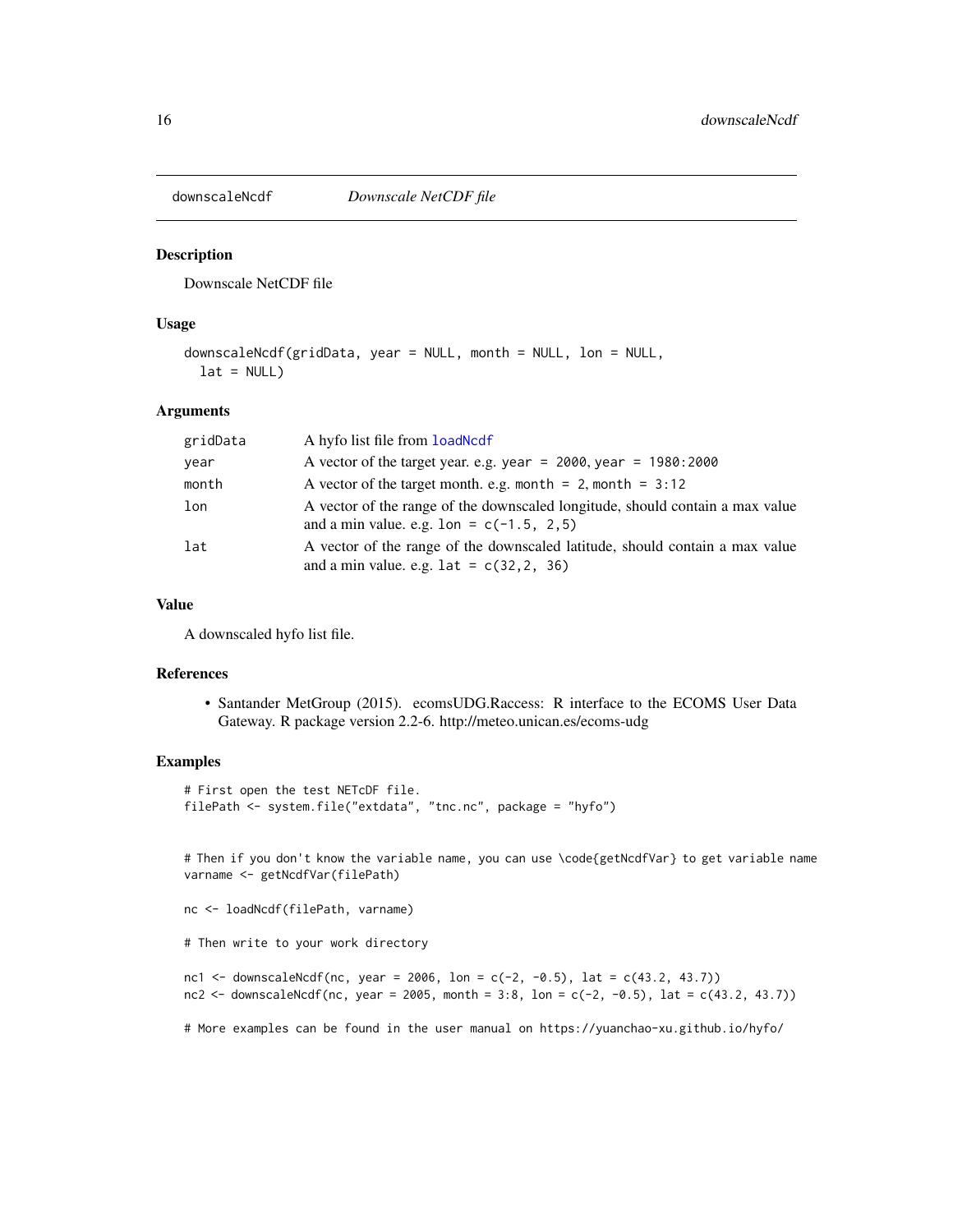<span id="page-16-0"></span>

#### Description

Extract common period or certain period from a list of different dataframes of time series, or from a dataframe. NOTE: all the dates in the datalist should follow the format in ?as.Datebase.

#### Usage

```
extractPeriod(data, startDate = NULL, endDate = NULL,
  commonPeriod = FALSE, year = NULL, month = NULL)
## S4 method for signature 'data.frame'
extractPeriod(data, startDate = NULL, endDate = NULL,
  commonPeriod = FALSE, year = NULL, month = NULL)
## S4 method for signature 'list'
extractPeriod(data, startDate = NULL, endDate = NULL,
  commonPeriod = FALSE, year = NULL, month = NULL)
```
### Arguments

| data         | A list of different dataframes of time series, or a dataframe with first column<br>Date, the rest columns value. |
|--------------|------------------------------------------------------------------------------------------------------------------|
| startDate    | A Date showing the start of the extract period, default as NULL, check details.                                  |
| endDate      | A Date showing the end of the extract period, default as NULL, check details.                                    |
| commonPeriod | A boolean showing whether the common period is extracted. If chosen, start-<br>Date and endDate should be NULL.  |
| year         | extract certain year in the entire time series. If you want to extract year 2000, set<br>$year = 2000$           |
| month        | extract certain months in a year. e.g. if you want to extract Jan, Feb of each year,<br>set month = $c(1, 2)$ .  |

### Details

### startDate and endDate

If startDate and endDate are assigned, then certain period between startDate and endDate will be returned, for both datalist input and dataframe input.

If startDate and endDate are NOT assigned, then,

if input is a datalist, the startDate and endDate of the common period of different datalists will be assigned to the startDate and endDate.

if input is a dataframe, the startDate and endDate of the input dataframe will be assigned to the startDate and endDate . Since different value columns share a common Date column in a dataframe input.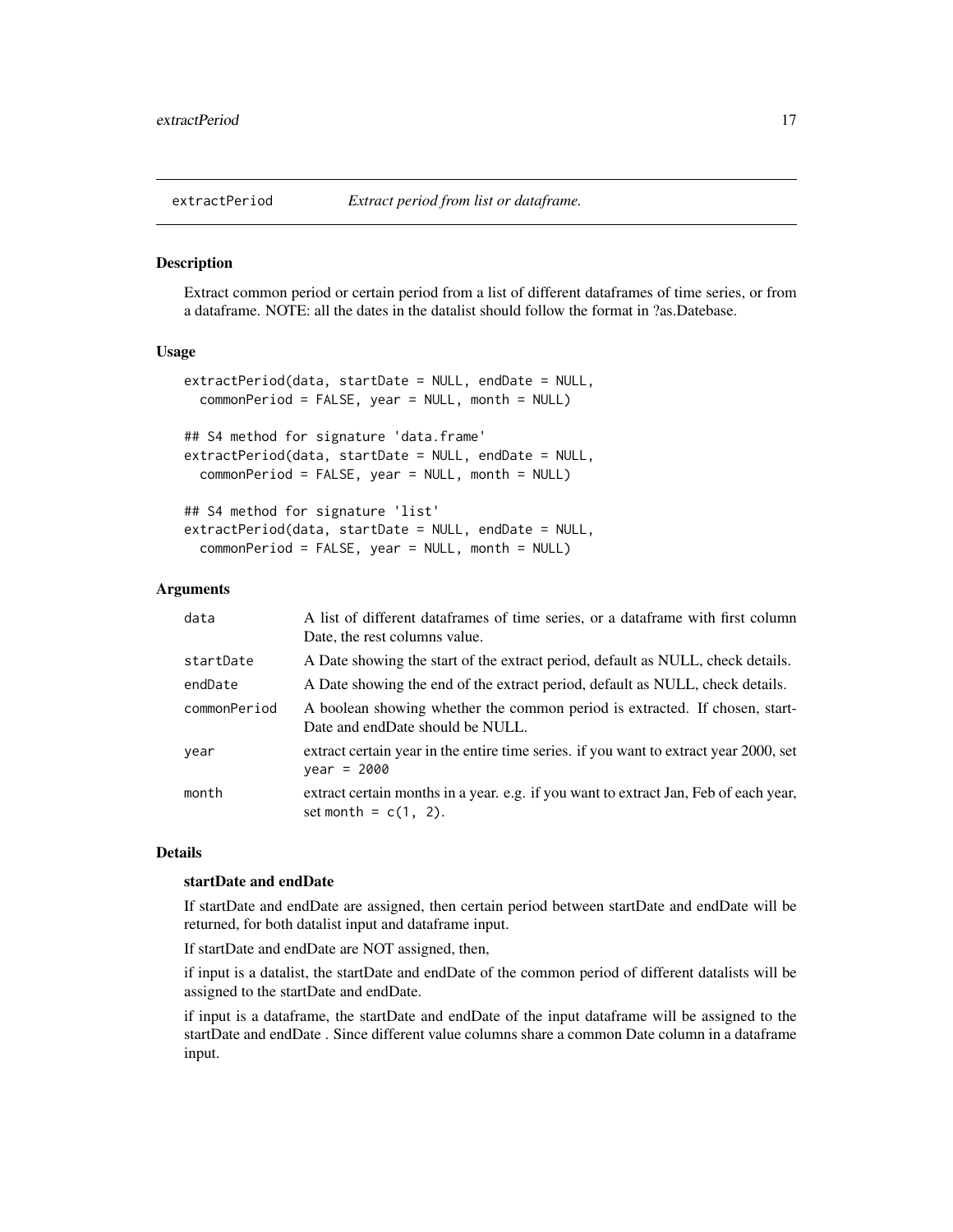#### year and month

For year crossing month input, hyfo will take from the year before. E.g. if month =  $c(10, 11, 12, 1)$ , and year = 1999, hyfo will take month 10, 11 and 12 from year 1998, and month 1 from 1999.You DO NOT have to set year = 1998 : 1999.

Well, if you set year = 1998 : 1999, hyfo will take month 10, 11 and 12 from year 1997, and month 1 from 1998, then, take month 10, 11 and 12 from year 1998, month 1 from 1999. So you only have to care about the latter year.

It is a generic function, if in your case you need to debug, please see ?debug() for how to debug S4 method.

### Value

A list or a dataframe with all the time series inside containing the same period.

#### References

• Achim Zeileis and Gabor Grothendieck (2005). zoo: S3 Infrastructure for Regular and Irregular Time Series. Journal of Statistical Software, 14(6), 1-27. URL https://www.jstatsoft.org/v14/i06/

#### Examples

# Generate timeseries datalist. Each data frame consists of a Date and a value.

```
AAA <- data.frame(
# date column
Date = seq(as.Date('1990-10-28'),as.Date('1997-4-1'),1),
# value column
AAA = sample(1:100,length(seq(as.Date('1990-10-28'),as.Date('1997-4-1'),1)), repl = TRUE))
BBB <- data.frame(
Date = seq(as.Date('1993-3-28'),as.Date('1999-1-1'),1),
BBB = sample(1:100,length(seq(as.Date('1993-3-28'),as.Date('1999-1-1'),1)), repl = TRUE))
CCC <- data.frame(
Date = seq(as.Date('1988-2-2'),as.Date('1996-1-1'),1),
CCC = sample(1:100,length(seq(as.Date('1988-2-2'),as.Date('1996-1-1'),1)), repl = TRUE))
list <- list(AAA, BBB, CCC)# dput() and dget() can be used to save and load list file.
list_com <- extractPeriod(list, commonPeriod = TRUE)
# list_com is the extracted datalist.
str(list_com)
# If startDate and endDate is provided, the record between them will be extracted.
# make sure startDate is later than any startDate in each dataframe and endDate is
# earlier than any endDate in each dataframe.
data(testdl)
datalist_com1 <- extractPeriod(testdl, startDate = '1994-1-1', endDate = '1995-10-1')
```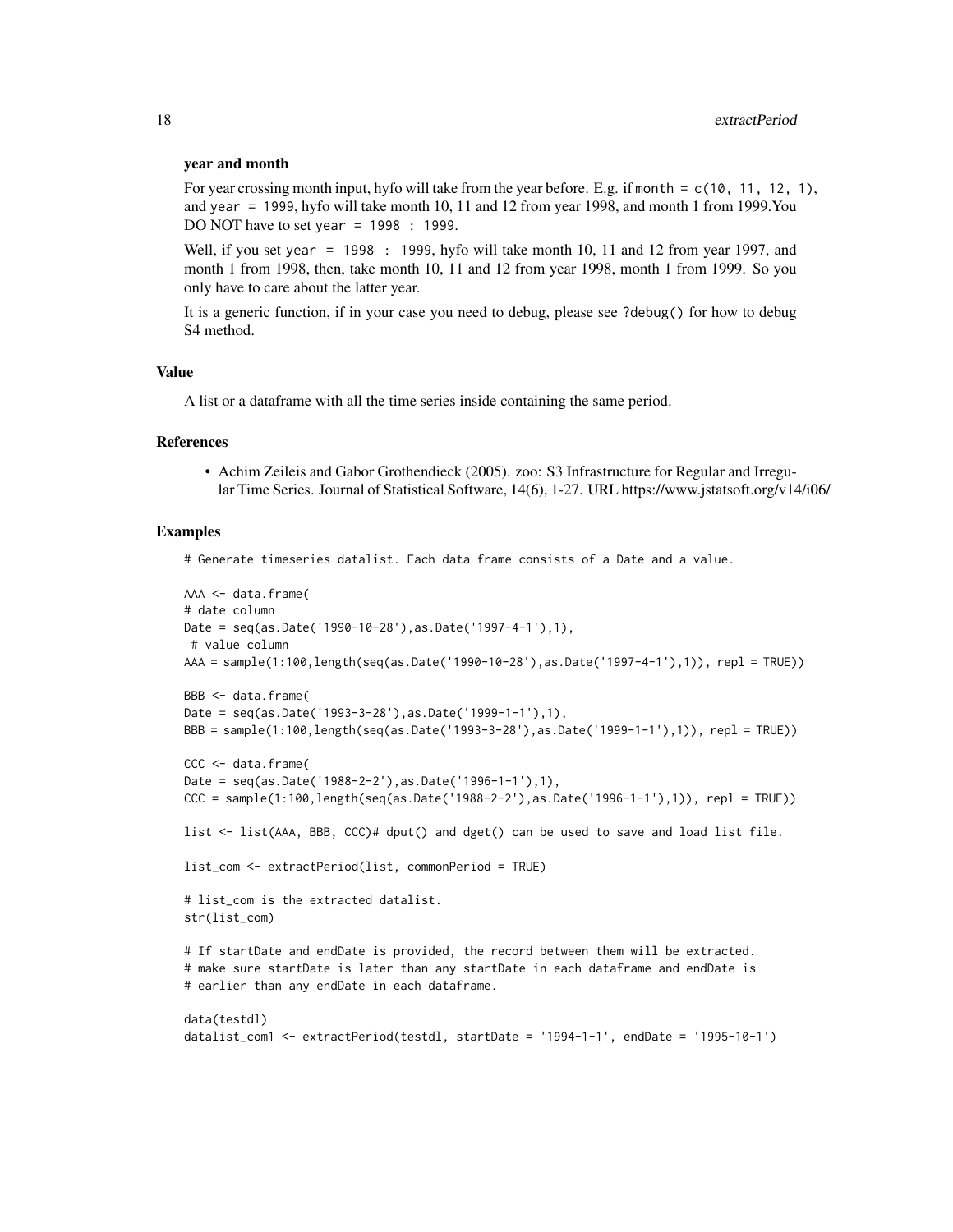```
dataframe <- list2Dataframe(datalist_com1)
# now we have a dataframe to extract certain months and years.
dataframe_new <- extractPeriod(dataframe, month = c(1,2,3))
dataframe_new <- extractPeriod(dataframe, month = c(12,1,2), year = 1995)
```
# More examples can be found in the user manual on https://yuanchao-xu.github.io/hyfo/

fillGap *Fill gaps in the rainfall time series.*

### Description

Fill gaps in the rainfall time series.

#### Usage

fillGap(dataset, corPeriod = "daily")

#### Arguments

| dataset   | A dataframe with first column the time, the rest columns are rainfall data of<br>different gauges |
|-----------|---------------------------------------------------------------------------------------------------|
| corPeriod | A string showing the period used in the correlation computing, e.g. daily, monthly,<br>yearly.    |

#### Details

the gap filler follows the rules below:

1. The correlation coefficient of every two columns (except time column) is calculated. the correlation coefficient calculation can be based on 'daily', 'monthly', 'annual', in each case, the daily data, the monthly mean daily data and annual mean daily data of each column will be taken in the correlation calculation.

Then the correlation matrix is got, then based on the matrix, for each column, the 1st, 2nd, 3rd,... correlated column will be got. So if there is missing value in the column, it will get data from orderly 1st, 2nd, 3rd column.

2. The simple linear regress is calculated between every two columns. When generating the linear coefficient, the incept should be force to 0. i.e.  $y = a^*x + b$  should be forec to  $y = a^*x$ .

3. Gap filling. E.g., on a certain date, there is a missing value in column A, then the correlation order is column B, column C, column D, which means A should take values from B firstly, if B is also missing data, then C, then D.

Assuming finally value from column C is taken. Then according to step 2,  $A = a^*C$ , then the final value filled in column A is missing\_in\_A =  $a^*$ value\_in\_C, a is the linear coeffcient.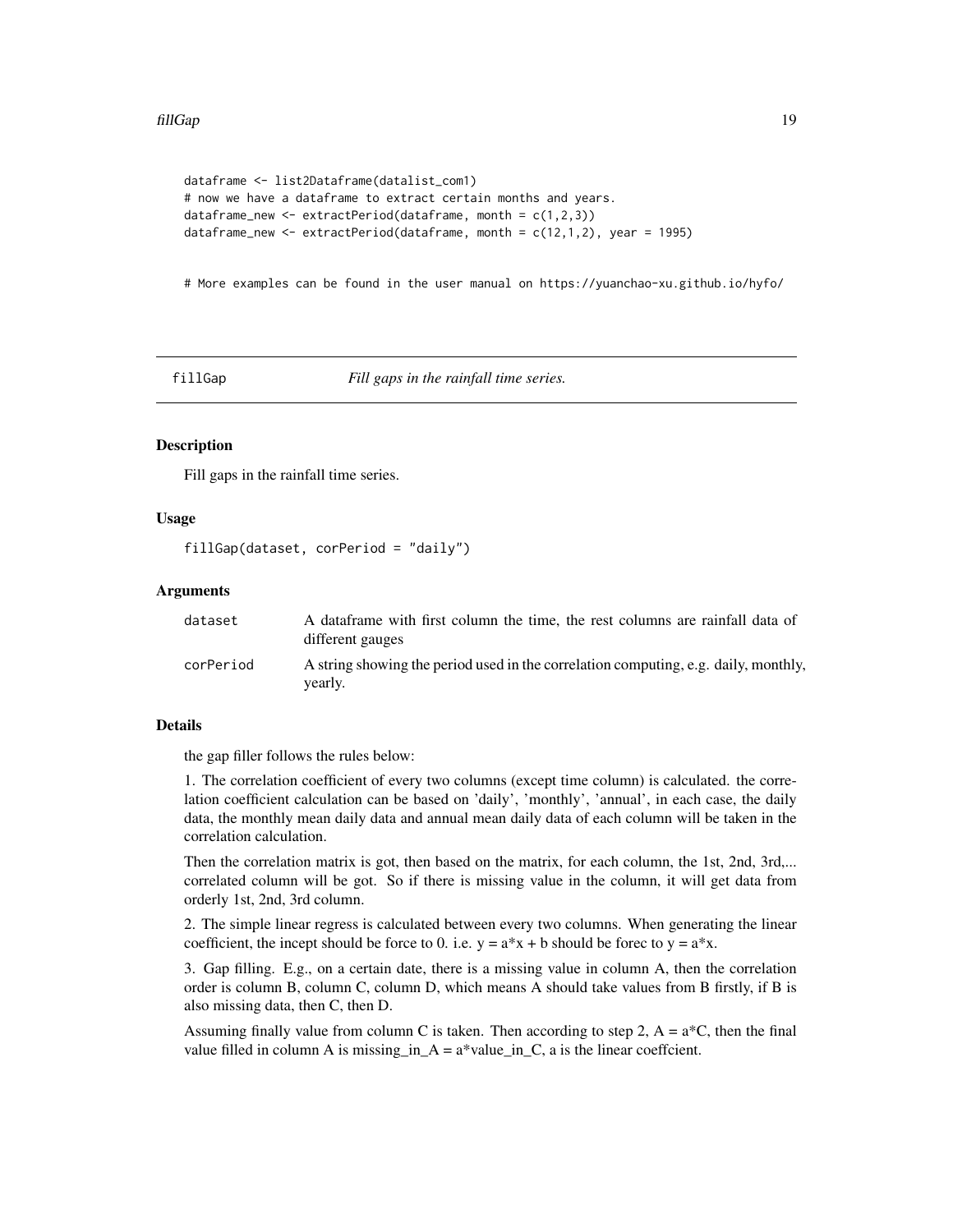#### <span id="page-19-0"></span>Value

The filled dataframe

#### References

Gap fiiling method based on correlation and linear regression.

• Hirsch, Robert M., et al. "Statistical analysis of hydrologic data." Handbook of hydrology. (1992): 17-1. Salas, Jose D. "Analysis and modeling of hydrologic time series." Handbook of hydrology 19 (1993): 1-72.

#### Examples

```
b <- read.table(text = ' Date AAA BBB CCC DDD EEE
49 1999-12-15 24.8 21.4 25.6 35.0 17.4
50 1999-12-16 NA 0.6 1.5 6.3 2.5
51 1999-12-17 NA 16.3 20.3 NA 19.2
52 1999-12-18 13 1.6 NA 6.3 0.0
53 1999-12-19 10 36.4 12.5 26.8 24.9
54 1999-12-20 NA 0.0 0.0 0.2 0.0
55 1999-12-21 0.2 0.0 0.0 0.0 0.0
56 1999-12-22 0.0 0.0 0.0 0.0 0.0')
b1 <- fillGap(b) # if corPeriod is missing, 'daily' is taken as default.
data(testdl)
a <- extractPeriod(testdl, commonPeriod = TRUE)
a1 <- list2Dataframe(a)
a2 \leftarrow \text{fillGap}(a1)a3 <- fillGap(a1, corPeriod = 'monthly')
```
# More examples can be found in the user manual on https://yuanchao-xu.github.io/hyfo/

```
getAnnual Get annual rainfall of different rainfall time series
```
#### Description

Get annual rainfall of different raninfall time series.

### Usage

```
getAnnual(data, output = "series", minRecards = 355, ...)## S4 method for signature 'data.frame'
getAnnual(data, output = "series", minRecords = 355,
  ...)
```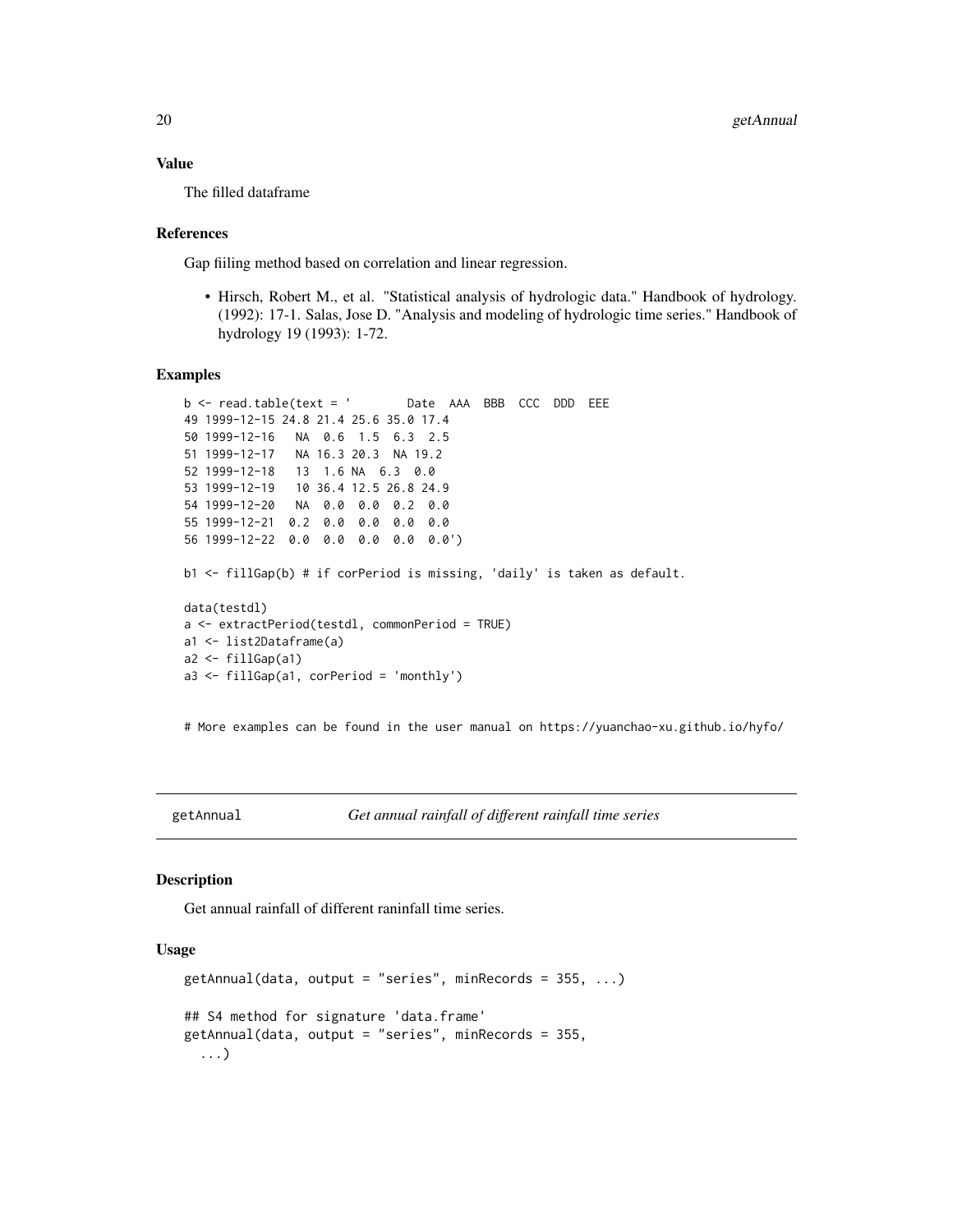```
## S4 method for signature 'list'
getAnnual(data, output = "series", minRe cords = 355, ...)
```
#### Arguments

| data       | A list containing different time series of different rainfall gauges. Or a data frame<br>with first column Date and the rest columns the value of different gauging sta-<br>tions. Usually an output of list2Dataframe.                                                                   |
|------------|-------------------------------------------------------------------------------------------------------------------------------------------------------------------------------------------------------------------------------------------------------------------------------------------|
| output     | A string showing the output output.                                                                                                                                                                                                                                                       |
| minRecords | A number showing the minimum accept record number, e.g. for a normal<br>year(365 days), if minRecords = $360$ , it means if a year has less than 360<br>records of a year, it will be ignored in the mean annual value calculation. Only<br>valid when output $=$ "mean", default is 355. |
| $\ddots$ . | title, x, y showing the title and x and y axis of the plot. e.g. title $=$ 'aaa'                                                                                                                                                                                                          |

#### Details

It is a generic function, if in your case you need to debug, please see ?debug() for how to debug S4 method.

#### Value

The annual rainfall and the number of missing data of each year and each rainfall gauge, which will also be plotted. If output "mean" is seleted, the mean annual rainfall will be returned.

### References

- H. Wickham. ggplot2: elegant graphics for data analysis. Springer New York, 2009.
- Hadley Wickham (2007). Reshaping Data with the reshape Package. Journal of Statistical Software, 21(12), 1-20. URL http://www.jstatsoft.org/v21/i12/.
- R Core Team (2015). R: A language and environment for statistical computing. R Foundation for Statistical Computing, Vienna, Austria. URL https://www.R-project.org/.

#### Examples

```
#datalist is provided by the package as a test.
data(testdl)
a <- getAnnual(testdl)
#set minRecords to control the calculation of annual rainfall.
b \leq getAnnual(testdl, output = 'mean', minRecords = 350)
c \leq getAnnual(testdl, output = 'mean', minRecords = 365)
a1 <- extractPeriod(testdl, comm = TRUE)
a2 <- list2Dataframe(a1)
getAnnual(a2)
a3 <- fillGap(a2)
getAnnual(a3)
```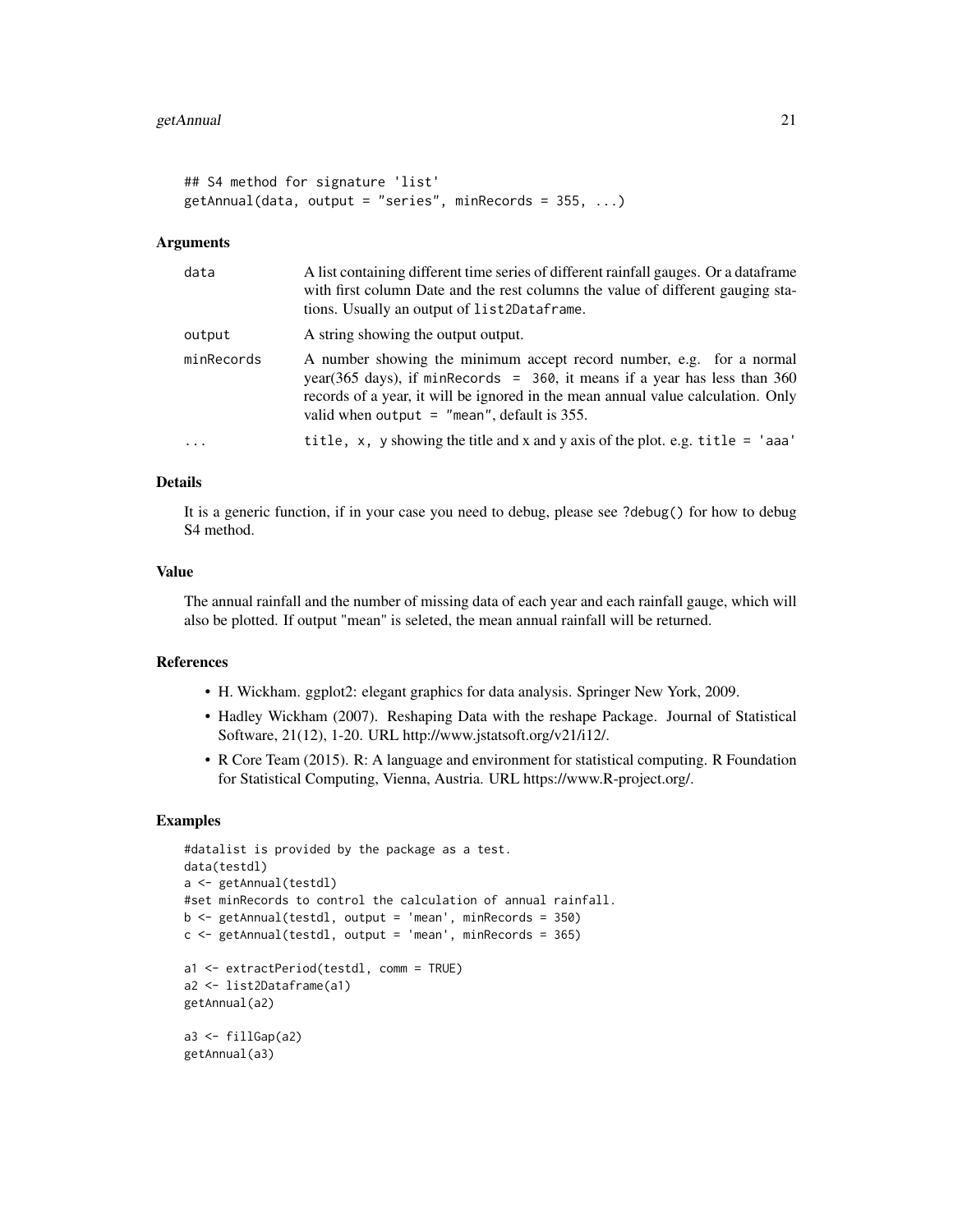# More examples can be found in the user manual on https://yuanchao-xu.github.io/hyfo/

getAnnual\_dataframe *Get annual rainfall of the input time series.*

#### Description

Get annual rainfall of the input time series.

#### Usage

getAnnual\_dataframe(dataset)

#### Arguments

dataset A dataframe containing one time series, e.g., rainfall from one gauging station. the time should follow the format : "1990-1-1"

#### Value

The annual rainfall of each year of the input station.

<span id="page-21-1"></span>getBiasFactor *Get bias factor for multi/operational/real time bias correction.*

#### Description

When you do multi/operational/real time bias correction. It's too expensive to input hindcast and obs every time. Especially when you have a long period of hindcast and obs, but only a short period of frc, it's too unecessary to read and compute hindcast and obs everytime. Therefore, biasFactor is designed. Using getBiasFactor, you can get the biasFactor with hindcast and observation, then you can use applyBiasFactor to apply the biasFactor to different forecasts.

#### Usage

```
getBiasFactor(hindcast, obs, method = "scaling", scaleType = "multi",
 preci = FALSE, prThreshold = 0, extrapolate = "no")## S4 method for signature 'data.frame,data.frame'
getBiasFactor(hindcast, obs,
 method = "scaling", scaleType = "multi", preci = FALSE,
 prThreshold = 0, extrapolate = "no")
```
<span id="page-21-0"></span>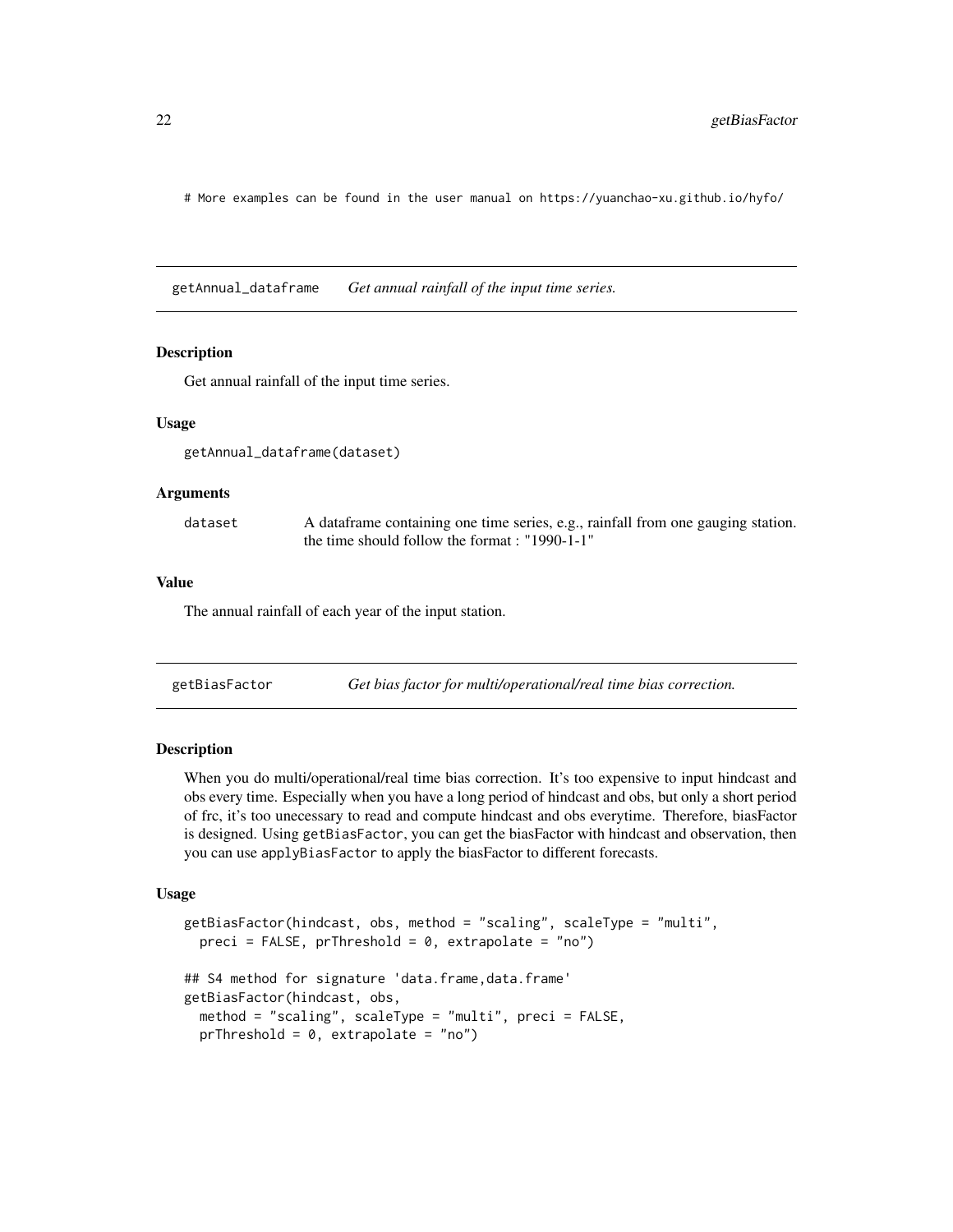```
## S4 method for signature 'list,list'
getBiasFactor(hindcast, obs, method = "scaling",
  scaleType = "multi", preci = FALSE, prThreshold = 0,
 extrapolate = "no")
```
#### Arguments

| hindcast    | a hyfo grid data output or a dataframe (time series) consists of Date column and<br>one or more value columns, representing the hindcast data. This data will be<br>used in the calibration of the forecast, so it's better to have the same date period<br>as observation data. Check details for more information. |
|-------------|----------------------------------------------------------------------------------------------------------------------------------------------------------------------------------------------------------------------------------------------------------------------------------------------------------------------|
| obs         | a hyfo grid data output or a dataframe (time series) consists of Date column and<br>one or more value columns, representing the observation data.                                                                                                                                                                    |
| method      | bias correct method, including 'delta', 'scaling', default method is 'scaling'.                                                                                                                                                                                                                                      |
| scaleType   | only when the method "scaling" is chosen, scaleType will be available. Two<br>different types of scaling method, 'add' and 'multi', which means additive and<br>multiplicative scaling method, default is 'multi'. More info check details.                                                                          |
| preci       | If the precipitation is biascorrected, then you have to assign preci $=$ TRUE.<br>Since for precipitation, some biascorrect methods may not apply to, or some<br>methods are specially for precipitation. Default is FALSE, refer to details.                                                                        |
| prThreshold | The minimum value that is considered as a non-zero precipitation. Default to 1<br>(assuming mm).                                                                                                                                                                                                                     |
| extrapolate | When use 'eqm' method, and 'no' is set, modified frc is bounded by the range of<br>obs. If 'constant' is set, modified frc is not bounded by the range of obs. Default<br>is 'no'.                                                                                                                                   |

### Details

Information about the method and how biasCorrect works can be found in [biasCorrect](#page-5-1)

### why use biasFactor

As for forecasting, for daily data, there is usually no need to have different bias factor every different day. You can calculate one bisa factor using a long period of hindcast and obs, and apply that factor to different frc.

For example,

You have 10 years of hindcast and observation. you want to do bias correction for some forecasting product, e.g. system 4. For system 4, each month, you will get a new forecast about the future 6 months. So if you want to do the real time bias correction, you have to take the 10 years of hindcast and observation data with you, and run biasCorrect every time you get a new forecast. That's too expensive.

For some practical use in forecasting, there isn't a so high demand for accuracy. E.g., Maybe for February and March, you can use the same biasFactor, no need to do the computation again.

It is a generic function, if in your case you need to debug, please see ?debug() for how to debug S4 method.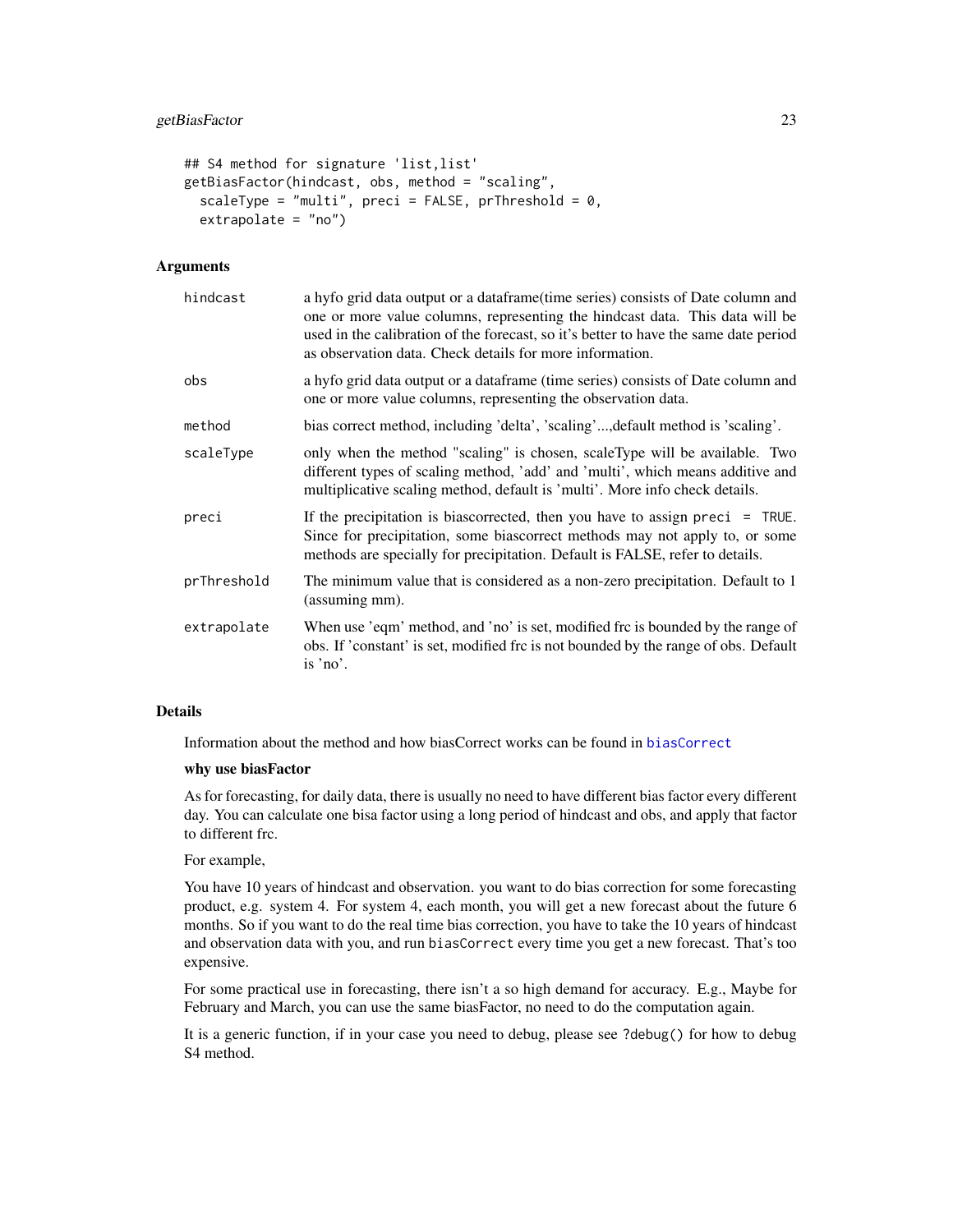#### <span id="page-23-0"></span>Author(s)

Yuanchao Xu <xuyuanchao37@gmail.com >

#### References

Bias correction methods come from biasCorrection from dowscaleR

- Santander Meteorology Group (2015). downscaleR: Climate data manipulation and statistical downscaling. R package version 0.6-0. https://github.com/SantanderMetGroup/downscaleR/wiki
- R.A.I. Wilcke, T. Mendlik and A. Gobiet (2013) Multi-variable error correction of regional climate models. Climatic Change, 120, 871-887
- A. Amengual, V. Homar, R. Romero, S. Alonso, and C. Ramis (2012) A Statistical Adjustment of Regional Climate Model Outputs to Local Scales: Application to Platja de Palma, Spain. J. Clim., 25, 939-957
- C. Piani, J. O. Haerter and E. Coppola (2009) Statistical bias correction for daily precipitation in regional climate models over Europe, Theoretical and Applied Climatology, 99, 187-192
- O. Gutjahr and G. Heinemann (2013) Comparing precipitation bias correction methods for high-resolution regional climate simulations using COSMO-CLM, Theoretical and Applied Climatology, 114, 511-529

#### See Also

[biasCorrect](#page-5-1) for method used in bias correction. [applyBiasFactor](#page-2-1), for the second part.

### Examples

```
######## hyfo grid file biascorrection
########
# If your input is obtained by \code{loadNcdf}, you can also directly biascorrect
# the file.
# First load ncdf file.
filePath <- system.file("extdata", "tnc.nc", package = "hyfo")
varname <- getNcdfVar(filePath)
nc <- loadNcdf(filePath, varname)
data(tgridData)
# Since the example data, has some NA values, the process will include some warning #message,
# which can be ignored in this case.
# Then we will use nc data as forecasting data, and use itself as hindcast data,
# use tgridData as observation.
biasFactor <- getBiasFactor(nc, tgridData)
newFrc <- applyBiasFactor(nc, biasFactor)
```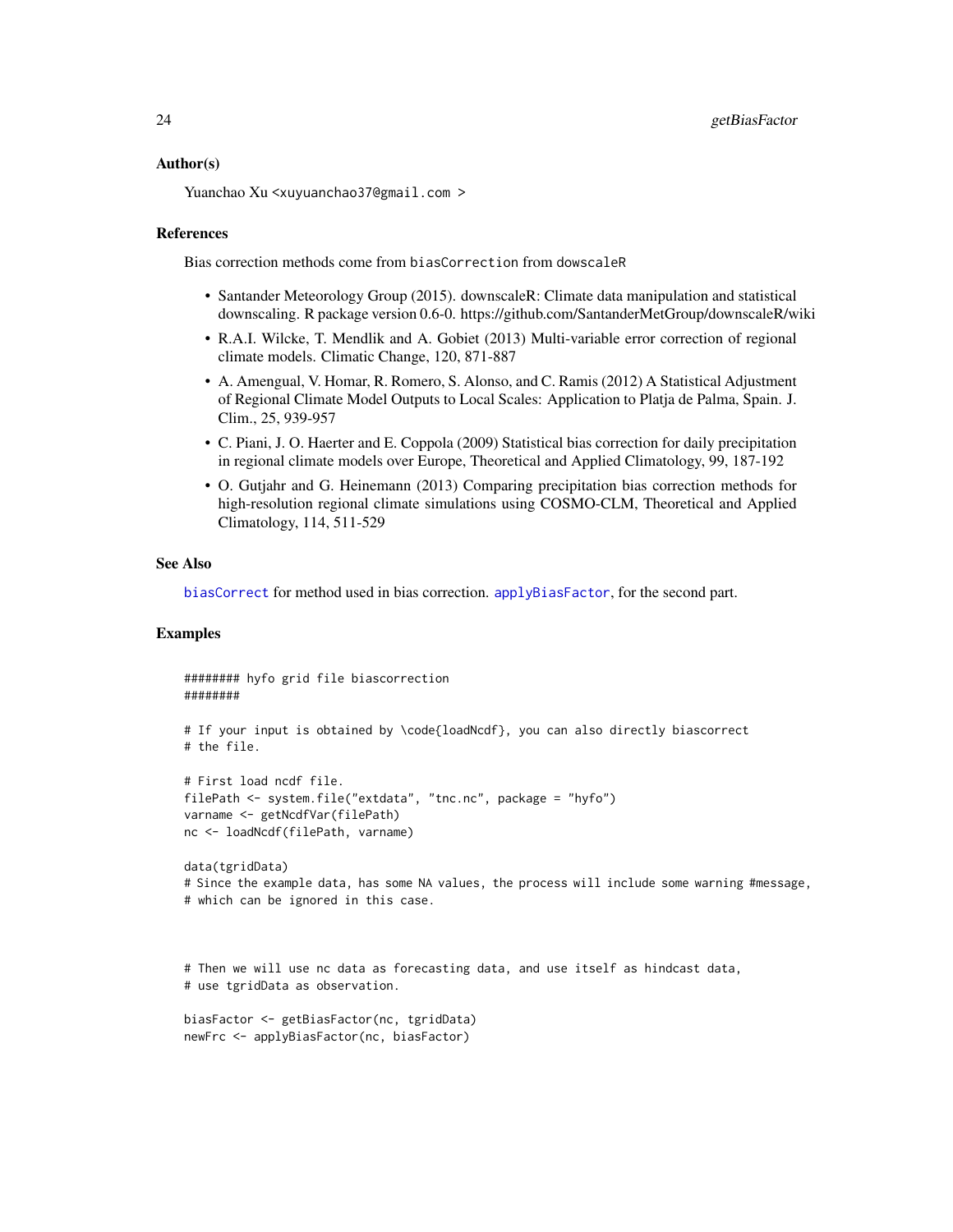#### getBiasFactor 25

```
biasFactor <- getBiasFactor(nc, tgridData, method = 'eqm', extrapolate = 'constant',
preci = TRUE)
# This method needs obs input.
newFrc <- applyBiasFactor(nc, biasFactor, obs = tgridData)
biasFactor <- getBiasFactor(nc, tgridData, method = 'gqm', preci = TRUE)
newFrc <- applyBiasFactor(nc, biasFactor)
######## Time series biascorrection
########
# Use the time series from testdl as an example, we take frc, hindcast and obs from testdl.
data(testdl)
# common period has to be extracted in order to better train the forecast.
datalist <- extractPeriod(testdl, startDate = '1994-1-1', endDate = '1995-10-1')
frc <- datalist[[1]]
hindcast <- datalist[[2]]
obs <- datalist[[3]]
# The data used here is just for example, so there could be negative data.
# default method is scaling
biasFactor <- getBiasFactor(hindcast, obs)
frc_new <- applyBiasFactor(frc, biasFactor)
# for precipitation data, extra process needs to be executed, so you have to tell
# the program to it is a precipitation data.
biasFactor <- getBiasFactor(hindcast, obs, preci = TRUE)
frc_new1 <- applyBiasFactor(frc, biasFactor)
# You can use other methods to biascorrect, e.g. delta method.
biasFactor <- getBiasFactor(hindcast, obs, method = 'delta')
# delta method needs obs input.
frc_new2 <- applyBiasFactor(frc, biasFactor, obs = obs)
#
biasFactor <- getBiasFactor(hindcast, obs, method = 'eqm', preci = TRUE)
# eqm needs obs input
frc_new3 <- applyBiasFactor(frc, biasFactor, obs = obs)
biasFactor <- getBiasFactor(hindcast, obs, method = 'gqm', preci = TRUE)
frc_new4 <- applyBiasFactor(frc, biasFactor)
plotTS(obs, frc, frc_new, frc_new1, frc_new2, frc_new3, frc_new4, plot = 'cum')
# You can also give name to this input list.
TSlist <- list(obs, frc, frc_new, frc_new1, frc_new2, frc_new3, frc_new4)
```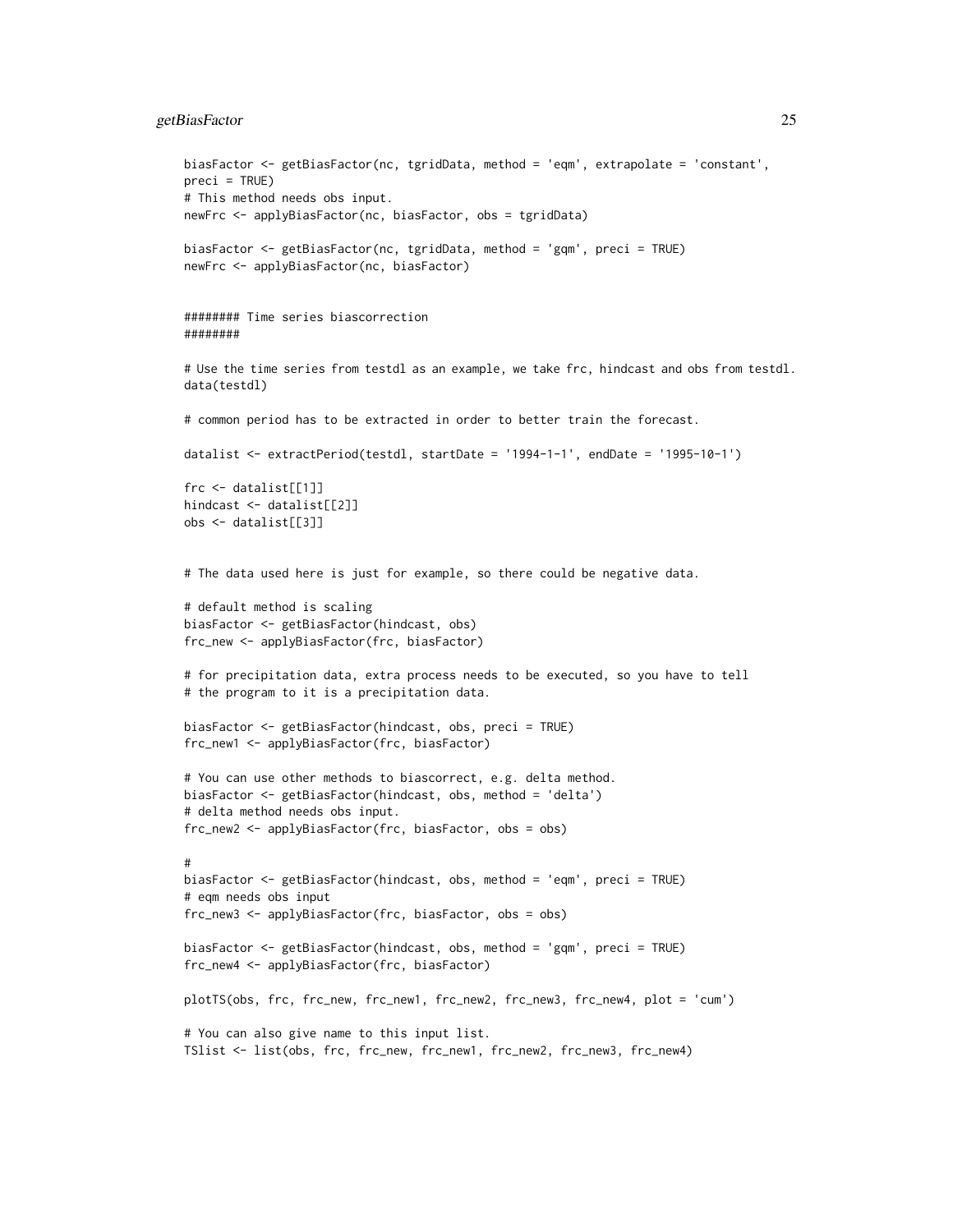```
names(TSlist) <- c('obs', 'frc', 'delta', 'delta_preci', 'scale', 'eqm', 'gqm')
plotTS(list = TSlist, plot = 'cum')
```
# If the forecasts you extracted only has incontinuous data for certain months and years, e.g., # for seasonal forecasting, forecasts only provide 3-6 months data, so the case can be

# for example Dec, Jan and Feb of every year from year 1999-2005.

# In such case, you need to extract certain months and years from observed time series.

# extractPeriod() can be then used.

# More examples can be found in the user manual on https://yuanchao-xu.github.io/hyfo/

getEnsem\_comb *Combine ensembles together*

### Description

Combine ensembles together

### Usage

```
getEnsem\_comb(..., list = NULL, nrow = 1, legend = TRUE, x = "",y = "", title = "", output = FALSE)
```
#### Arguments

| $\ddots$ .   | different ensembles generated by getHisEnsem(, output = 'ggplot') or<br>$getFrcEnsem$ , output = 'ggplot'), see details.                                                                                             |
|--------------|----------------------------------------------------------------------------------------------------------------------------------------------------------------------------------------------------------------------|
| list         | If input is a list containing different ggplot data, use $list = inputlist$ .                                                                                                                                        |
| nrow         | A number showing the number of rows.                                                                                                                                                                                 |
| legend       | A boolean representing whether you want the legend. Sometimes when you<br>combine plots, there will be a lot of legends, if you don't like it, you can turn it<br>off by setting $legend = FALSE$ , default is TRUE. |
| $\mathsf{x}$ | A string of x axis name.                                                                                                                                                                                             |
| <b>y</b>     | A string of y axis name.                                                                                                                                                                                             |
| title        | A string of the title.                                                                                                                                                                                               |
| output       | A boolean, if chosen TRUE, the output will be given.                                                                                                                                                                 |

### Value

A combined ensemble plot.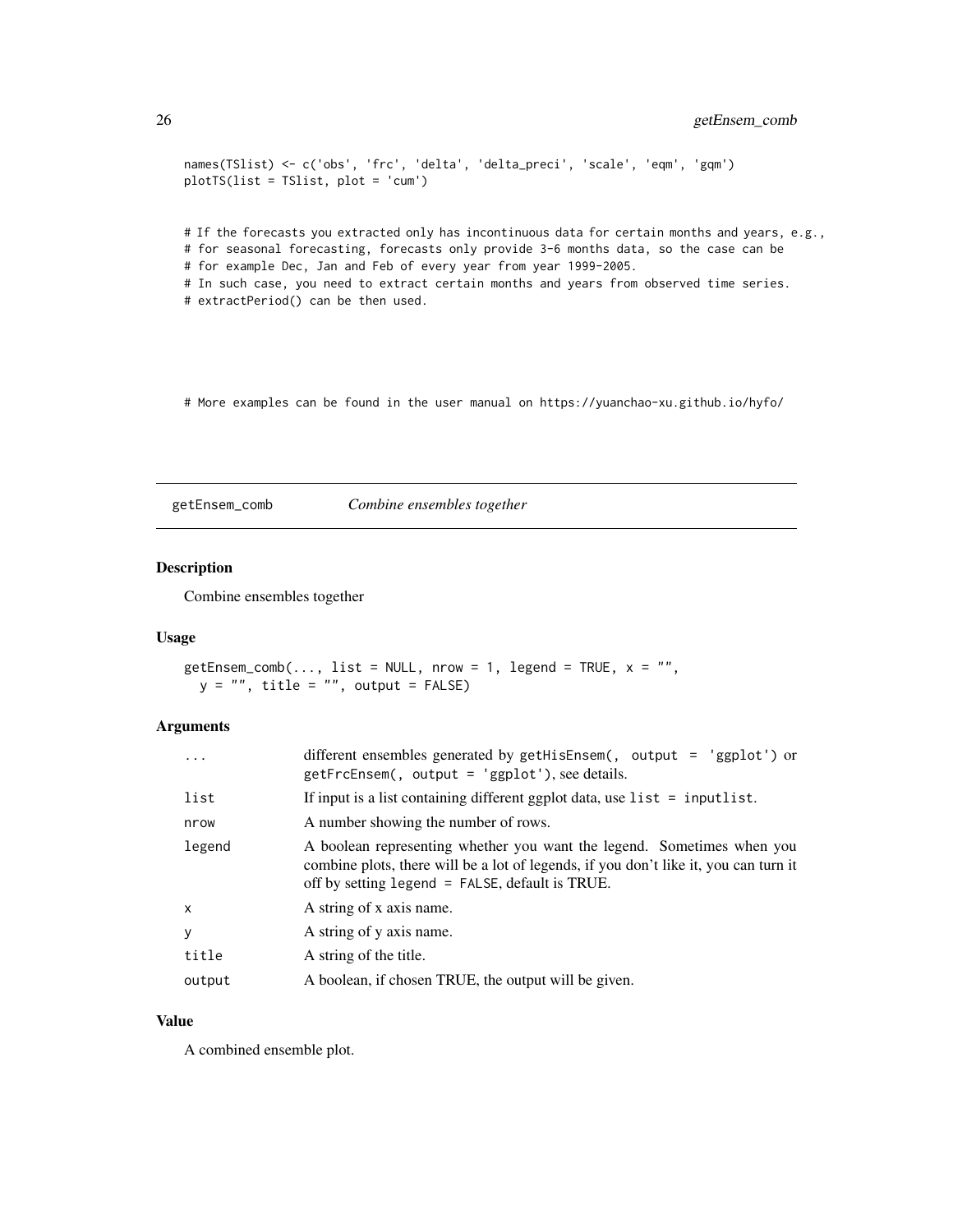### <span id="page-26-0"></span>getFrcEnsem 27

#### References

- H. Wickham. ggplot2: elegant graphics for data analysis. Springer New York, 2009.
- Santander Meteorology Group (2015). downscaleR: Climate data manipulation and statistical downscaling. R package version 0.6-0. https://github.com/SantanderMetGroup/downscaleR/wiki

#### Examples

```
data(testdl)
a \leftarrow \text{testdl}[[1]]# Choose example from "1994-2-4" to "1996-1-4"
b1<- getHisEnsem(a, example = c('1995-2-4', '1996-1-4'), plot = 'cum', output = 'ggplot',
                 name = 1)b2 <- getHisEnsem(a, example = c('1995-4-4', '1996-3-4'), plot = 'cum', output = 'ggplot',
                 name = 2)getEnsem_comb(b1, b2)
getEnsem_comb(list = list(b1, b2), nrow = 2)
# More examples can be found in the user manual on https://yuanchao-xu.github.io/hyfo/
```
getFrcEnsem *Extract time series from forecasting data.*

### Description

getFrcEnsem extract timeseries from forecasting data, if forecasting data has a member session an ensemble time sereis will be returned, if forecasting data doesn't have a member session, a singe time series will be returned.

### Usage

```
getFrcEnsem(dataset, cell = "mean", plot = "norm", output = "data",
 name = NULL, mv = 0, coord = NULL, ...)
```
#### Arguments

| dataset | A list containing different information, should be the result of <b>loadNcdf</b>      |
|---------|---------------------------------------------------------------------------------------|
| cell    | A vector containing the locaton of the cell, e.g. $c(2, 3)$ , default is "mean", rep- |
|         | resenting the spatially averaged value. Check details for more information.           |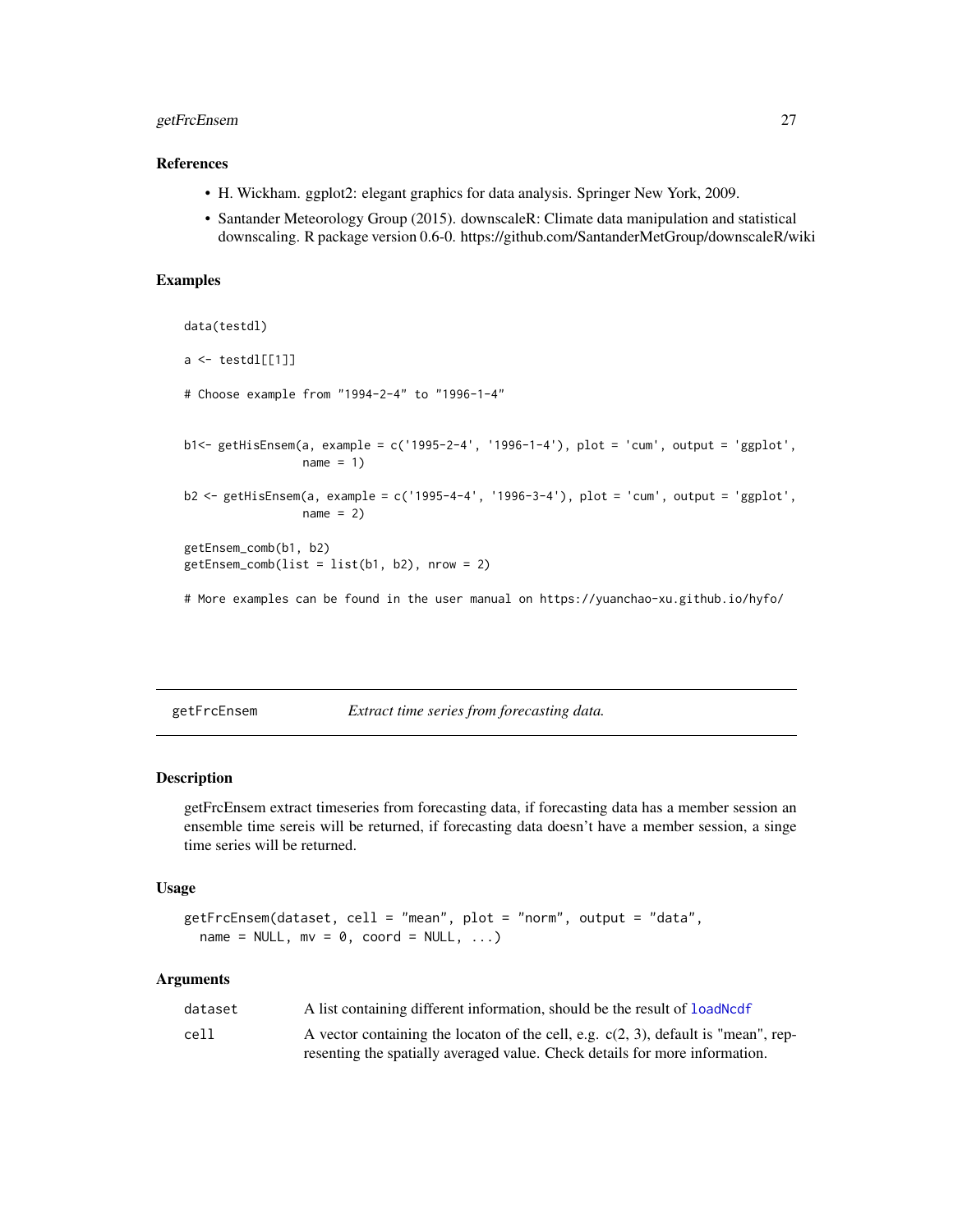| plot   | A string showing whether the plot will be shown, e.g., 'norm' means normal<br>plot (without any process), 'cum' means cummulative plot, default is 'norm'.<br>For other words there will be no plot.                                                                                                                                 |
|--------|--------------------------------------------------------------------------------------------------------------------------------------------------------------------------------------------------------------------------------------------------------------------------------------------------------------------------------------|
| output | A string showing which type of output you want. Default is "data", if "ggplot",<br>the data that can be directly plotted by ggplot2 will be returned, which is easier<br>for you to make series plots afterwards. NOTE: If output = 'ggplot', the<br>missing value in the data will be replaced by mv, if assigned, default mv is 0. |
| name   | If output $=$ 'ggplot', name has to be assigned to your output, in order to<br>differentiate different outputs in the later multiplot using get Ensem_comb.                                                                                                                                                                          |
| mv     | A number showing representing the missing value. When calculating the cumu-<br>lative value, missing value will be replaced by my, default is 0.                                                                                                                                                                                     |
| coord  | A coordinate of longitude and latitude. e.g. corrd = $c$ (lon, lat). If coord is<br>assigned, cell argument will no longer be used.                                                                                                                                                                                                  |
| .      | title, x, y showing the title and x and y axis of the plot. e.g. title $=$ 'aaa'                                                                                                                                                                                                                                                     |

#### Details

cell representing the location of the cell, NOTE: this location means the index of the cell, IT IS NOT THE LONGITUDE AND LATITUDE. e.g., cell =  $c(2, 3)$ , the program will take the 2nd longitude and 3rd latitude, by the increasing order. Longitude comes first.

name Assuming you have two ggplot outputs, you want to plot them together. In this situation, you need a name column to differentiate one ggplot output from the other. You can assigne this name by the argument directly, If name is not assigned and output = 'ggplot' is selected, then the system time will be selected as name column.

#### Value

A ensemble time series extracted from forecating data.

### References

- H. Wickham. ggplot2: elegant graphics for data analysis. Springer New York, 2009.
- Hadley Wickham (2007). Reshaping Data with the reshape Package. Journal of Statistical Software, 21(12), 1-20. URL http://www.jstatsoft.org/v21/i12/.
- Santander Meteorology Group (2015). downscaleR: Climate data manipulation and statistical downscaling. R package version 0.6-0. https://github.com/SantanderMetGroup/downscaleR/wiki

#### Examples

```
filePath <- system.file("extdata", "tnc.nc", package = "hyfo")
# Then if you don't know the variable name, you can use \code{getNcdfVar} to get variable name
varname <- getNcdfVar(filePath)
nc <- loadNcdf(filePath, varname)
a <- getFrcEnsem(nc)
# If there is no member session in the dataset, a single time sereis will be extracted.
```

```
a1 <- getFrcEnsem(tgridData)
```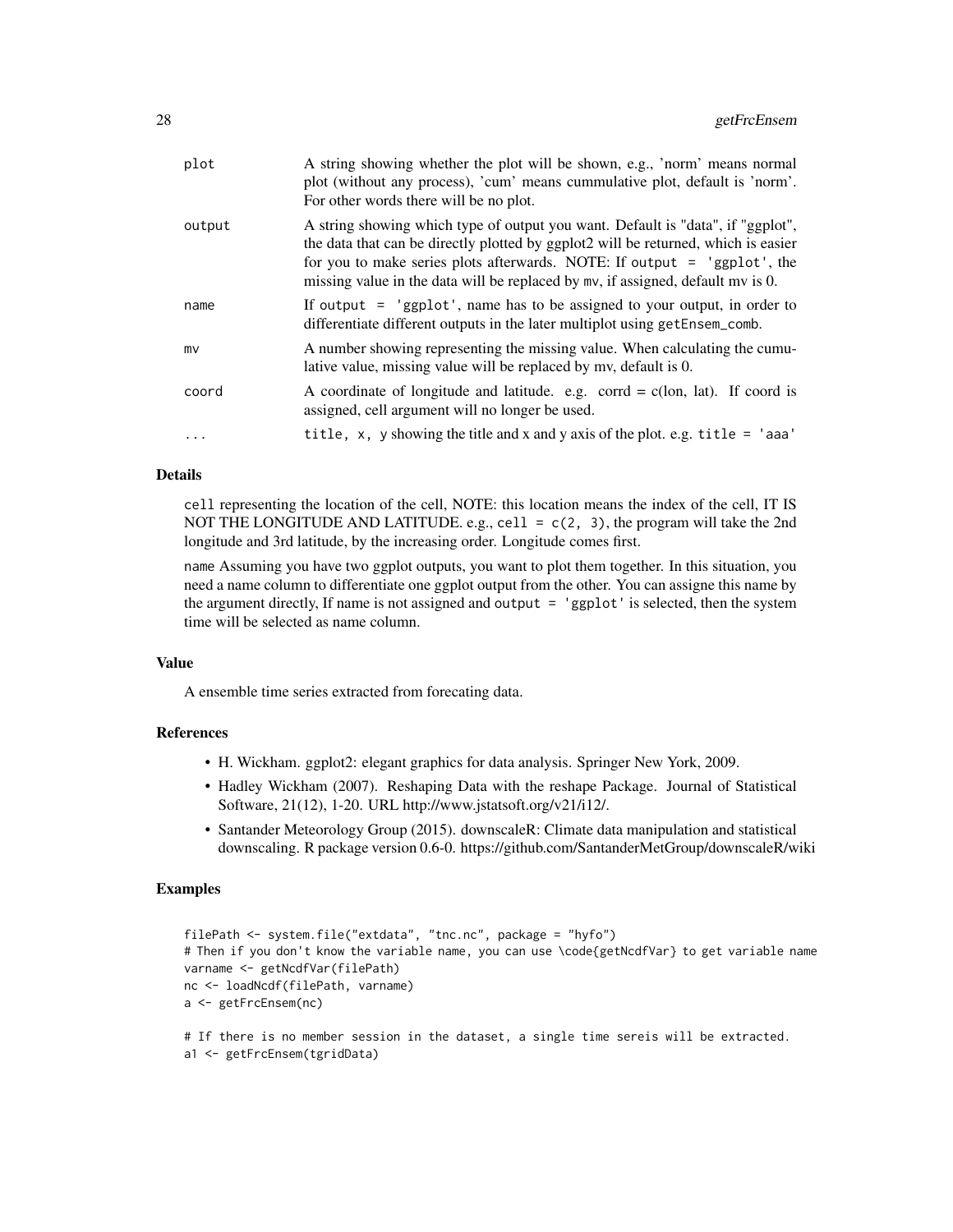<span id="page-28-0"></span># The default output is spatially averaged, if there are more than one cells in the dataset, # the mean value of the cells will be calculated. While if you are interested in special cell, # you can assign the cell value. You can also directly use longitude and latitude to extract # time series. getSpatialMap(nc, 'mean')  $a \leftarrow getFrcEnsem(nc, cell = c(6, 2))$ # From the map, cell =  $c(6, 2)$  means lon = -1.4, lat = 43.2, so you can use corrd to locate # your research area and extract time series.

 $b \leq$  getFrcEnsem(nc, coord = c(-1.4, 43.2))

# More examples can be found in the user manual on https://yuanchao-xu.github.io/hyfo/

getHisEnsem *Get ensemble forecast from historical data.*

### Description

getHisEnsem use historical data as the forecasting input time series.

### Usage

```
getHisEnsem(TS, example, interval = 365, buffer = 0, plot = "norm",
 output = "data", name = NULL, mv = 0, ...)
```
#### **Arguments**

| <b>TS</b> | A time series dataframe, with first column Date, and second column value.                                                                                                                                                                                                                                                                                                                                                                                                                        |
|-----------|--------------------------------------------------------------------------------------------------------------------------------------------------------------------------------------------------------------------------------------------------------------------------------------------------------------------------------------------------------------------------------------------------------------------------------------------------------------------------------------------------|
| example   | A vector containing two strings showing the start and end date, which represent<br>the forecasting period. Check details for more information.                                                                                                                                                                                                                                                                                                                                                   |
|           | the program will extract every possible period in TS you provided to generate<br>the ensemble. Check details for more information.                                                                                                                                                                                                                                                                                                                                                               |
| interval  | A number representing the interval of each ensemble member. NOTE: "interval"<br>takes 365 as a year, and 30 as a month, regardless of leap year and months with<br>31 days. So if you want the interval to be 2 years, set interval = $730$ , which<br>equals $2 * 365$ ; if two months, set interval = 60; 2 days, interval = 2,<br>for other numbers that cannot be divided by 365 or 30 without remainder, it will<br>treat the number as days. By defualt interval is set to be 365, a year. |
| buffer    | A number showing how many days are used as buffer period for models. Check<br>details for more information.                                                                                                                                                                                                                                                                                                                                                                                      |
| plot      | A string showing whether the plot will be shown, e.g., 'norm' means normal<br>plot (without any process), 'cum' means cummulative plot, default is 'norm'.<br>For other words there will be no plot.                                                                                                                                                                                                                                                                                             |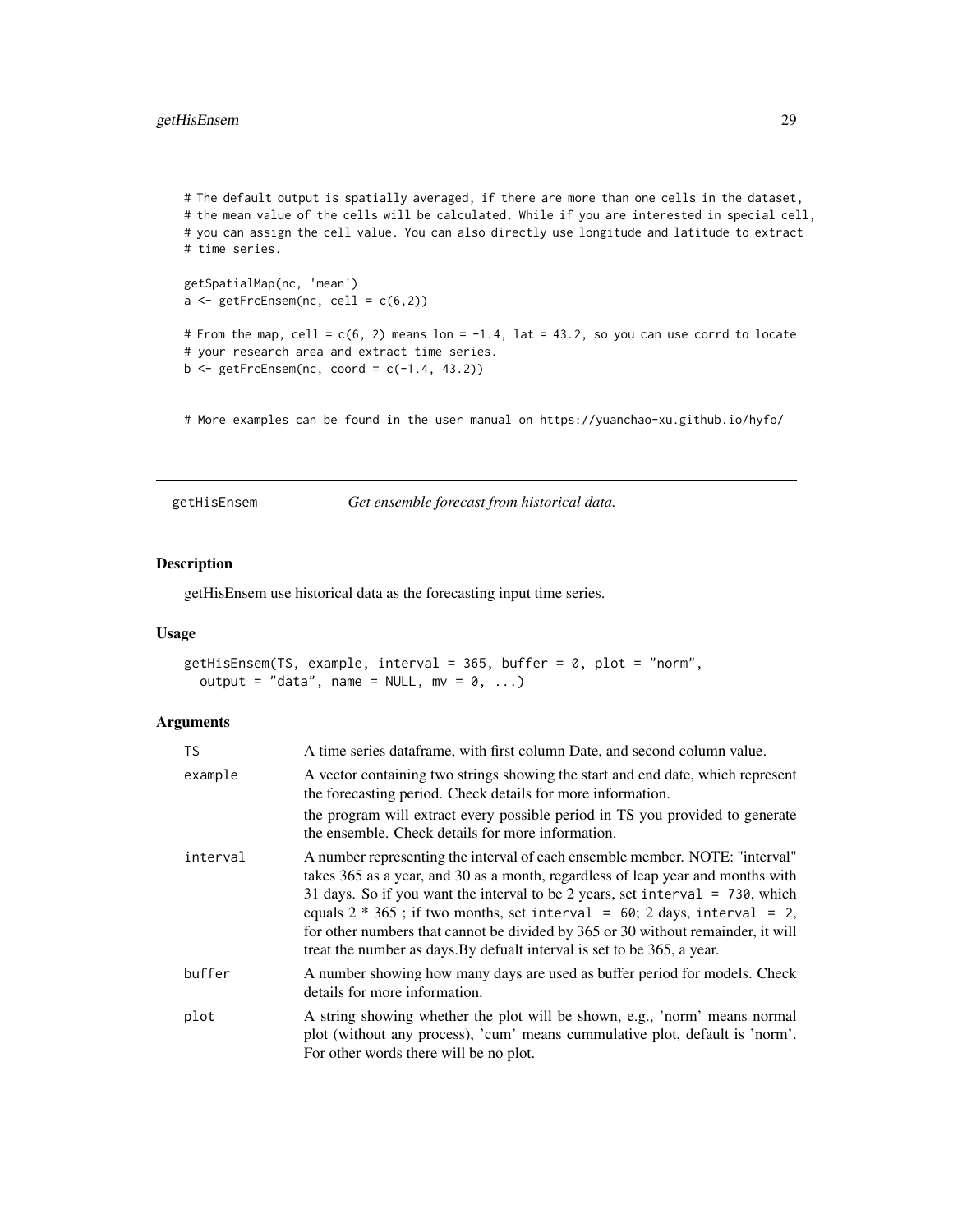| output | A string showing which type of output you want. Default is "data", if "ggplot",    |
|--------|------------------------------------------------------------------------------------|
|        | the data that can be directly plotted by ggplot2 will be returned, which is easier |
|        | for you to make series plots afterwards. NOTE: If output = 'ggplot', the           |
|        | missing value in the data will be replaced by mv, if assigned, default mv is 0.    |
| name   | If output $=$ 'ggplot', name has to be assigned to your output, in order to        |
|        | differentiate different outputs in the later multiplot using getEnsem_comb.        |
| mv     | A number showing representing the missing value. When calculating the cumu-        |
|        | lative value, missing value will be replaced by my, default is 0.                  |
| .      | title, x, y showing the title and x and y axis of the plot. e.g. title $=$ 'aaa'   |
|        |                                                                                    |

#### Details

example E.g., if you have a time series from 2000 to 2010. Assuming you are in 2003, you want to forecast the period from 2003-2-1 to 2003-4-1. Then for each year in your input time series, every year from 1st Feb to 1st Apr will be extracted to generate the ensemble forecasts. In this case your input example should be example =  $c('2003-2-1', '2003-4-1')$ 

interval doesn't care about leap year and the months with 31 days, it will take 365 as a year, and 30 as a month. e.g., if the interval is from 1999-2-1 to 1999-3-1, you should just set interval to 30, although the real interval is 28 days.

example and interval controls how the ensemble will be generated. e.g. if the time series is from 1990-1-1 to 2001-1-1.

if example =  $c('1992-3-1', '1994-1-1')$  and interval = 1095, note,  $1095 = 365 * 3$ , so the program treat this as 3 years.

Then you are supposed to get the ensemble consisting of following part:

1. 1992-3-1 to 1994-1-1 first one is the example, and it's NOT start from 1990-3-1. 2. 1995-3-1 to 1997-1-1 second one starts from 1993, because "interval" is 3 years. 3. 1998-3-1 to 2000-1-1

because the last one "2000-3-1 to 2002-1-1", 2002 exceeds the original TS range, so it will not be included.

Sometimes, there are leap years and months with 31 days included in some ensemble part, in which case the length of the data will be different, e.g., 1999-1-1 to 1999-3-1 is 1 day less than 2000-1-1 to 2000-3-1. In this situation, the data will use example as a standard. If the example is 1999-1-1 to 1999-3-1, then the latter one will be changed to 2001-1-1 to 2000-2-29, which keeps the start Date and change the end Date.

If the end date is so important that cannot be changed, try to solve this problem by resetting the example period, to make the event included in the example.

Good set of example and interval can generate good ensemble.

buffer Sometimes the model needs to run for a few days to warm up, before the forecast. E.g., if a forecast starts at '1990-1-20', for some model like MIKE NAM model, the run needs to be started about 14 days. So the input timeseries should start from '1990-1-6'.

Buffer is mainly used for the model hotstart. Sometimes the hot start file cannot contain all the parameters needed, only some important parameters. In this case, the model needs to run for some time, to make other parameters ready for the simulation.

name Assuming you have two ggplot outputs, you want to plot them together. In this situation, you need a name column to differentiate one ggplot output from the other. You can assigne this name by the argument directly, name has to be assigned if output = 'ggplot' is selected,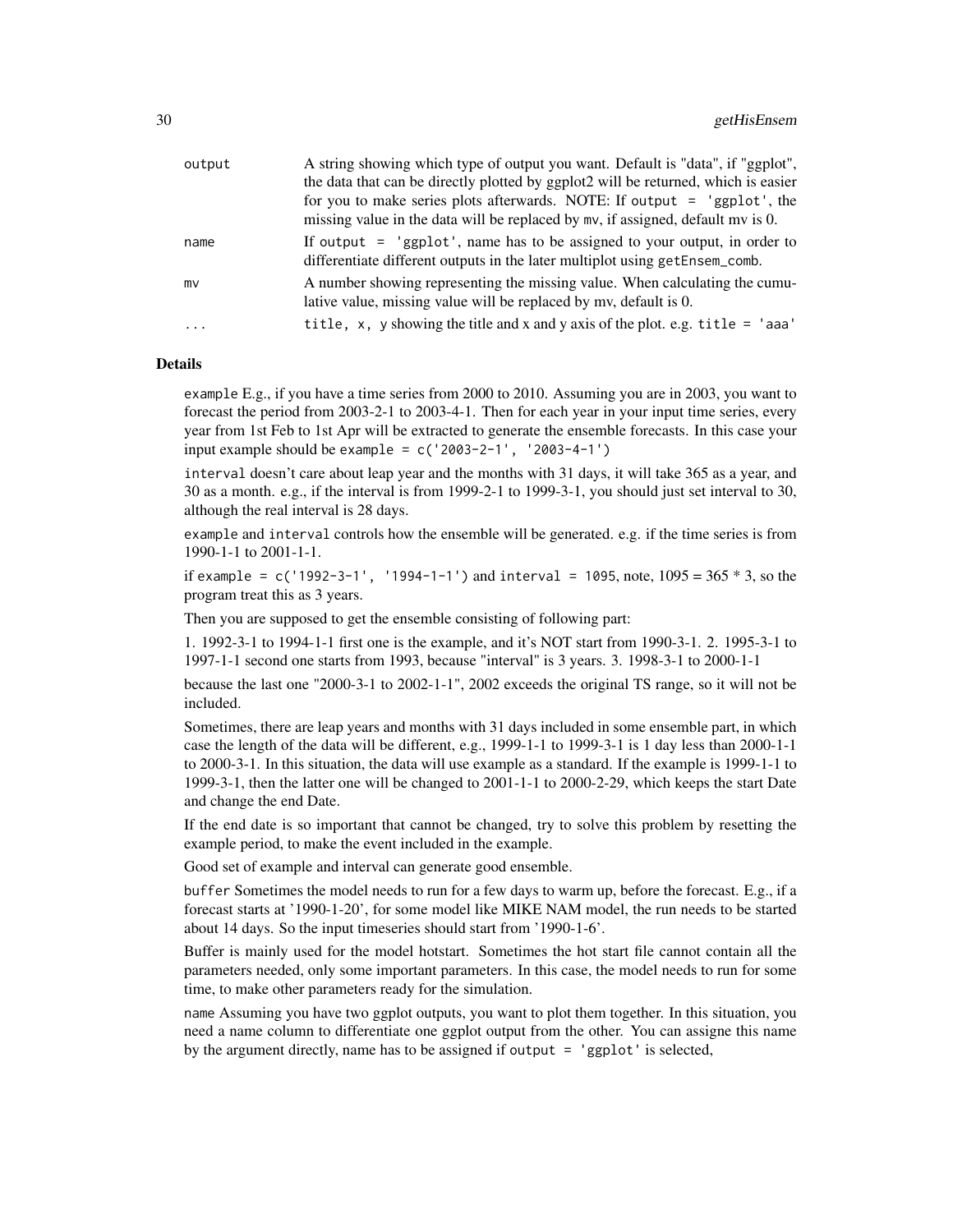#### <span id="page-30-0"></span>getLMom 31

### Value

A ensemble time series using historical data as forecast.

### References

- Hadley Wickham (2007). Reshaping Data with the reshape Package. Journal of Statistical Software, 21(12), 1-20. URL http://www.jstatsoft.org/v21/i12/.
- H. Wickham. ggplot2: elegant graphics for data analysis. Springer New York, 2009.

### Examples

```
data(testdl)
a \leftarrow \text{testdl}[[1]]
# Choose example from "1994-2-4" to "1996-1-4"
b <- getHisEnsem(a, example = c('1994-2-4', '1996-1-4'))
# Default interval is one year, can be set to other values, check help for information.
# Take 7 months as interval
b <- getHisEnsem(a, example = c('1994-2-4', '1996-1-4'), interval = 210, plot = 'cum')
# Take 30 days as buffer
b <- getHisEnsem(a, example = c('1994-2-4', '1996-1-4'), interval = 210, buffer = 30)
```
# More examples can be found in the user manual on https://yuanchao-xu.github.io/hyfo/

getLMom *get L moment analysis of the input distribution*

#### Description

get L moment analysis of the input distribution

#### Usage

```
getLMom(dis)
```
#### Arguments

dis A distribution, for hydrology usually a time series with only data column without time.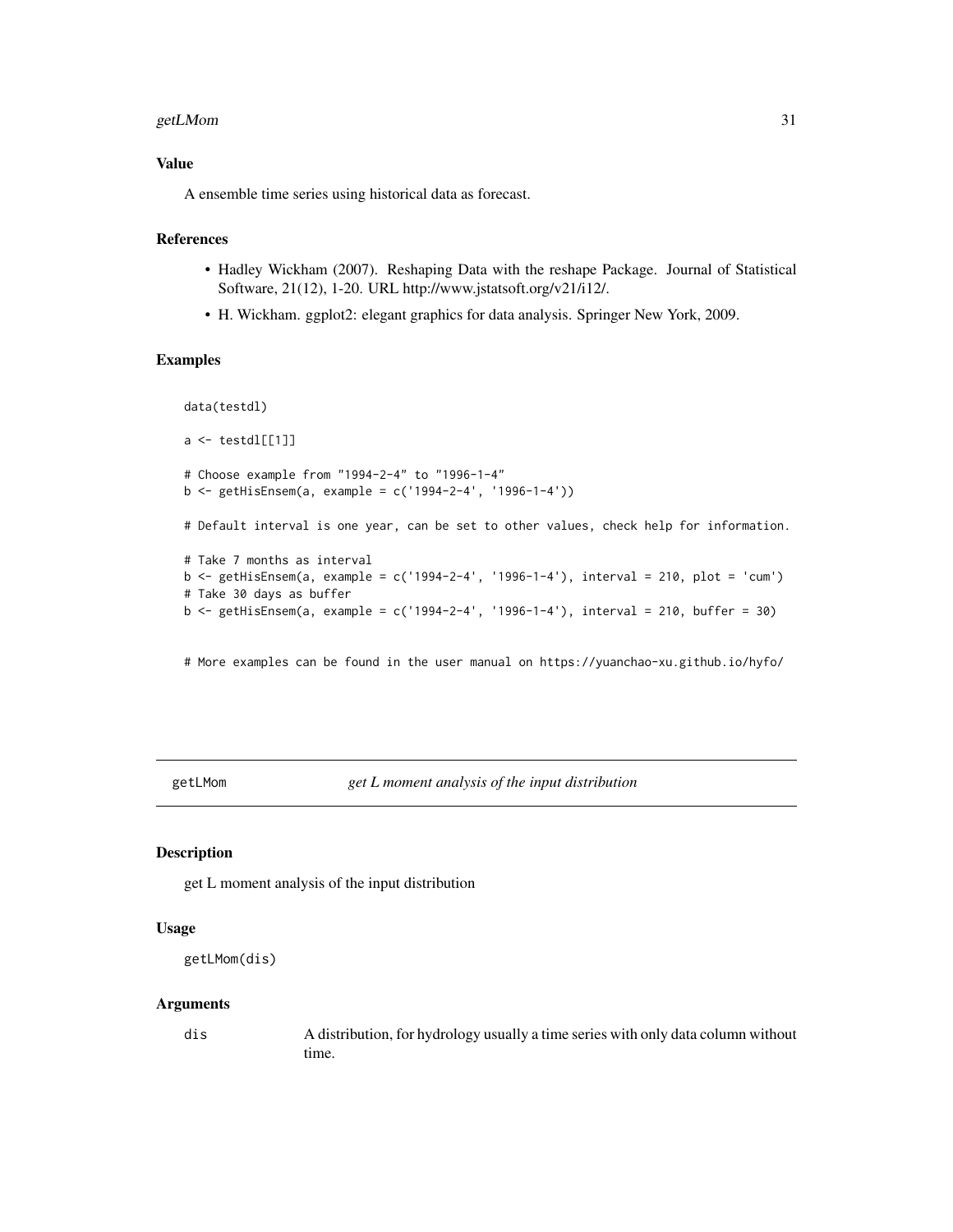### <span id="page-31-0"></span>Value

The mean, L-variation, L-skewness and L-kurtosis of the input distribution

### References

• J. R. M. Hosking (2015). L-moments. R package, version 2.5. URL: https://CRAN.Rproject.org/package=lmom.

### Examples

```
dis <- seq(1, 100)
getLMom(dis)
```
# More examples can be found in the user manual on https://yuanchao-xu.github.io/hyfo/

getMeanPreci *Get mean rainfall data.*

### Description

Get mean rainfall data, e.g. mean annual rainfall, mean monthly rainfall and mean winter rainfall.

#### Usage

```
getMeanPreci(inputTS, method = NULL, yearIndex = NULL, monthIndex = NULL,
  fullResults = FALSE, omitNA = TRUE, plot = FALSE, \ldots)
```
#### Arguments

| inputTS     | A time series with only data column (1 column).                                                                                                                             |
|-------------|-----------------------------------------------------------------------------------------------------------------------------------------------------------------------------|
| method      | A string showing the method used to calculate mean value, e.g., "annual". more<br>information please refer to details.                                                      |
| vearIndex   | A NUMERIC ARRAY showing the year index of the time series.                                                                                                                  |
| monthIndex  | A NUMERIC ARRAY showing the month index of the time series.                                                                                                                 |
| fullResults | A boolean showing whether the full results are shown, default is FALSE. If<br>FALSE, only mean value will be returned, if TRUE, the sequence of values will<br>be returned. |
| omitNA      | A boolean showing in the calculation, whether NA is omitted, default is FALSE.                                                                                              |
| plot        | A boolean showing whether the results will be plotted.                                                                                                                      |
| $\cdots$ ,  | title, x, y showing the title and x and y axis of the plot, shoud be a string.                                                                                              |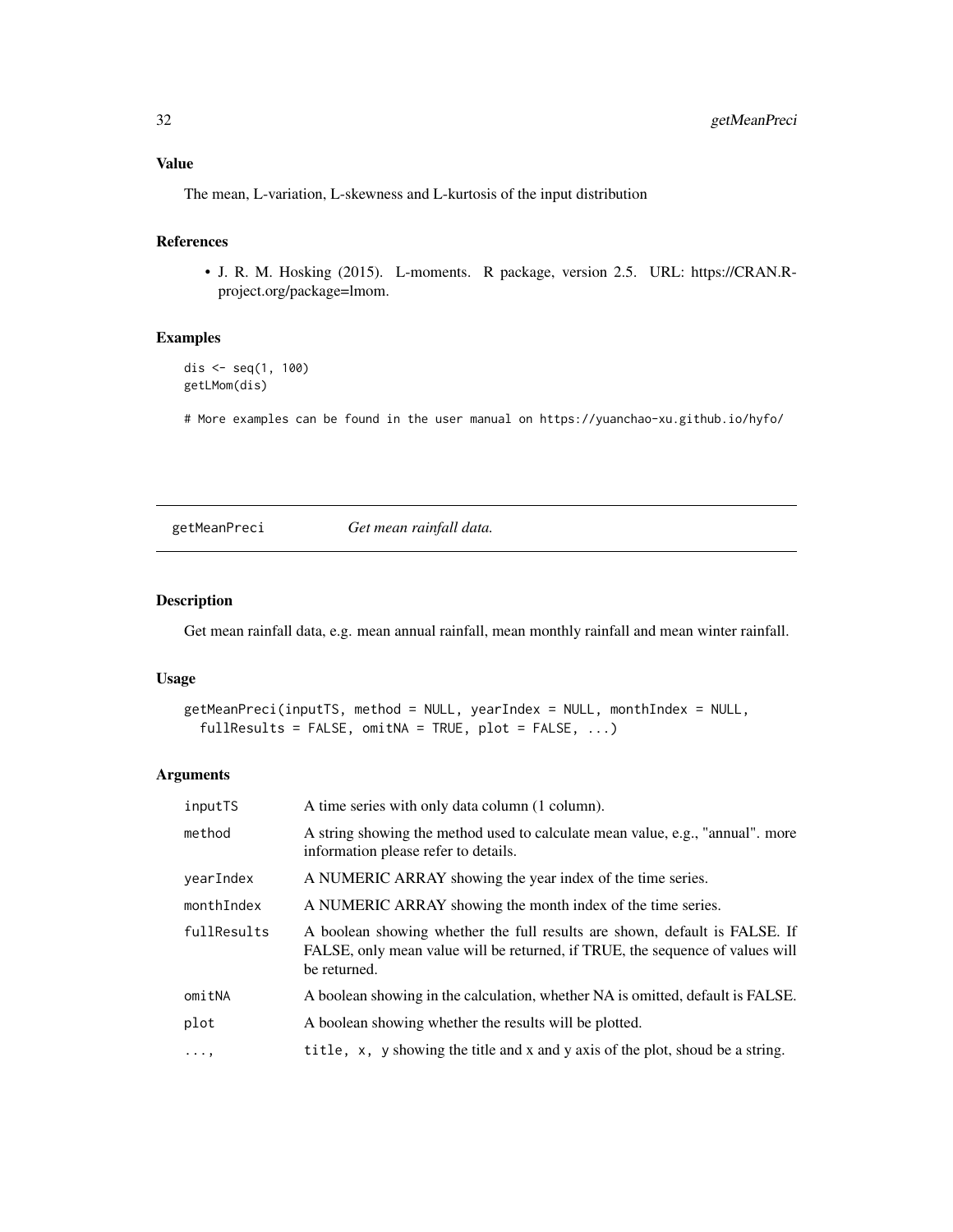### <span id="page-32-0"></span>getMoment 33

### Details

There are following methods to be selected, "annual": annual rainfall of each year is plotted. "winter", "spring", "autumn", "summer": seasonal rainfall of each year is plotted. Month(number 1 to 12): month rainfall of each year is plotted, e.g. march rainfall of each year. "meanMonthly": the mean monthly rainfall of each month over the whole period.

Since "winter" is a crossing year, 12, 1, 2, 12 is in former year, and 1, 2 are in latter year. so winter belongs to the latter year.

### Value

The mean value of the input time series or the full results before calculating mean.

getMoment *get moment analysis of the input distribution*

#### Description

get moment analysis of the input distribution

#### Usage

```
getMoment(dis)
```
#### Arguments

dis A distribution, for hydrology usually a time series with only data column without time.

### Value

The mean, variation, skewness and kurtosis of the input distribution

#### References

- Lukasz Komsta and Frederick Novomestky (2015). moments: Moments, cumulants, skewness, kurtosis and related tests. R package version 0.14. https://CRAN.R-project.org/package=moments
- R Core Team (2015). R: A language and environment for statistical computing. R Foundation for Statistical Computing, Vienna, Austria. URL https://www.R-project.org/.

### Examples

```
dis <- seq(1, 100)
getMoment(dis)
```
# More examples can be found in the user manual on https://yuanchao-xu.github.io/hyfo/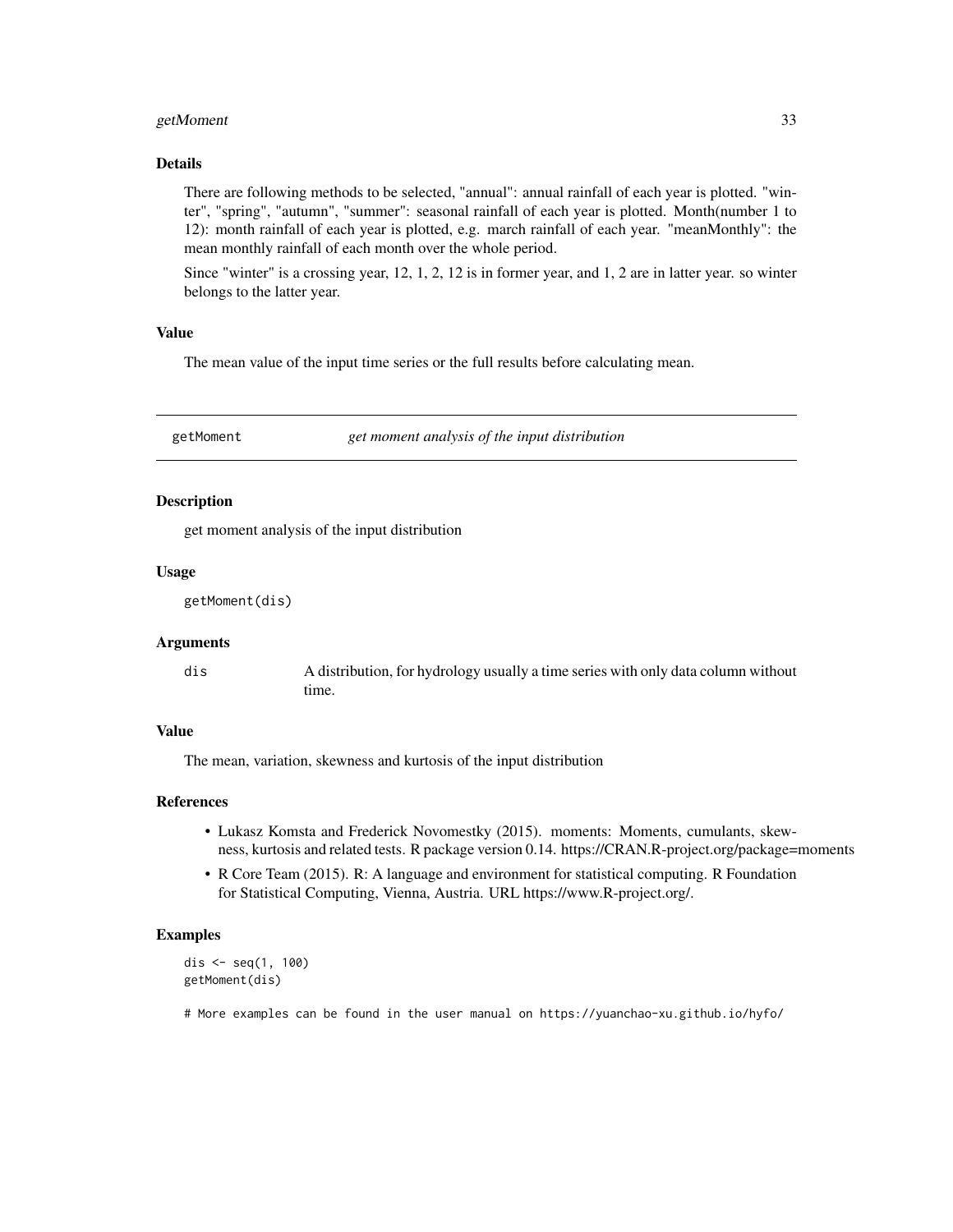<span id="page-33-0"></span>

### Description

Get variable name in the NetCDF file. After knowning the name, you can use loadNcdf to load the target variable.

### Usage

```
getNcdfVar(filePath)
```
### Arguments

filePath A path pointing to the netCDF file.

### Value

The names of the varialbes in the file.

#### References

• David Pierce (2015). ncdf4: Interface to Unidata netCDF (Version 4 or Earlier) Format Data Files. R package version 1.14.1. https://CRAN.R-project.org/package=ncdf4

#### Examples

```
# First open the test NETcDF file.
filePath <- system.file("extdata", "tnc.nc", package = "hyfo")
```
# Then if you don't know the variable name, you can use \code{getNcdfVar} to get variable name varname <- getNcdfVar(filePath)

# More examples can be found in the user manual on https://yuanchao-xu.github.io/hyfo/

getPreciBar *get mean rainfall bar plot of the input dataset or time series.*

### Description

get mean rainfall bar plot of the input dataset or time series.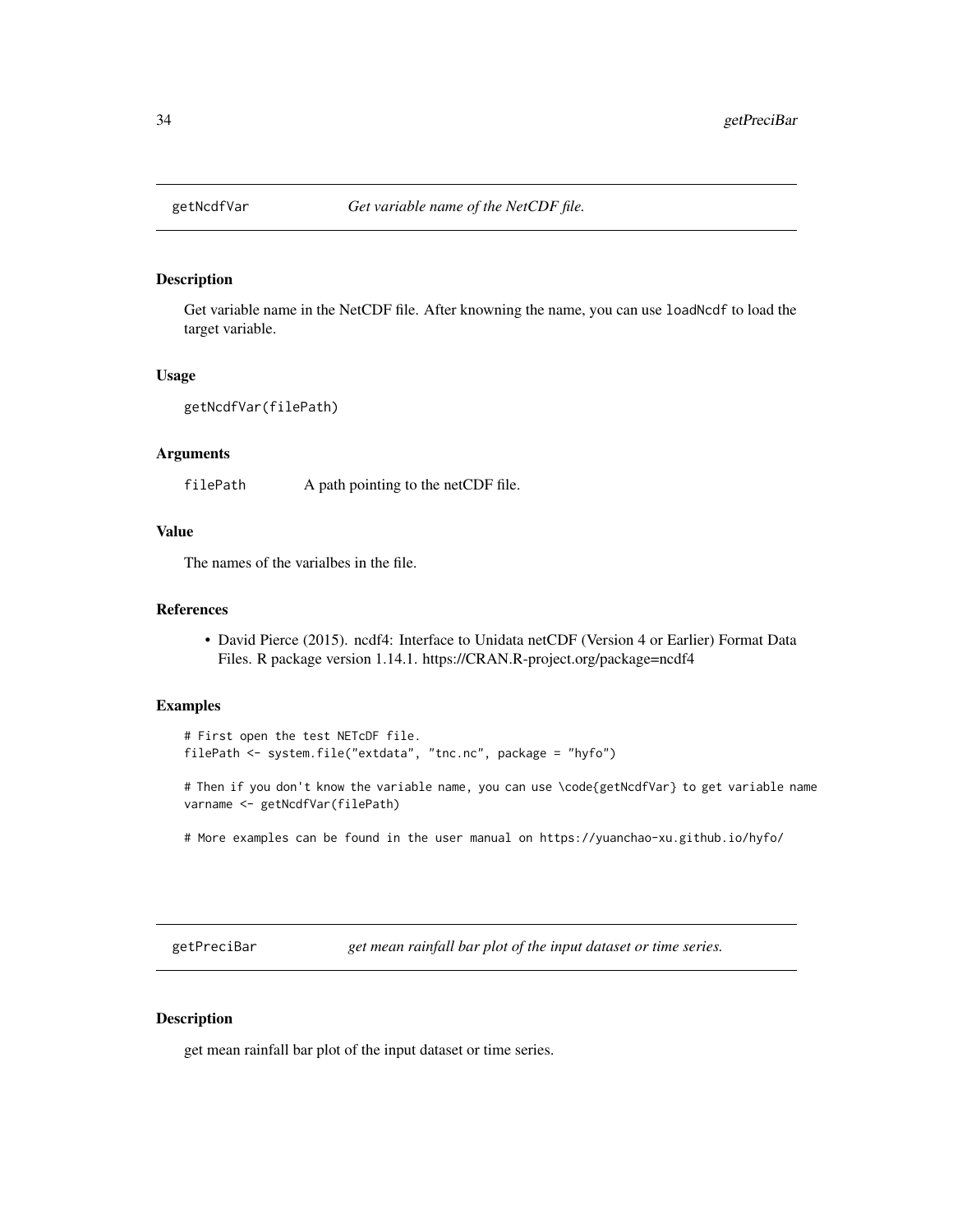### <span id="page-34-0"></span>getPreciBar 35

#### Usage

```
getPreciBar(data, method, cell = "mean", output = "data", name = NULL,
 plotRange = TRUE, member = NULL, omitNA = TRUE, info = FALSE, ...)
## S4 method for signature 'list'
getPreciBar(data, method, cell = "mean", output = "data",
  name = NULL, plotRange = TRUE, member = NULL, omitNA = TRUE,
  info = FALSE, ...)## S4 method for signature 'data.frame'
getPreciBar(data, method, cell = "mean",
  output = "data", name = NULL, plotRange = TRUE, member = NULL,
 omithA = TRUE, info = FALSE, ...)
```
### Arguments

| A list containing different information, should be the result of reading netcdf file<br>using loadNcdf, or a time series, with first column the Date, second the value.<br>Time series can be an ENSEMBLE containning different members. Than the<br>mean value will be given and the range will be given.               |
|--------------------------------------------------------------------------------------------------------------------------------------------------------------------------------------------------------------------------------------------------------------------------------------------------------------------------|
| A string showing the calculating method of the input time series. More infor-<br>mation please refer to the details.                                                                                                                                                                                                     |
| A vector containing the locaton of the cell, e.g. $c(2, 3)$ , default is "mean", rep-<br>resenting the spatially averaged value. Check details for more information.                                                                                                                                                     |
| A string showing the type of the output, if output $=$ 'ggplot', the returned<br>data can be used in ggplot and getPreciBar_comb(); if output = 'plot',<br>the returned data is the plot containing all layers' information, and can be plot<br>directly or used in grid.arrange; if not set, the data will be returned. |
| If output $=$ 'ggplot', name has to be assigned to your output, in order to<br>differentiate different outputs in the later multiplot using getSpatialMap_comb.                                                                                                                                                          |
| A boolean showing whether the range will be plotted.                                                                                                                                                                                                                                                                     |
| A number showing which member is selected to get, if the dataset has a "mem-<br>ber" dimension. Default is NULL, if no member assigned, and there is a "mem-<br>ber" in dimensions, the mean value of the members will be taken.                                                                                         |
| A boolean showing whether the missing value is omitted.                                                                                                                                                                                                                                                                  |
| A boolean showing whether the information of the map, e.g., max, mean ,<br>default is FALSE.                                                                                                                                                                                                                             |
| title, $x$ , $y$ showing the title and $x$ and $y$ axis of the plot. e.g. title = 'aaa'                                                                                                                                                                                                                                  |
|                                                                                                                                                                                                                                                                                                                          |

### Details

There are following methods to be selected, "annual": annual rainfall of each year is plotted. "winter", "spring", "autumn", "summer": seasonal rainfall of each year is plotted. Month(number 1 to 12): month rainfall of each year is plotted, e.g. march rainfall of each year. "meanMonthly": the mean monthly rainfall of each month over the whole period.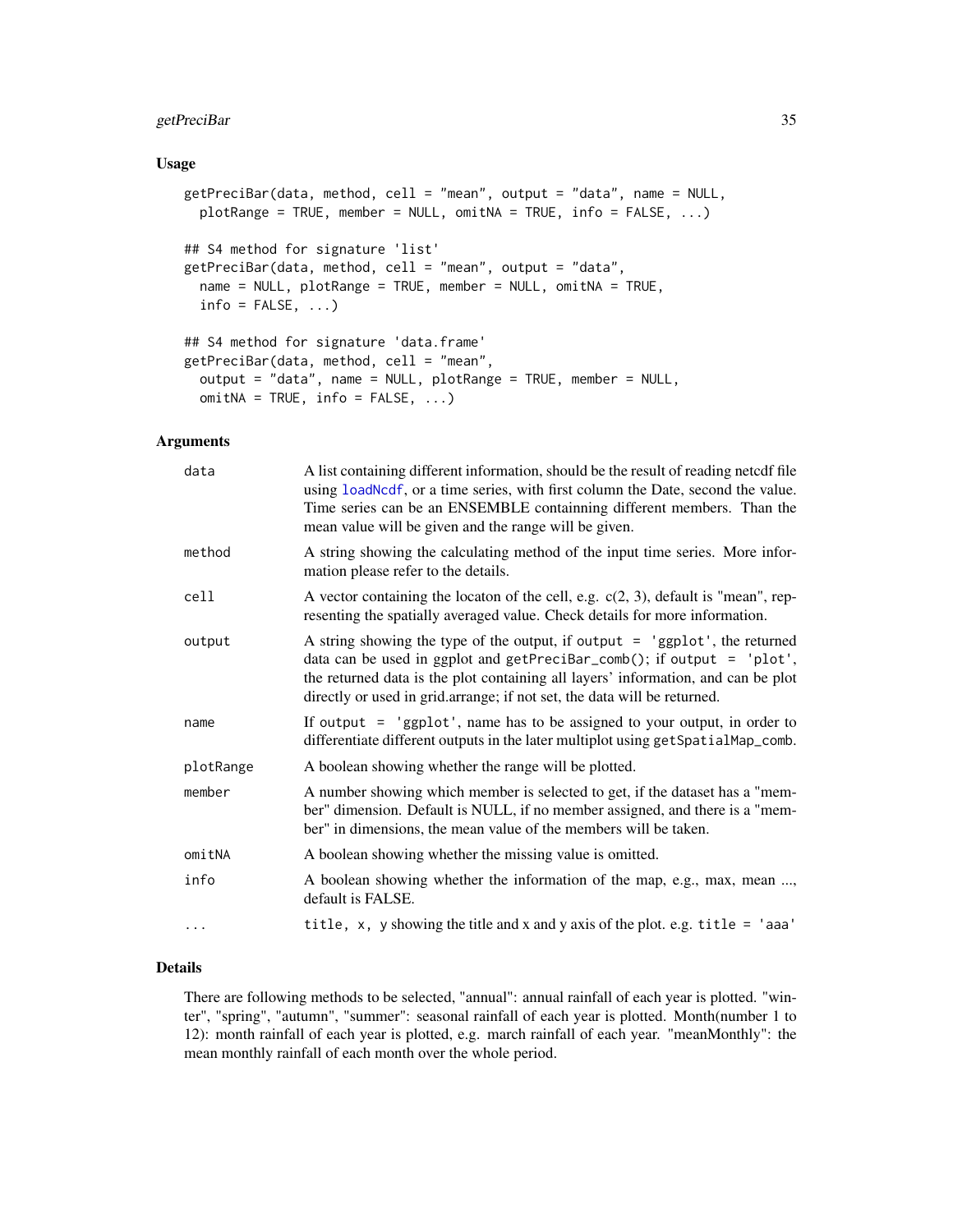#Since "winter" is a crossing year, 12, 1, 2, 12 is in former year, and 1, 2 are in latter year. #so winter belongs to the latter year.

cell representing the location of the cell, NOTE: this location means the index of the cell, IT IS NOT THE LONGITUDE AND LATITUDE. e.g., cell =  $c(2, 3)$ , the program will take the 2nd longitude and 3rd latitude, by the increasing order. Longitude comes first.

It is a generic function, if in your case you need to debug, please see ?debug() for how to debug S4 method.

#### Value

The calculated mean value of the input time series and the plot of the result.

#### References

- Hadley Wickham (2007). Reshaping Data with the reshape Package. Journal of Statistical Software, 21(12), 1-20. URL http://www.jstatsoft.org/v21/i12/.
- H. Wickham. ggplot2: elegant graphics for data analysis. Springer New York, 2009.
- R Core Team (2015). R: A language and environment for statistical computing. R Foundation for Statistical Computing, Vienna, Austria. URL https://www.R-project.org/.

#### Examples

```
#gridData provided by package is the result of \code{loadNcdf()}
data(tgridData)
b1 <- getPreciBar(tgridData, method = 'annual')
b2 <- getPreciBar(tgridData, method = 'meanMonthly')
data(testdl)
TS \leftarrow \text{testdl}[[1]]a <- getPreciBar(TS, method = 'spring')
# if info = T, the information will be given at the bottom.
a \leq getPreciBar(TS, method = 'spring', info = TRUE)
```
# More examples can be found in the user manual on https://yuanchao-xu.github.io/hyfo/

getPreciBar\_comb *Combine bars together*

### Description

Combine bars together

#### Usage

```
getPreciBar\_comb(..., list = NULL, nrow = 1, x = "", y = "",title = "", output = FALSE)
```
<span id="page-35-0"></span>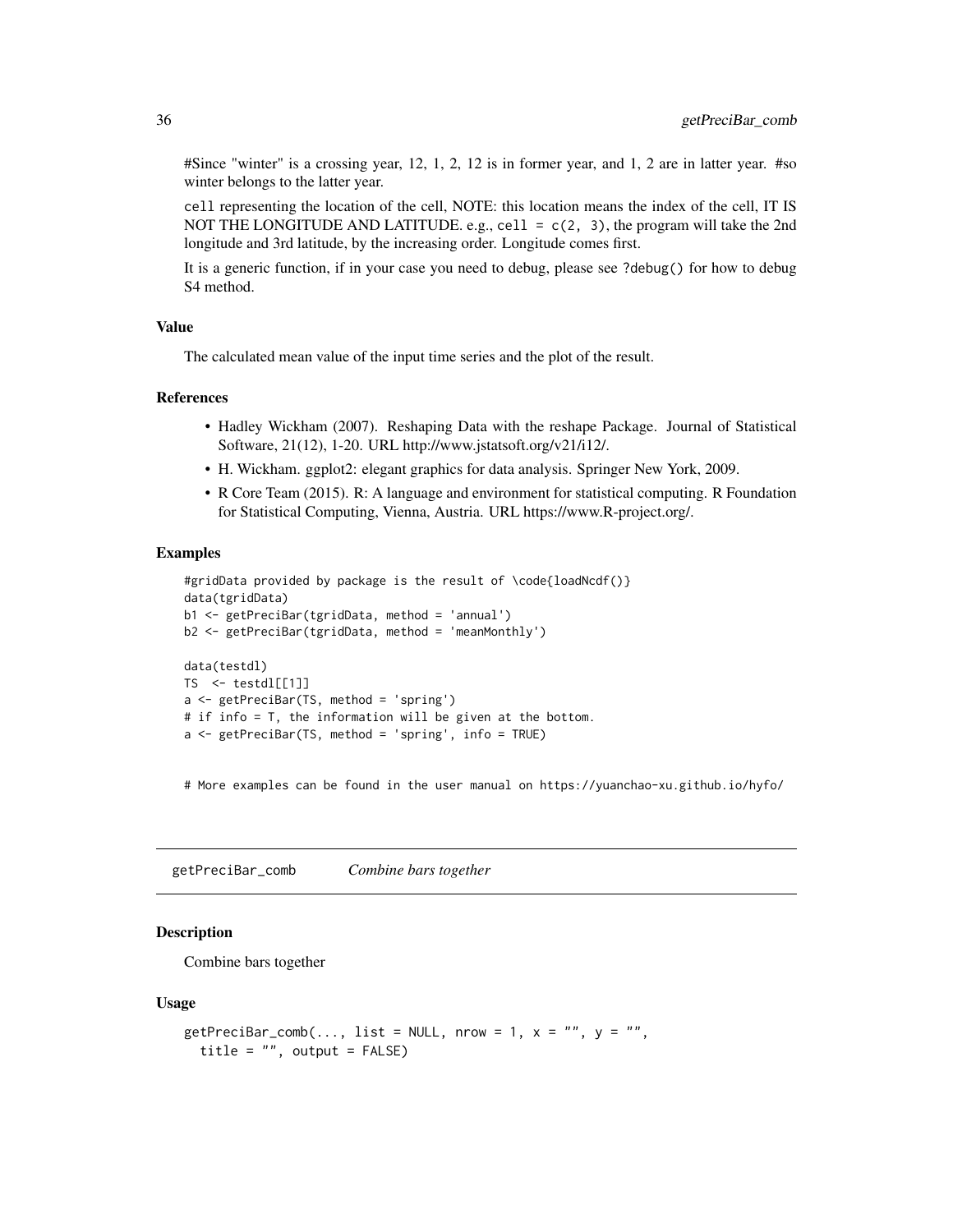#### **Arguments**

| $\cdot$ $\cdot$ $\cdot$ | different barplots generated by getPreciBar(, output = 'ggplot'), refer to<br>details.                                               |
|-------------------------|--------------------------------------------------------------------------------------------------------------------------------------|
| list                    | If input is a list containing different ggplot data, use $llist = inputlist$ .<br>NOTE: yOU HAVE TO PUT A list = , before your list. |
| nrow                    | A number showing the number of rows.                                                                                                 |
| x                       | A string of x axis name.                                                                                                             |
| у                       | A string of y axis name.                                                                                                             |
| title                   | A string of the title.                                                                                                               |
| output                  | A boolean, if chosen TRUE, the output will be given.                                                                                 |

#### Details

..., representing different ouput generated by getPreciBar(, output = 'ggplot'), they have to be of the same type, e.g., 1. Jan precipitation of different years, Feb precipitation of different years, and... They are both monthly precipitation, and they share x axis.

2. Mean monthly precipitation of different dataset. e.g., long term mean monthly precipitation and short term mean monthly precipitation. They are both mean monthly precipitation.

### Value

A combined barplot.

### References

• H. Wickham. ggplot2: elegant graphics for data analysis. Springer New York, 2009.

### Examples

```
data(tgridData)# the result of \code{\link{loadNcdf}}
#output type of getPreciBar() has to be 'ggplot'.
b1 <- getPreciBar(tgridData, method = 2, output = 'ggplot', name = 'b1')
b2 <- getPreciBar(tgridData, method = 3, output = 'ggplot', name = 'b2')
getPreciBar_comb(b1, b2)
```
# More examples can be found in the user manual on https://yuanchao-xu.github.io/hyfo/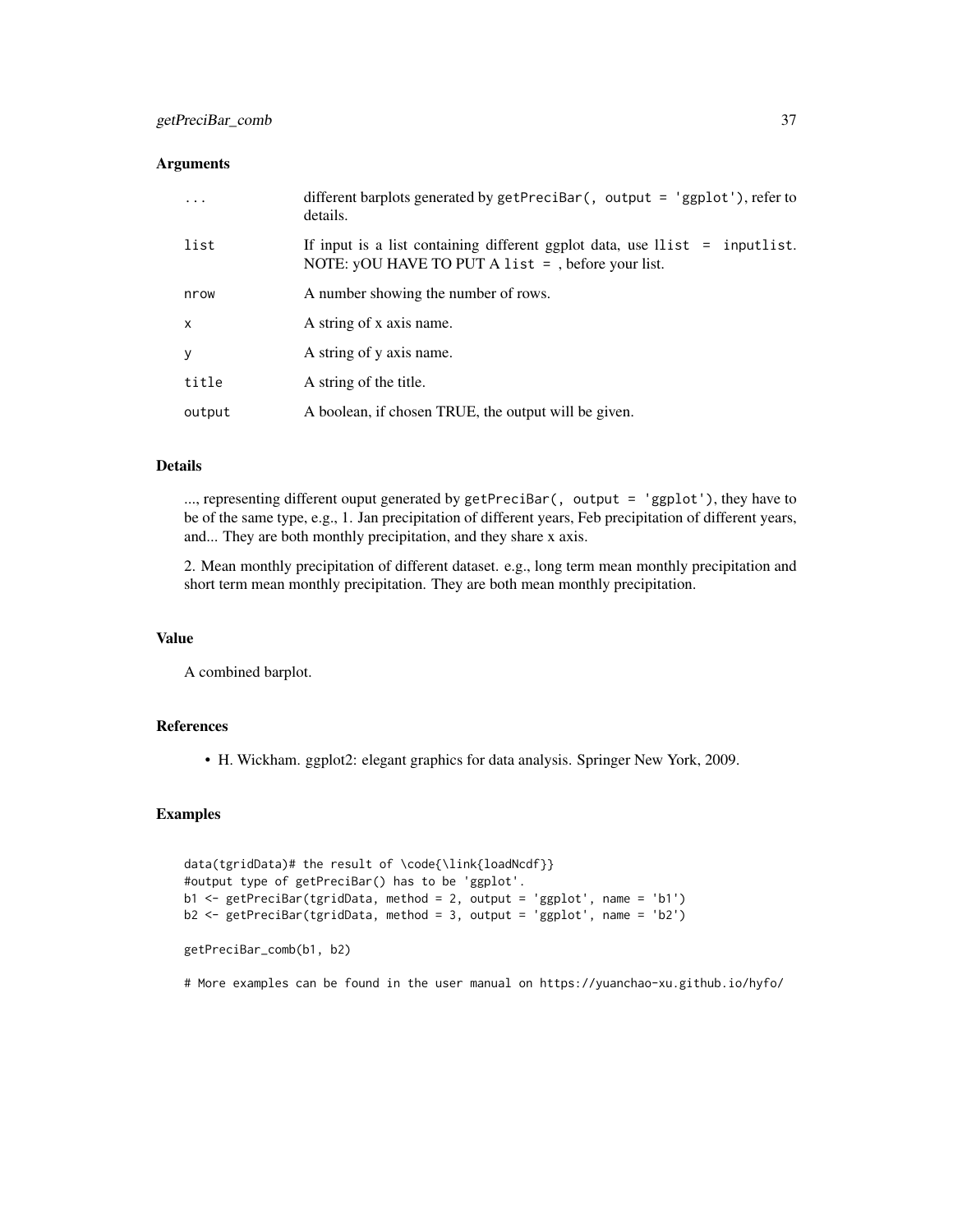<span id="page-37-0"></span>

#### Description

Get spatial map of the input dataset.

#### Usage

getSpatialMap(dataset, method = NULL, member = "mean", ...)

#### Arguments

| dataset | A list containing different information, should be the result of reading netcdf file<br>using load Ncdf.                                                                                                                         |
|---------|----------------------------------------------------------------------------------------------------------------------------------------------------------------------------------------------------------------------------------|
| method  | A string showing different calculating method for the map. More information<br>please refer to details.                                                                                                                          |
| member  | A number showing which member is selected to get, if the dataset has a "mem-<br>ber" dimension. Default is NULL, if no member assigned, and there is a "mem-<br>ber" in dimensions, the mean value of the members will be taken. |
| .       | several arguments including x, y, title, catchment, point, output, name, info,<br>scale, color, type in ?getSpatialMap_mat for details.                                                                                          |

#### Details

There are following methods to be selected, "meanAnnual": annual rainfall of each year is plotted. "winter", "spring", "autumn", "summer": MEAN seasonal rainfall of each year is plotted. Month(number 1 to 12): MEAN month rainfall of each year is plotted, e.g. MEAN march rainfall of each year. "mean", "max", "min": mean daily, maximum daily, minimum daily precipitation.

### Value

A matrix representing the raster map is returned, and the map is plotted.

### Examples

```
## Not run:
#gridData provided in the package is the result of \code {loadNcdf}
data(tgridData)
getSpatialMap(tgridData, method = 'meanAnnual')
getSpatialMap(tgridData, method = 'winter')
getSpatialMap(tgridData, method = 'winter', catchment = testCat)
file <- system.file("extdata", "point.txt", package = "hyfo")
```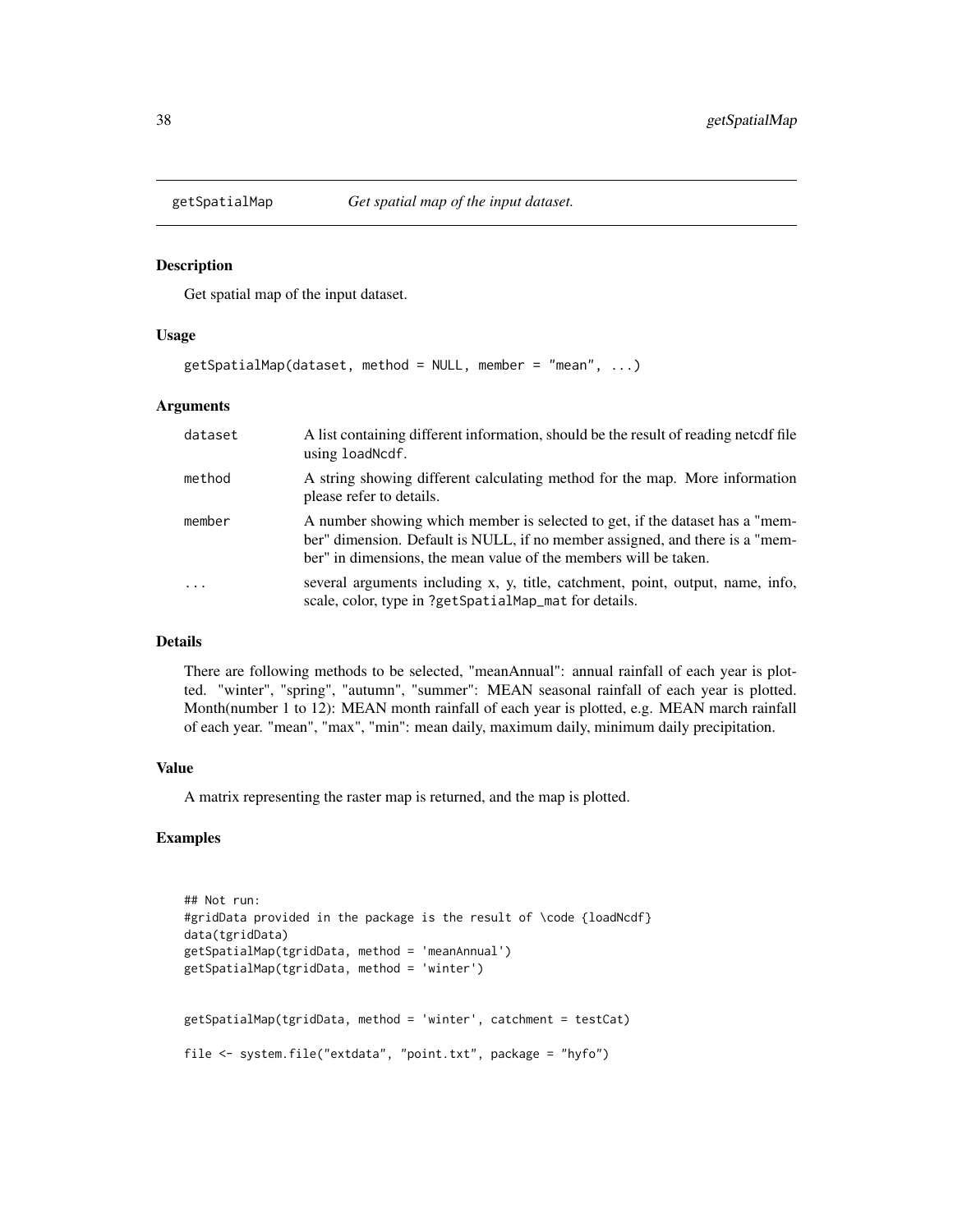### <span id="page-38-0"></span>getSpatialMap\_comb 39

```
point <- read.table(file, header = TRUE, sep = ',' )
getSpatialMap(tgridData, method = 'winter', catchment = testCat, point = point)
## End(Not run)
```
# More examples can be found in the user manual on http://yuanchao-xu.github.io/hyfo/

getSpatialMap\_comb *Combine maps together*

### Description

Combine maps together

### Usage

```
getSpatialMap_comb(..., list = NULL, nrow = 1, x = "", y = "",title = ", output = FALSE)
```
### Arguments

| $\cdot$      | different maps generated by getSpatialMap(, output = 'ggplot'), see<br>details. |
|--------------|---------------------------------------------------------------------------------|
| list         | If input is a list containing different ggplot data, use $list = inputlist$ .   |
| nrow         | A number showing the number of rows.                                            |
| $\mathsf{x}$ | A string of x axis name.                                                        |
| y            | A string of y axis name.                                                        |
| title        | A string of the title.                                                          |
| output       | A boolean, if chosen TRUE, the output will be given.                            |

### Details

For getSpatialMap\_comb, the maps to be compared should be with same size and resolution, in other words, they should be fully overlapped by each other.

If they have different resolutions, use interpGridData{ecomsUDG.Raccess} to interpolate.

### Value

A combined map.

#### References

• H. Wickham. ggplot2: elegant graphics for data analysis. Springer New York, 2009.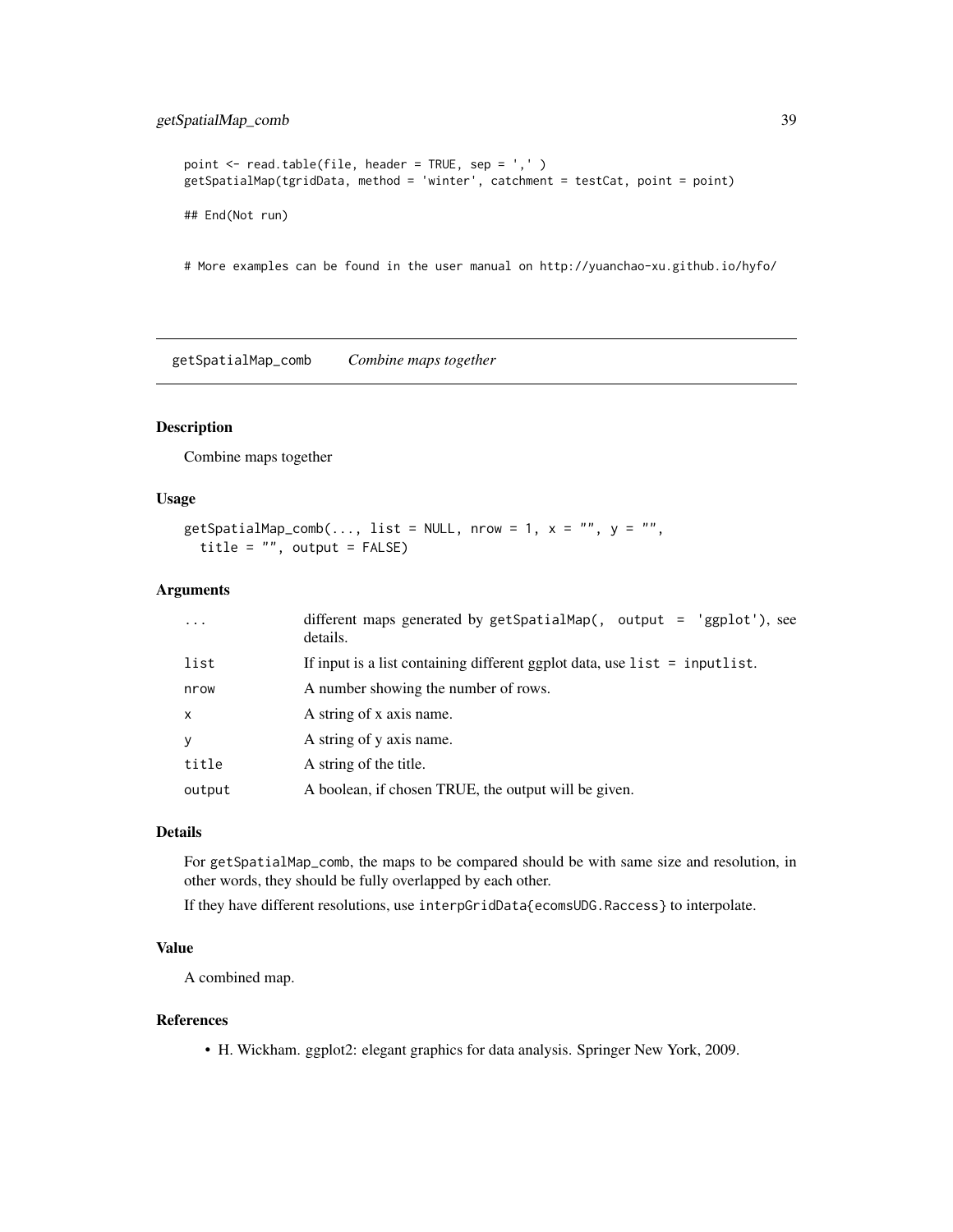### Examples

```
## Not run:
data(tgridData)# the result of \code{\link{loadNcdf}}
#The output should be 'ggplot'
a1 <- getSpatialMap(tgridData, method = 'summer', output = 'ggplot', name = 'a1')
a2 <- getSpatialMap(tgridData, method = 'winter', output = 'ggplot', name = 'a2')
a3 <- getSpatialMap(tgridData, method = 'mean', output = 'ggplot', name = 'a3')
a4 <- getSpatialMap(tgridData, method = 'max', output = 'ggplot', name = 'a4')
getSpatialMap_comb(a1, a2)
# or you can put them into a list.
getSpatialMap\_comb(list = list(a1, a2), nrow = 2)## End(Not run)
```
# More examples can be found in the user manual on https://yuanchao-xu.github.io/hyfo/

getSpatialMap\_mat *Replot raster matrix*

### Description

replot the matrix output from getSpatialMap, when output = 'data' or output is default value.

#### Usage

```
getSpatialMap_mat(matrix, title_d = NULL, catchment = NULL, point = NULL,
  output = "data", name = NULL, info = FALSE, scale = "identity",
  color = NULL, ...)
```
#### Arguments

| matrix    | A matrix raster, should be the result of getSpatialMap(), output should be<br>default or 'data'                                                                                                                                                                                                                                              |
|-----------|----------------------------------------------------------------------------------------------------------------------------------------------------------------------------------------------------------------------------------------------------------------------------------------------------------------------------------------------|
| title_d   | A string showing the title of the plot, defaut is NULL.                                                                                                                                                                                                                                                                                      |
| catchment | A catchment file geting from shp2cat() in the package, if a catchment is avail-<br>able for background.                                                                                                                                                                                                                                      |
| point     | A data frame, showing other information, e.g., location of the gauging stations.<br>The the data frame should be with columes "name, lon, lat, z, value".                                                                                                                                                                                    |
| output    | A string showing the type of the output, if output $=$ 'ggplot', the returned<br>data can be used in ggplot and $getSpatialMap\_comb()$ ; if output = 'plot',<br>the returned data is the plot containing all layers' information, and can be plot<br>directly or used in grid.arrange; if not set, the raster matrix data will be returned. |

<span id="page-39-0"></span>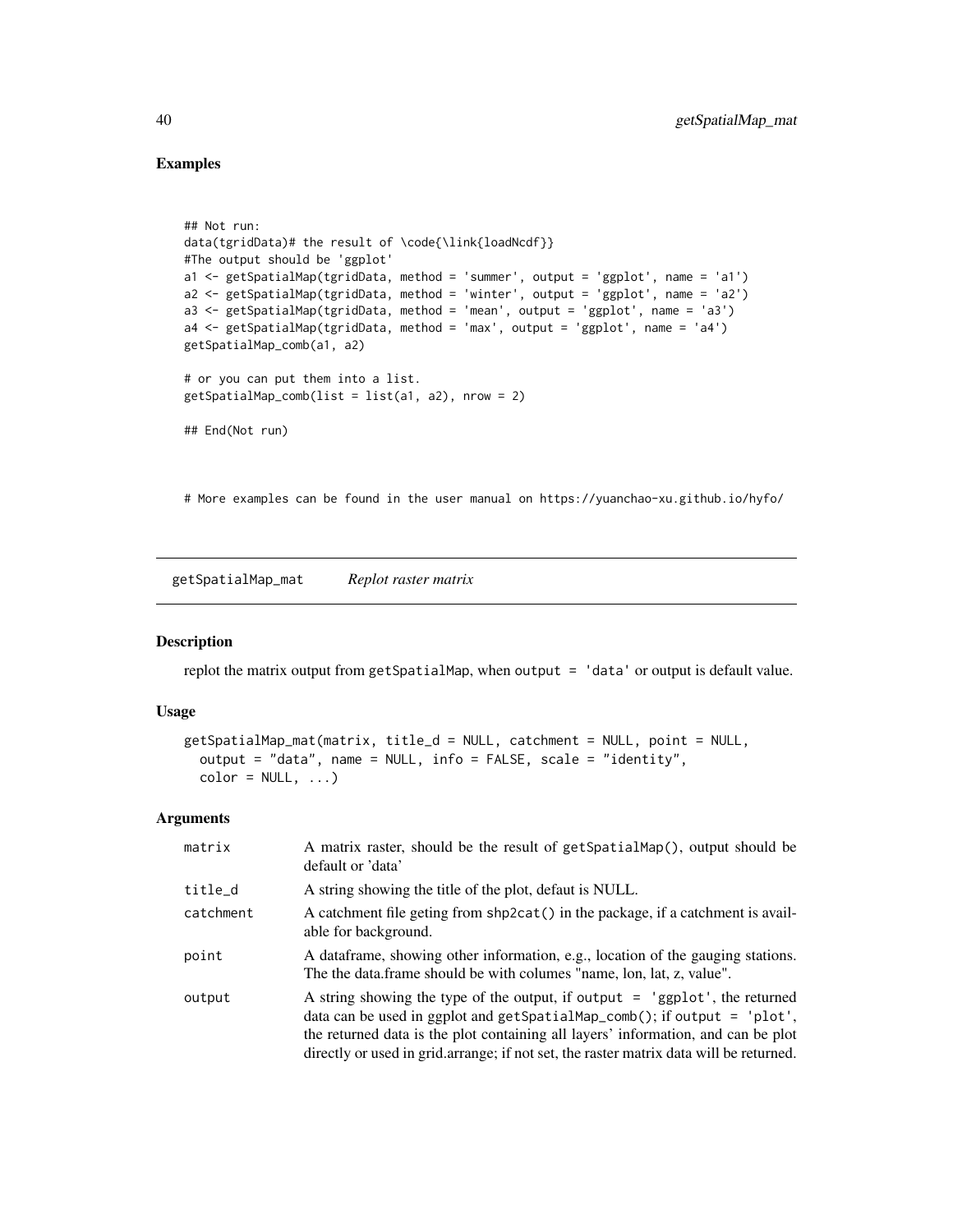| name    | If output $=$ 'ggplot', name has to be assigned to your output, in order to<br>differentiate different outputs in the later multiplot using get SpatialMap_comb.                                                                                                                                         |
|---------|----------------------------------------------------------------------------------------------------------------------------------------------------------------------------------------------------------------------------------------------------------------------------------------------------------|
| info    | A boolean showing whether the information of the map, e.g., max, mean ,<br>default is FALSE.                                                                                                                                                                                                             |
| scale   | A string showing the plot scale, 'identity' or 'sqrt'.                                                                                                                                                                                                                                                   |
| color   | Most of time you don't have to set this, but if you are not satisfied with the de-<br>fault color, you can set your own palette here. e.g., color = c('red', 'blue'),<br>then the value from lowest to highest, will have the color from red to blue. More<br>info about color, please check ?palette(). |
| $\cdot$ | title, $x$ , $y$ showing the title and $x$ and $y$ axis of the plot. e.g. title = 'aaa'<br>default is about precipitation.                                                                                                                                                                               |

### Value

A matrix representing the raster map is returned, and the map is plotted.

#### References

- R Core Team (2015). R: A language and environment for statistical computing. R Foundation for Statistical Computing, Vienna, Austria. URL https://www.R-project.org/.
- Hadley Wickham (2007). Reshaping Data with the reshape Package. Journal of Statistical Software, 21(12), 1-20. URL http://www.jstatsoft.org/v21/i12/.
- Hadley Wickham (2011). The Split-Apply-Combine Strategy for Data Analysis. Journal of Statistical Software, 40(1), 1-29. URL http://www.jstatsoft.org/v40/i01/.
- Original S code by Richard A. Becker and Allan R. Wilks. R version by Ray Brownrigg. Enhancements by Thomas P Minka <tpminka at media.mit.edu> (2015). maps: Draw Geographical Maps. R package version 2.3-11. https://CRAN.R-project.org/package=maps
- Roger Bivand and Nicholas Lewin-Koh (2015). maptools: Tools for Reading and Handling Spatial Objects. R package version 0.8-36. https://CRAN.R-project.org/package=maptools
- Roger Bivand and Colin Rundel (2015). rgeos: Interface to Geometry Engine Open Source (GEOS). R package version 0.3-11. https://CRAN.R-project.org/package=rgeos

### Examples

```
## Not run:
data(tgridData)# the result of \code{loadNcdf}
#the output type of has to be default or 'data'.
a1 <- getSpatialMap(tgridData, method = 'mean')
a2 <- getSpatialMap(tgridData, method = 'max')
a3 <- getSpatialMap(tgridData, method = 'winter')
a4 <- getSpatialMap(tgridData, method = 'summer')
#For example, if we want to investigate the difference between mean value and max.
a5 < -a2 - a1getSpatialMap_mat(a4)
```
#Or to investigate the difference between winter value and summer value.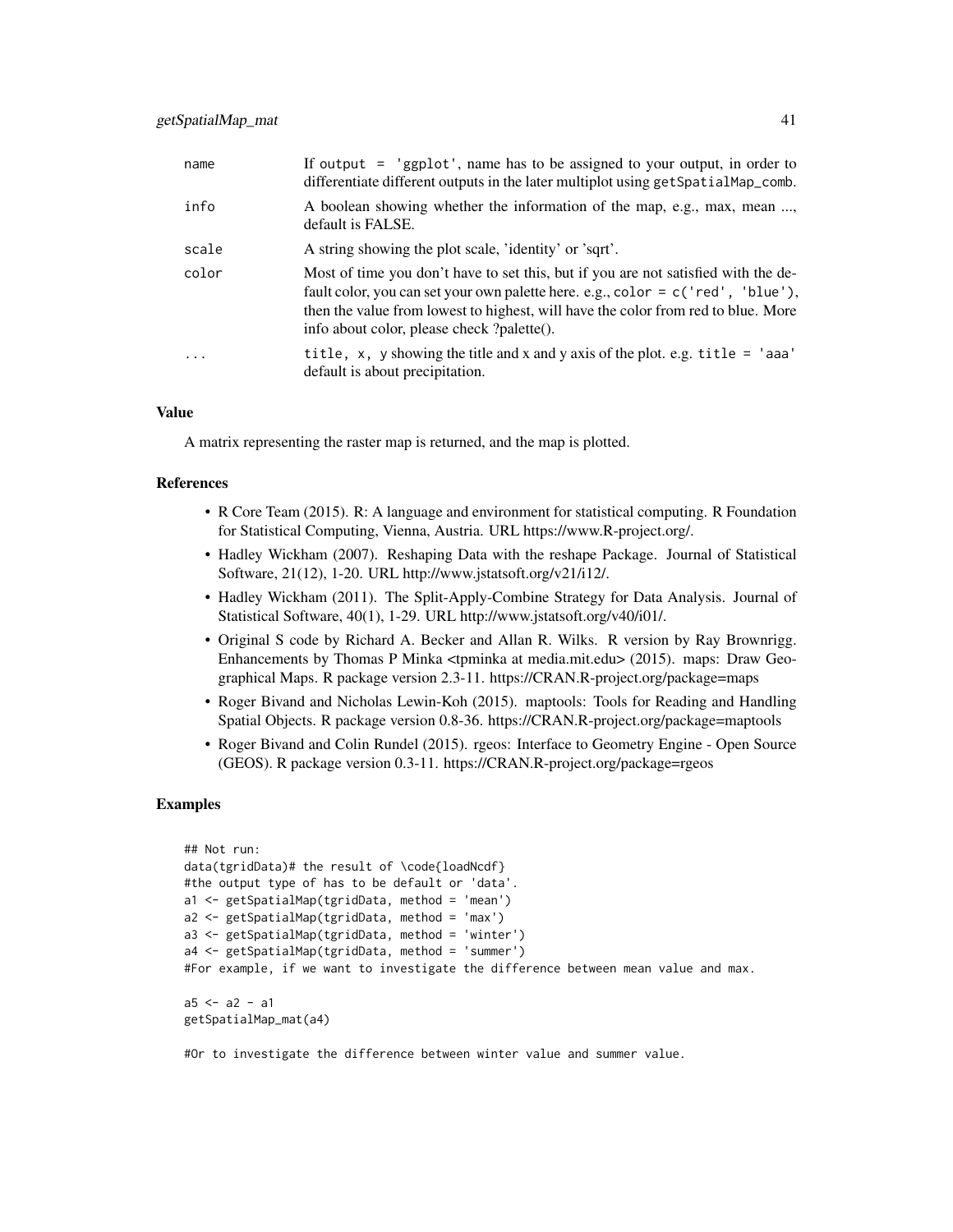```
a6 < -a3 - a4getSpatialMap_mat(a6)
## End(Not run)
```
# More examples can be found in the user manual on https://yuanchao-xu.github.io/hyfo/

list2Dataframe *Convert a list to a dataframe.*

### Description

Convert a list of different time series to a dataframe. Usually the list is the output of extractPeriod NOTE: Since it's dataframe, so the dataframes in the input datalist should have the same date, if not, please use extractPeriod to process.

#### Usage

list2Dataframe(datalist)

#### Arguments

datalist A list containing different time series, each sub list has to have the same length.

## Value

The converted dataframe

### Examples

```
# open file attached in the package.
file <- system.file("extdata", "testdl.txt", package = "hyfo")
datalist <- dget(file) # read list file.
datalist_new <- extractPeriod(datalist, commonPeriod = TRUE)
dataframe <- list2Dataframe(datalist_new)
```
# More examples can be found in the user manual on https://yuanchao-xu.github.io/hyfo/

<span id="page-41-0"></span>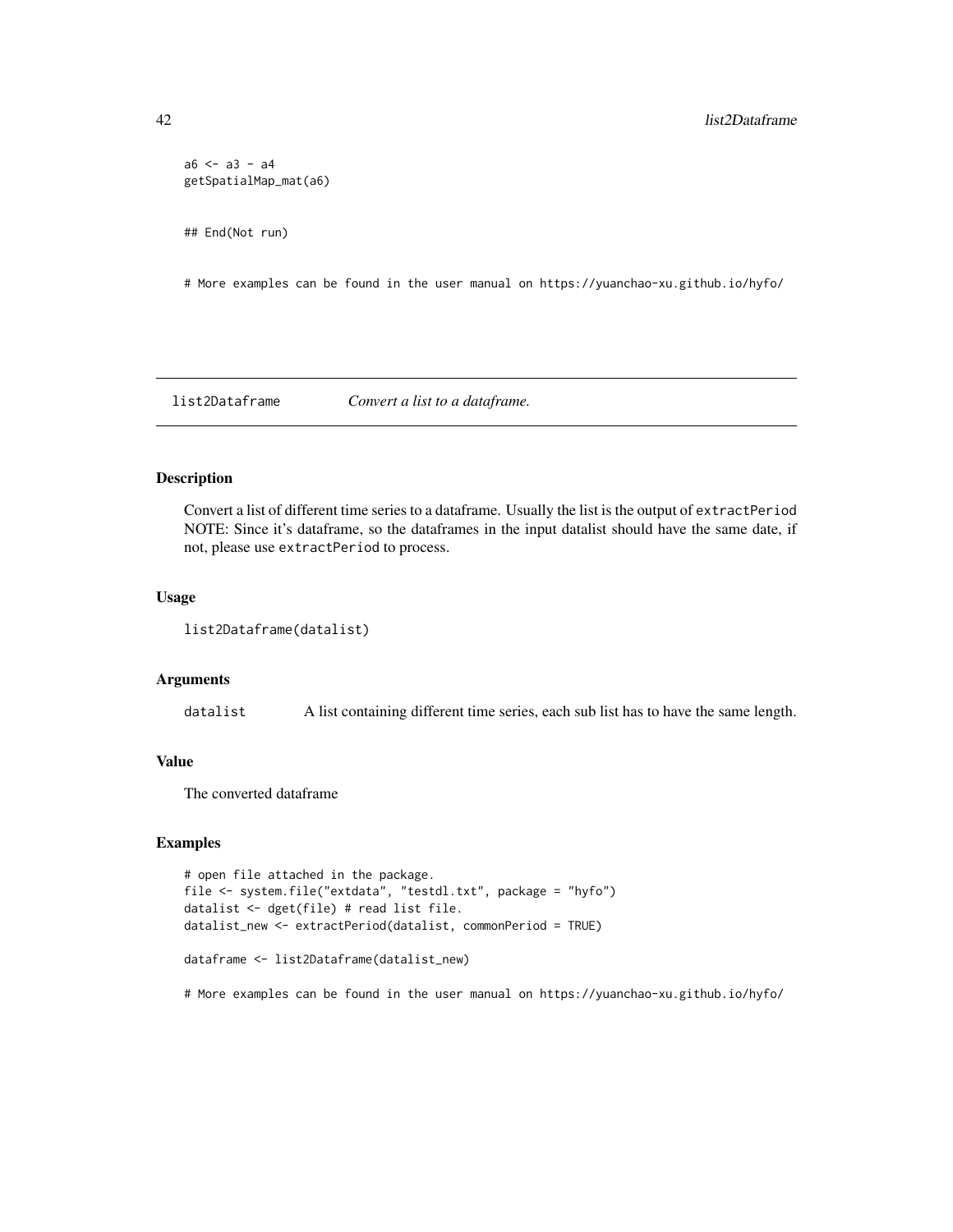<span id="page-42-1"></span><span id="page-42-0"></span>

### Description

Load NetCDF file

#### Usage

loadNcdf(filePath, varname, tz = "GMT", ...)

### Arguments

| filePath   | A path pointing to the NetCDF file, version3.                                                                                                                                        |
|------------|--------------------------------------------------------------------------------------------------------------------------------------------------------------------------------------|
| varname    | A character representing the variable name, you can use get Not all the set the<br>basic information about the variables and select the target.                                      |
| tz         | A string representing the time zone, default is GMT, if you know what time zone<br>is you can assign it in the argument. If $tz = ''$ , current time zone will be taken.             |
| $\ddots$ . | Several arguments including Year, month, lon, lat type in ?downscale Nedf for<br>details. You can load while downscale, and also first load than use downscale Ncdf<br>to downscale. |

### Value

A list object from hyfo containing the information to be used in the analysis, or biascorrection.

### References

- David Pierce (2015). ncdf4: Interface to Unidata netCDF (Version 4 or Earlier) Format Data Files. R package version 1.14.1. https://CRAN.R-project.org/package=ncdf4
- Santander MetGroup (2015). ecomsUDG.Raccess: R interface to the ECOMS User Data Gateway. R package version 2.2-6. http://meteo.unican.es/ecoms-udg

### Examples

```
# First open the test NETcDF file.
filePath <- system.file("extdata", "tnc.nc", package = "hyfo")
```
# Then if you don't know the variable name, you can use \code{getNcdfVar} to get variable name varname <- getNcdfVar(filePath)

```
nc <- loadNcdf(filePath, varname)
```

```
# you can directly add your downscale information to the argument.
nc1 <- loadNcdf(filePath, varname, year = 2006, lon = c(-2, -0.5), lat = c(43.2, 43.7))
nc2 \leq loadNcdf(filePath, varname, year = 2005, month = 3:8, lon = c(-2, -0.5),
lat = c(43.2, 43.7)
```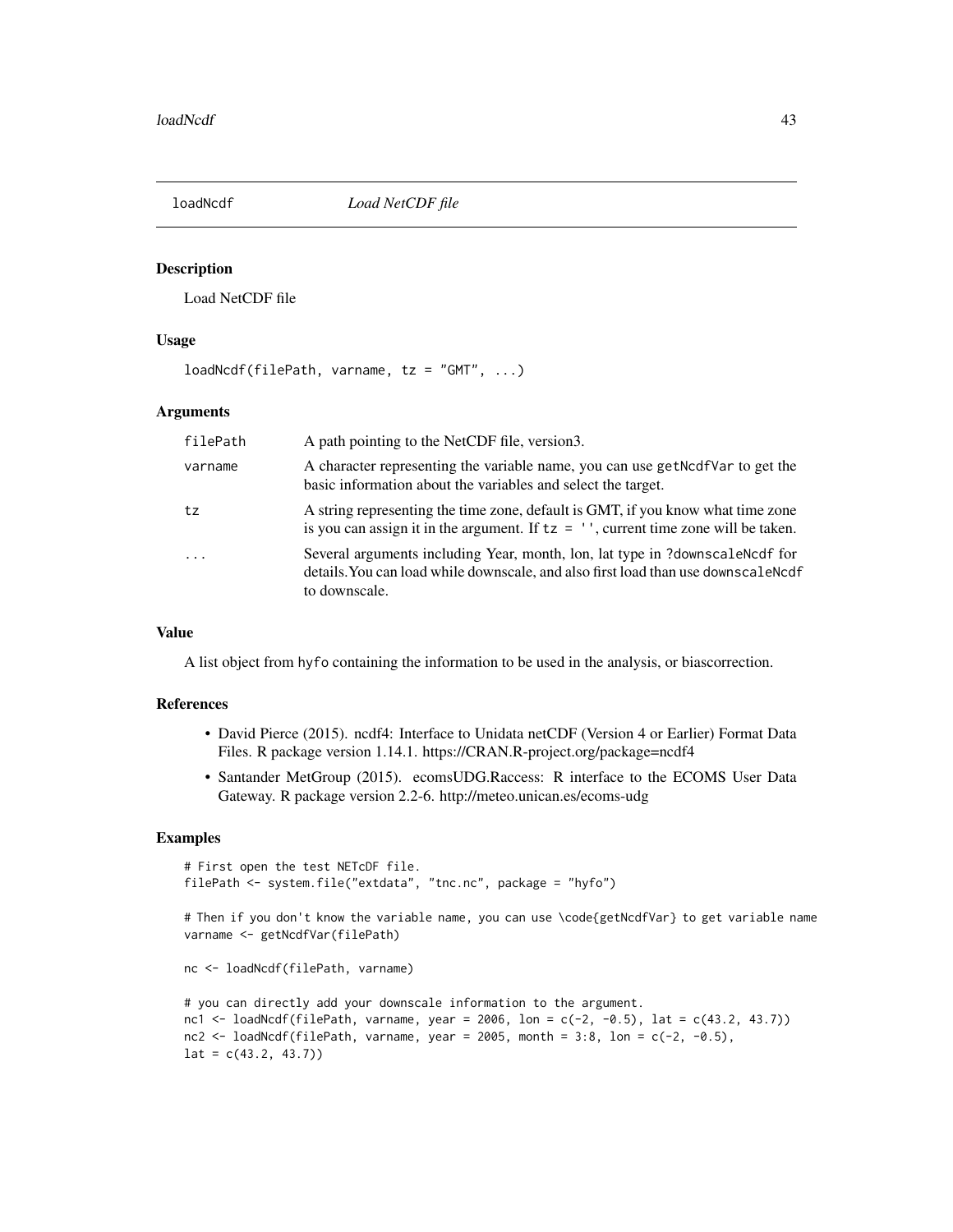<span id="page-43-0"></span># More examples can be found in the user manual on http://yuanchao-xu.github.io/hyfo/

monthlyPreci *Get monthly rainfall*

### Description

Get monthly rainfall

#### Usage

monthlyPreci(TS, year, mon)

#### Arguments

| <b>TS</b> | A rainfall time series.                           |
|-----------|---------------------------------------------------|
| vear      | A list showing the year index of the time series. |
| mon       | A list showing the mon index of the time series.  |

### Value

the monthly rainfall matrix of the rainfall time series.

plotTS *plot time series, with marks on missing value.*

### Description

plot time series, with marks on missing value.

### Usage

```
plotTS(..., type = "line", output = "data", plot = "norm", name = NULL,showNA = TRUE, x = NULL, y = NULL, title = NULL, list = NULL)
```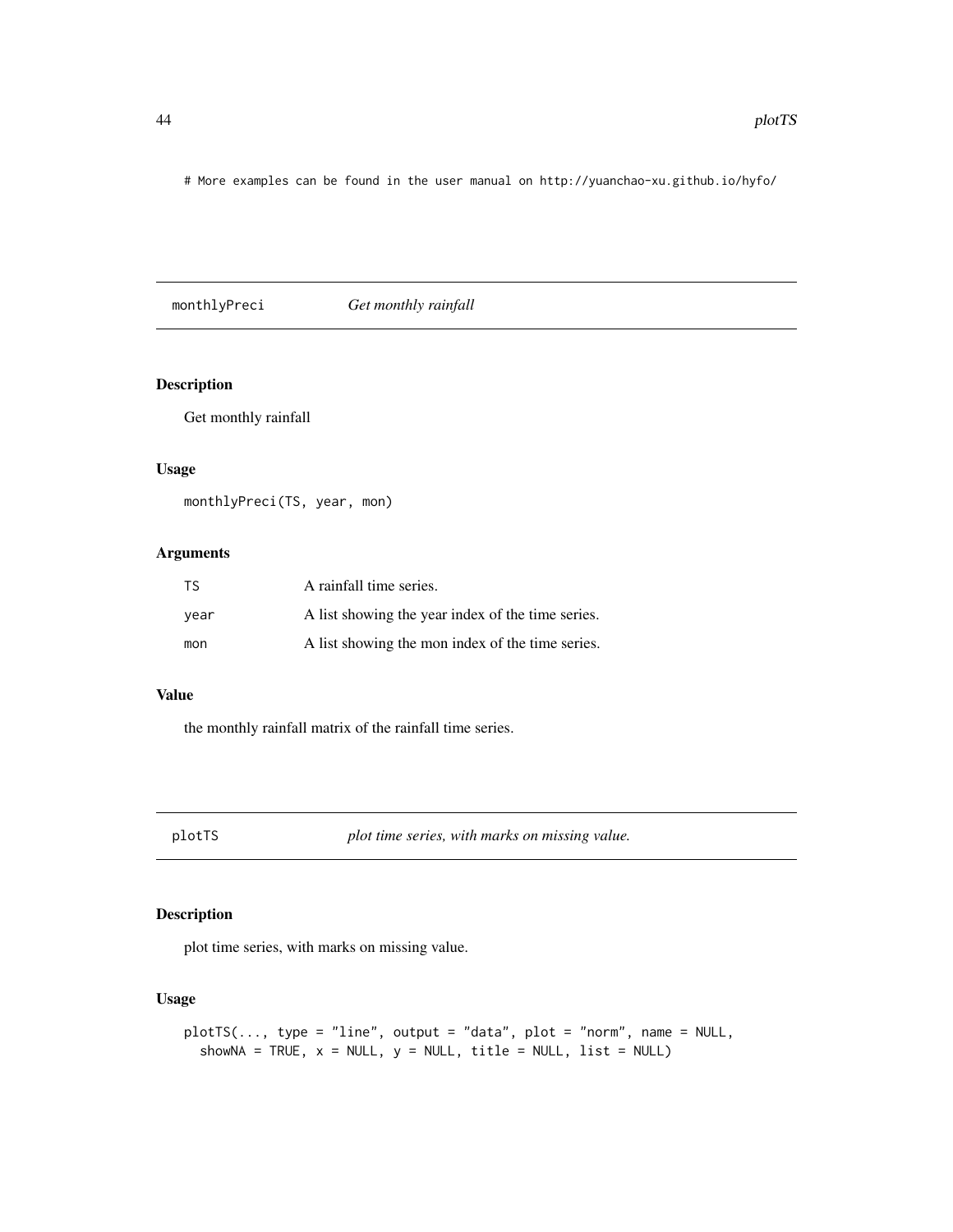#### plotTS and the set of the set of the set of the set of the set of the set of the set of the set of the set of the set of the set of the set of the set of the set of the set of the set of the set of the set of the set of th

#### Arguments

| .            | input time series.                                                                                                                                                                                                |
|--------------|-------------------------------------------------------------------------------------------------------------------------------------------------------------------------------------------------------------------|
| type         | A string representing the type of the time series, e.g. 'line' or 'bar'.                                                                                                                                          |
| output       | A string showing which type of output you want. Default is "data", if "ggplot",<br>the data that can be directly plotted by ggplot2 will be returned, which is easier<br>for you to make series plots afterwards. |
| plot         | representing the plot type, there are two types, "norm" and "cum", "norm" gives<br>an normal plot, and "cum" gives a cumulative plot. Default is "norm".                                                          |
| name         | If output $=$ 'ggplot', name has to be assigned to your output, in order to<br>differentiate different outputs in the later multiplot using plotter-                                                              |
| showNA       | A boolean representing whether the NA values should be marked, default is<br>TRUE.                                                                                                                                |
| $\mathsf{x}$ | label for x axis.                                                                                                                                                                                                 |
| У            | label for y axis.                                                                                                                                                                                                 |
| title        | plot title.                                                                                                                                                                                                       |
| list         | If your input is a list of time series, then use $list = your time series list$                                                                                                                                   |

#### Details

If your input has more than one time series, the program will only plot the common period of different time series.

### Value

A plot of the input time series.

#### References

• H. Wickham. ggplot2: elegant graphics for data analysis. Springer New York, 2009.

### Examples

```
plotTS(testdl[[1]])
plotTS(testdl[[1]], x = 'xxx', y = 'yyy', title = 'aaa')
# If input is a datalist
plotTS(list = testdl)
# Or if you want to input time series one by one
# If plot = 'cum' then cumulative curve will be plotted.
plotTS(testdl[[1]], testdl[[2]], plot = 'cum')
# You can also directly plot multicolumn dataframe
dataframe <- list2Dataframe(extractPeriod(testdl, commonPeriod = TRUE))
plotTS(dataframe, plot = 'cum')
```
# Sometimes you may want to process the dataframe and compare with the original one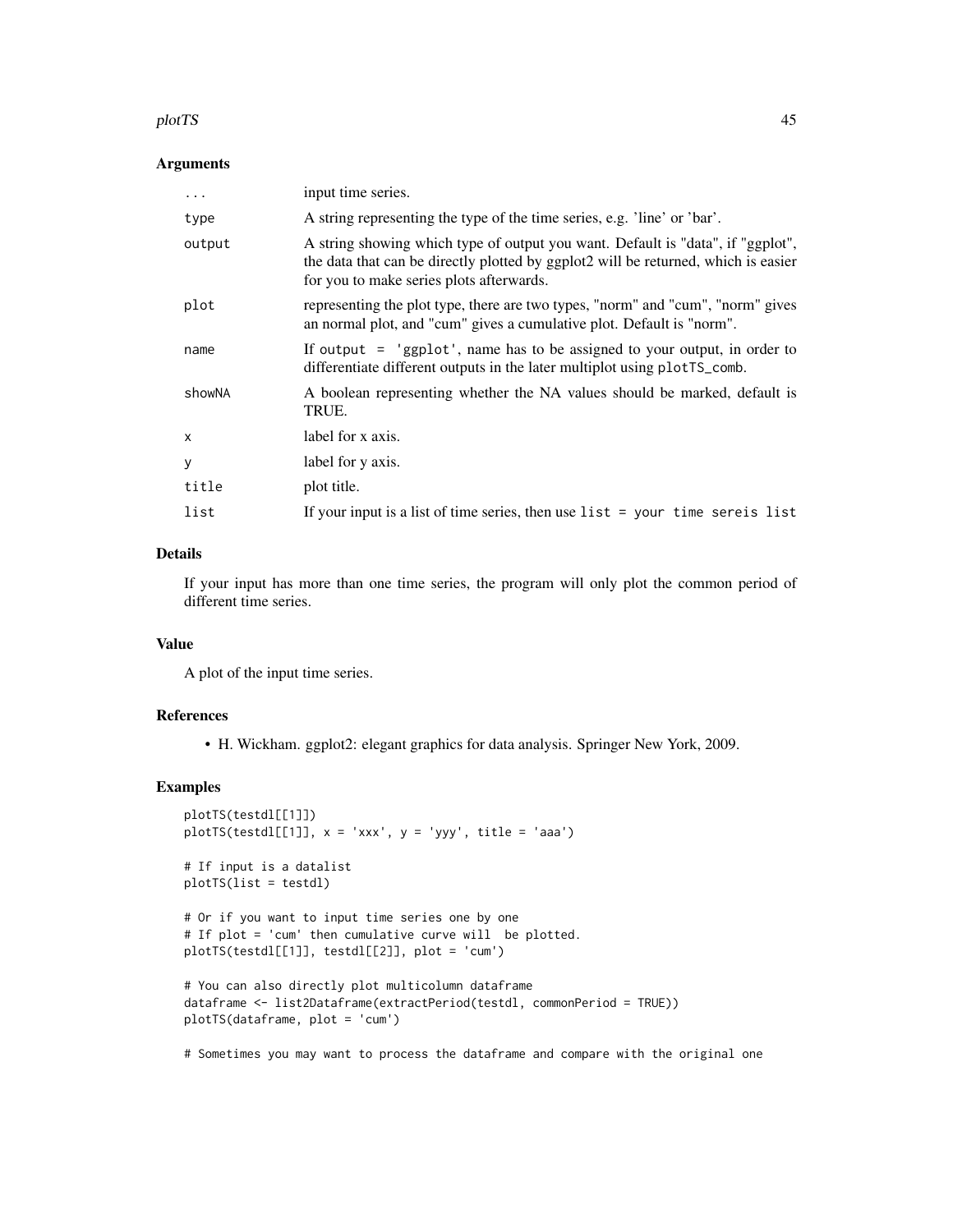```
dataframe1 <- dataframe
dataframe1[, 2:4] <- dataframe1[, 2:4] + 3
plotTS(dataframe, dataframe1, plot = 'cum')
# But note, if your input is a multi column dataframe, it's better to plot one using plotTS,
# and compare them using plotTS_comb. If all data are in one plot, there might be too messy.
```
# More examples can be found in the user manual on https://yuanchao-xu.github.io/hyfo/

plotTS\_comb *Combine time seires plot together*

### Description

Combine time seires plot together

#### Usage

```
plotTS\_comb(...., nrow = 1, type = "line", list = NULL, x = "Date",y = "", title = "", output = FALSE)
```
### Arguments

| $\ddots$ .   | different time series plots generated by $plotTS($ , output = 'ggplot'), refer<br>to details.                |
|--------------|--------------------------------------------------------------------------------------------------------------|
| nrow         | A number showing the number of rows.                                                                         |
| type         | A string showing 'line' or 'bar'.                                                                            |
| list         | If input is a list containing different ggplot data, use $llist = inputlist$ .                               |
| $\mathsf{x}$ | A string of x axis name.                                                                                     |
| y            | A string of y axis name.                                                                                     |
| title        | A string of the title.                                                                                       |
| output       | A boolean, if chosen TRUE, the output will be given. NOTE: yOU HAVE TO<br>PUT A list $=$ , before your list. |

#### Details

..., representing different ouput file generated by plotTS(, output = 'ggplot'), name = yourname, different names must be assigned when generating different output.

e.g. a1, a2, a3 are different files generated by plotTS(, output = 'ggplot'), name = yourname, you can set plotTS(a1,a2,a3) or plotTS(list = list(a1,a2,a3))

### Value

A combined time series plot.

<span id="page-45-0"></span>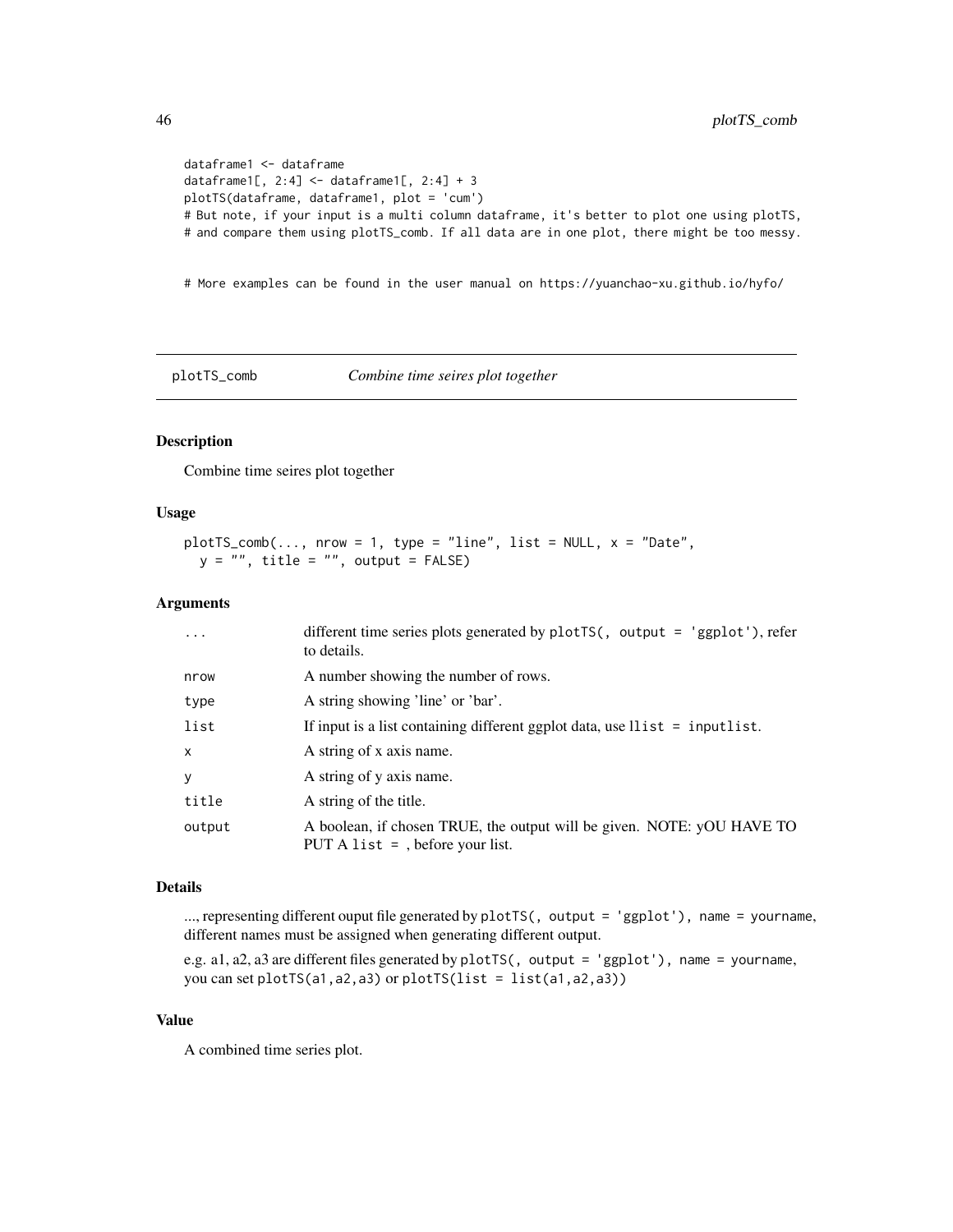#### <span id="page-46-0"></span>resample that the contract of the contract of the contract of the contract of the contract of the contract of the contract of the contract of the contract of the contract of the contract of the contract of the contract of

#### References

• H. Wickham. ggplot2: elegant graphics for data analysis. Springer New York, 2009.

#### Examples

```
a1 <- plotTS(testdl[[1]], output = 'ggplot', name = 1)
a2 \leq plotTS(testdl[[2]], output = 'ggplot', name = 2)plotTS_comb(a1, a2)
plotTS\_comb(list = list(a1, a2), y = 'y axis', nrow = 2)
```
# More examples can be found in the user manual on https://yuanchao-xu.github.io/hyfo/

resample *Resample your time series or ncdf files.*

#### Description

Resameple your time series or ncdf files, more info pleae see details.

#### Usage

```
resample(data, method)
## S4 method for signature 'data.frame'
resample(data, method)
```

```
## S4 method for signature 'list'
resample(data, method)
```
#### Arguments

| data   | a hyfo grid data or a time series, with first column date, and second column   |
|--------|--------------------------------------------------------------------------------|
|        | value. The date column should follow the format in as Date, i.e. seperate with |
|        | "-" or "/". Check details for more information.                                |
| method | A string showing whether you want to change a daily data to monthly data or    |
|        | monthly data to daily data.e.g. "mon2day" and "day2mon".                       |

#### Details

Note, when you want to change daily data to monthly data, a new date column will be generated, usually the date column will be the middle date of each month, 15th, or 16th. However, if your time series doesn't start from the beginning of a month or ends to the end of a month, e.g. from 1999-3-14 to 2008-2-2, the first and last generated date could be wrong. Not only the date, but also the data, because you are not calculating based on a intact month.

It is a generic function, if in your case you need to debug, please see ?debug() for how to debug S4 method.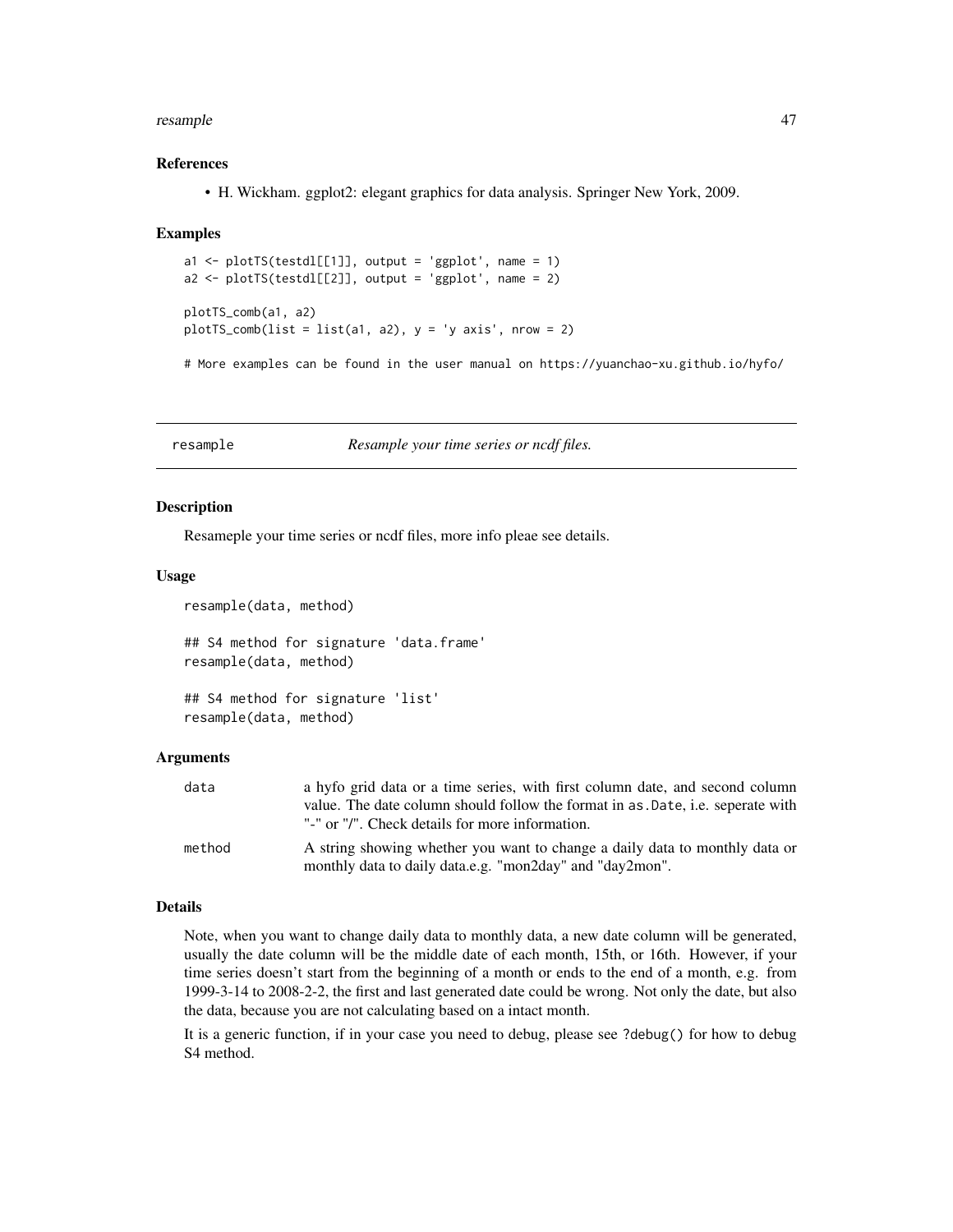### Value

converted time series.

#### References

• R Core Team (2015). R: A language and environment for statistical computing. R Foundation for Statistical Computing, Vienna, Austria. URL https://www.R-project.org/.

### Examples

```
# Daily to monthly
data(testdl)
TS <- testdl[[2]] # Get daily data
str(TS)
TS_new <- resample(TS, method = 'day2mon')
# Monthly to daily
TS \le data.frame(Date = seq(as.Date('1999-9-15'), length = 30, by = '1 month'),
runif(30, 3, 10))
TS_new <- resample(TS, method = 'mon2day')
#' # First load ncdf file.
filePath <- system.file("extdata", "tnc.nc", package = "hyfo")
varname <- getNcdfVar(filePath)
nc <- loadNcdf(filePath, varname)
nc_new <- resample(nc, 'day2mon')
```
# More examples can be found in the user manual on https://yuanchao-xu.github.io/hyfo/

shp2cat *Get a catchment object from selected shape file.*

### Description

Get a catchment object from selected shape file.

#### Usage

```
shp2cat(filePath)
```
### Arguments

filePath A string representing the path of the shape file.

### Details

This function is based on the package rgdal and sp, and the output comes from the package sp

<span id="page-47-0"></span>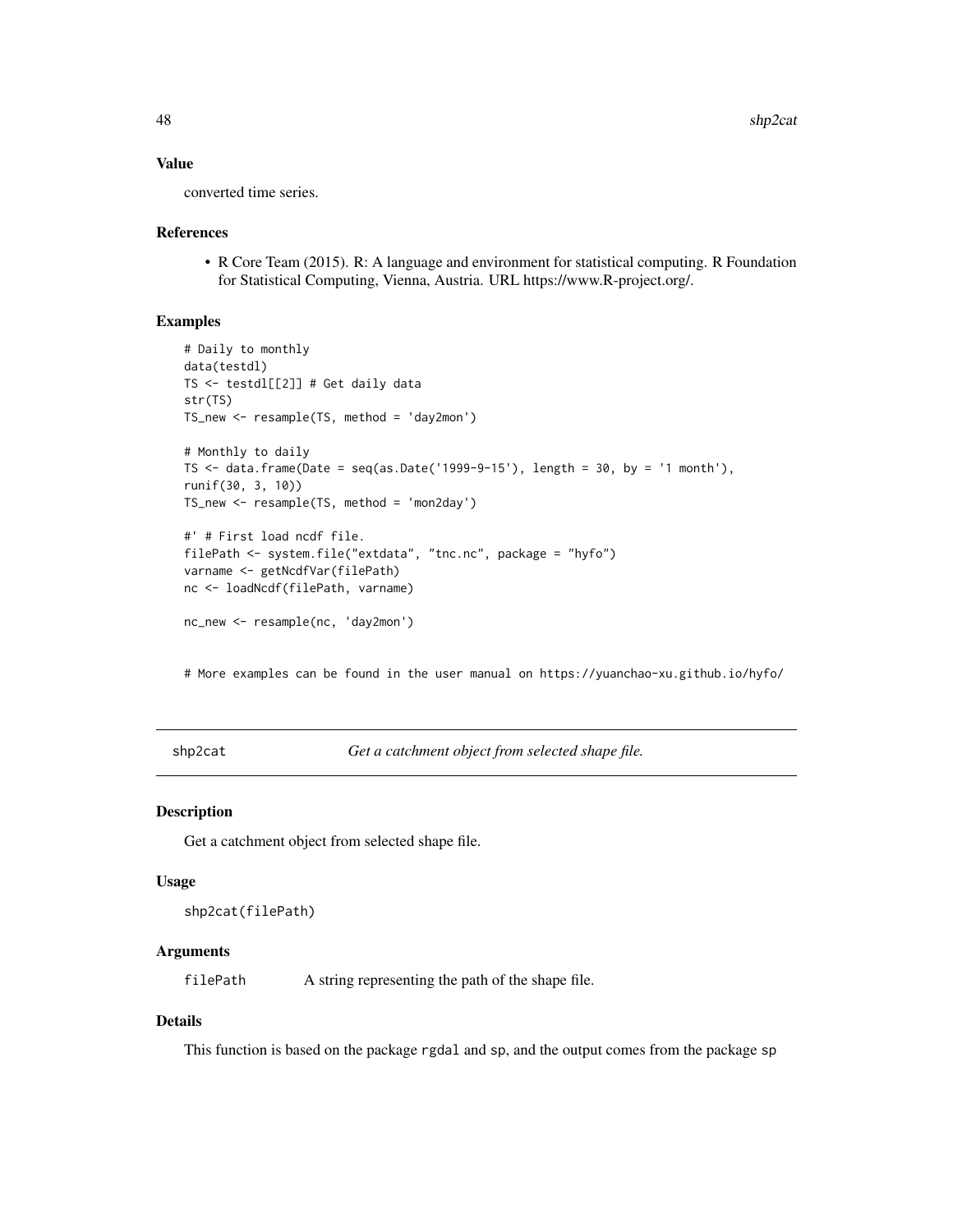#### <span id="page-48-0"></span>testCat and the contract of the contract of the contract of the contract of the contract of the contract of the contract of the contract of the contract of the contract of the contract of the contract of the contract of th

### Value

A catchment object can be used in getSpatialMap().

### References

- Roger Bivand, Tim Keitt and Barry Rowlingson (2015). rgdal: Bindings for the Geospatial Data Abstraction Library. R package version 1.0-4. https://CRAN.R-project.org/package=rgdal
- R Core Team (2015). R: A language and environment for statistical computing. R Foundation for Statistical Computing, Vienna, Austria. URL https://www.R-project.org/.

### Examples

```
#open internal file
file <- system.file("extdata", "testCat.shp", package = "hyfo")
catchment <- shp2cat(file)
```
# More examples can be found in the user manual on https://yuanchao-xu.github.io/hyfo/

| testCat            | testCat |
|--------------------|---------|
|                    |         |
| <b>Description</b> |         |
| testCat            |         |
| <b>Usage</b>       |         |
| testCat            |         |

### Format

A catchment file generated by library rgdal.

class Formal class 'SpatialPolygonsDataFrame' [package "sp"] with 5 slots ...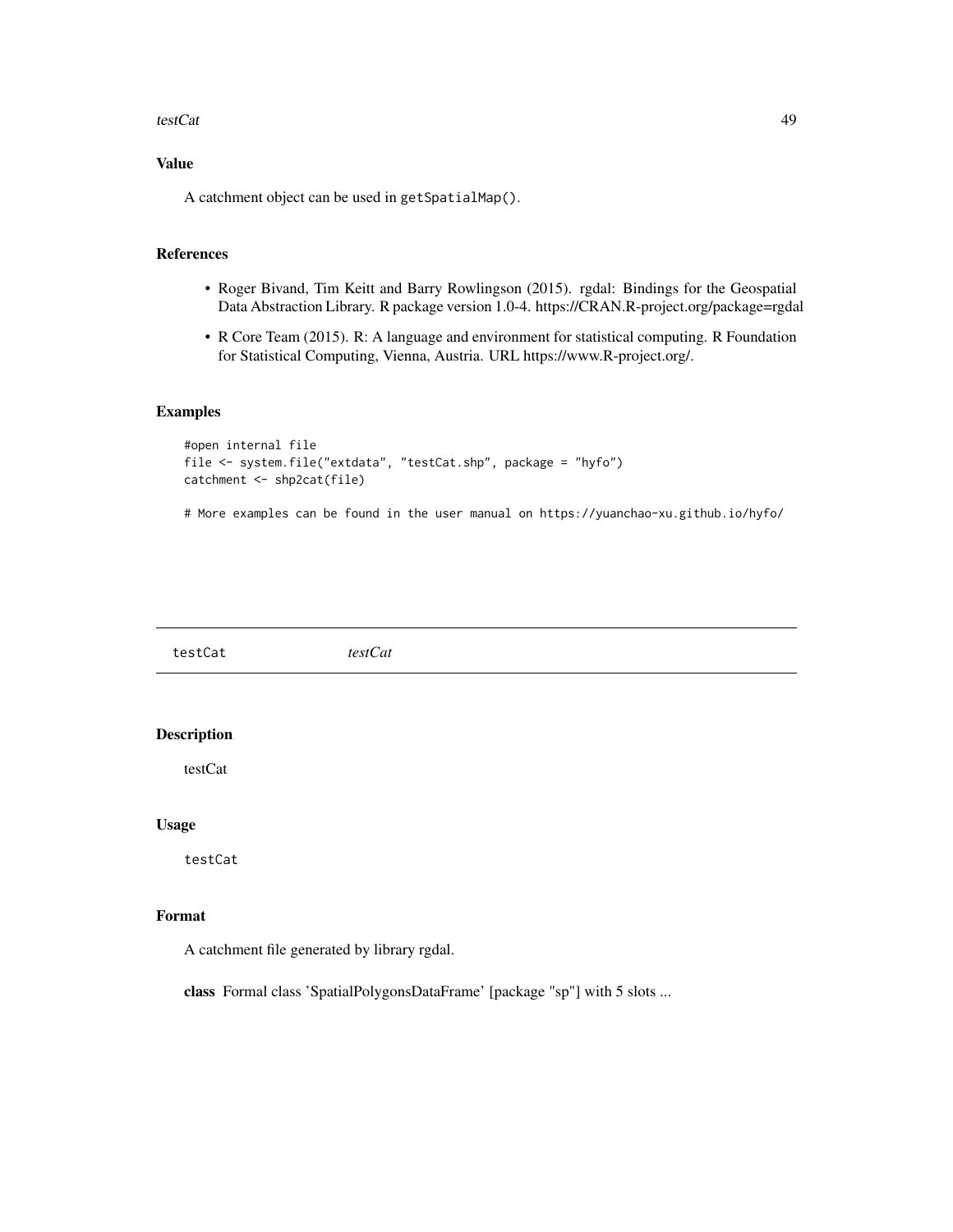<span id="page-49-0"></span>testdl *testdl*

### Description

A list containing different precipitation time series.

### Usage

testdl

### Format

A list consists of 3 different lists.

AAA AAA, a dataframe containing a date column and a value column.

BBB BBB, a dataframe containing a date column and a value column.

CCC CCC, a dataframe containing a date column and a value column. ...

### Source

http://meteo.navarra.es/estaciones/mapadeestaciones.cfm http://www4.gipuzkoa.net/oohh/web/esp/02.asp

### References

- http://meteo.navarra.es/estaciones/mapadeestaciones.cfm
- #' http://www4.gipuzkoa.net/oohh/web/esp/02.asp
- tgridData *tgridData*

### Description

A list containing different information getting from grid data file, e.g., netcdf file.

### Usage

tgridData

### Format

A list containing different information.

Variables variable information.

Data Data.

xyCoords longitude and latitude of the data.

Dates Date information. ...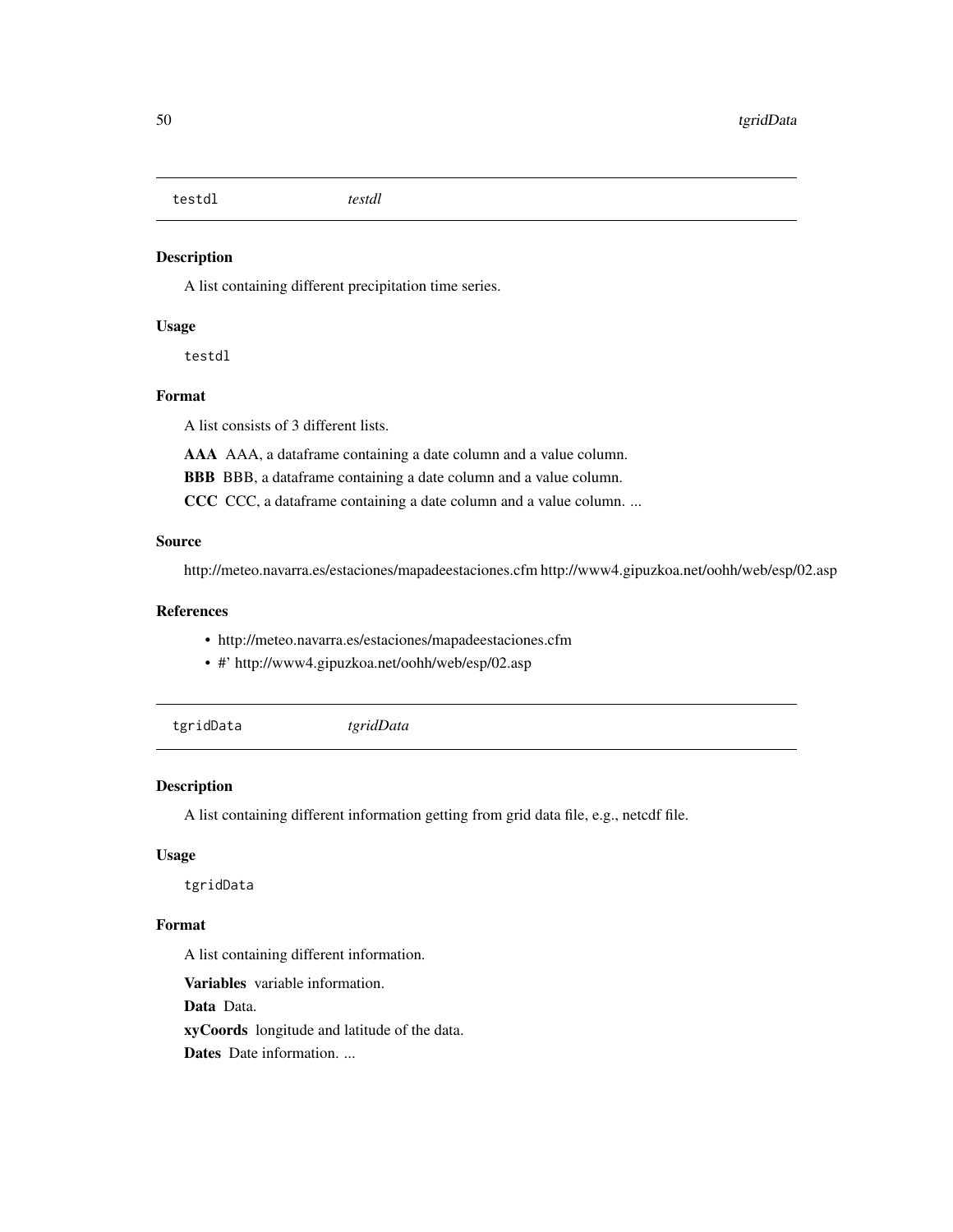#### <span id="page-50-0"></span>writeNcdf 51

#### Source

http://www.meteo.unican.es/datasets/spain02

#### References

• Herrera, S., Ancell, R., Gutierrez, J. M., Pons, M. R., Frias, M. D., & Fernandez, J. (2012). Development and analysis of a 50-year high-resolution daily gridded precipitation dataset over Spain (Spain02). International Journal of Climatology (http://www.meteo.unican.es/datasets/spain02), 10.1002/joc.2256.

writeNcdf *Write to NetCDF file using hyfo list file*

### Description

Write to NetCDF file using hyfo list file

#### Usage

```
writeNcdf(gridData, filePath, missingValue = 1e+20, tz = "GMT",
  units = NULL, version = 3)
```
#### Arguments

| gridData     | A hyfo list file from load Ncd f                                                                                                                                                                                                                                        |
|--------------|-------------------------------------------------------------------------------------------------------------------------------------------------------------------------------------------------------------------------------------------------------------------------|
| filePath     | A path of the new NetCDF file, should end with ".nc"                                                                                                                                                                                                                    |
| missingValue | A number representing the missing value in the NetCDF file, default is 1e20 #'<br>@param tz A string representing the time zone, default is GMT, if you know<br>what time zone is you can assign it in the argument. If $tz = ''$ , current time<br>zone will be taken. |
| tz           | time zone, default is "GMT"                                                                                                                                                                                                                                             |
| units        | A string showing in which unit you are putting in the NetCDF file, it can be<br>seconds or days and so on. If not specified, the function will pick up the possible<br>largest time units from c('weeks', 'days', 'hours', 'mins', 'secs')                              |
| version      | nedf file versions, default is 3, if 4 is chosen, output file will be foreced to version<br>4.                                                                                                                                                                          |

#### Value

An NetCDF version 3 file.

### References

- David Pierce (2015). ncdf4: Interface to Unidata netCDF (Version 4 or Earlier) Format Data Files. R package version 1.14.1. https://CRAN.R-project.org/package=ncdf4
- Santander MetGroup (2015). ecomsUDG.Raccess: R interface to the ECOMS User Data Gateway. R package version 2.2-6. http://meteo.unican.es/ecoms-udg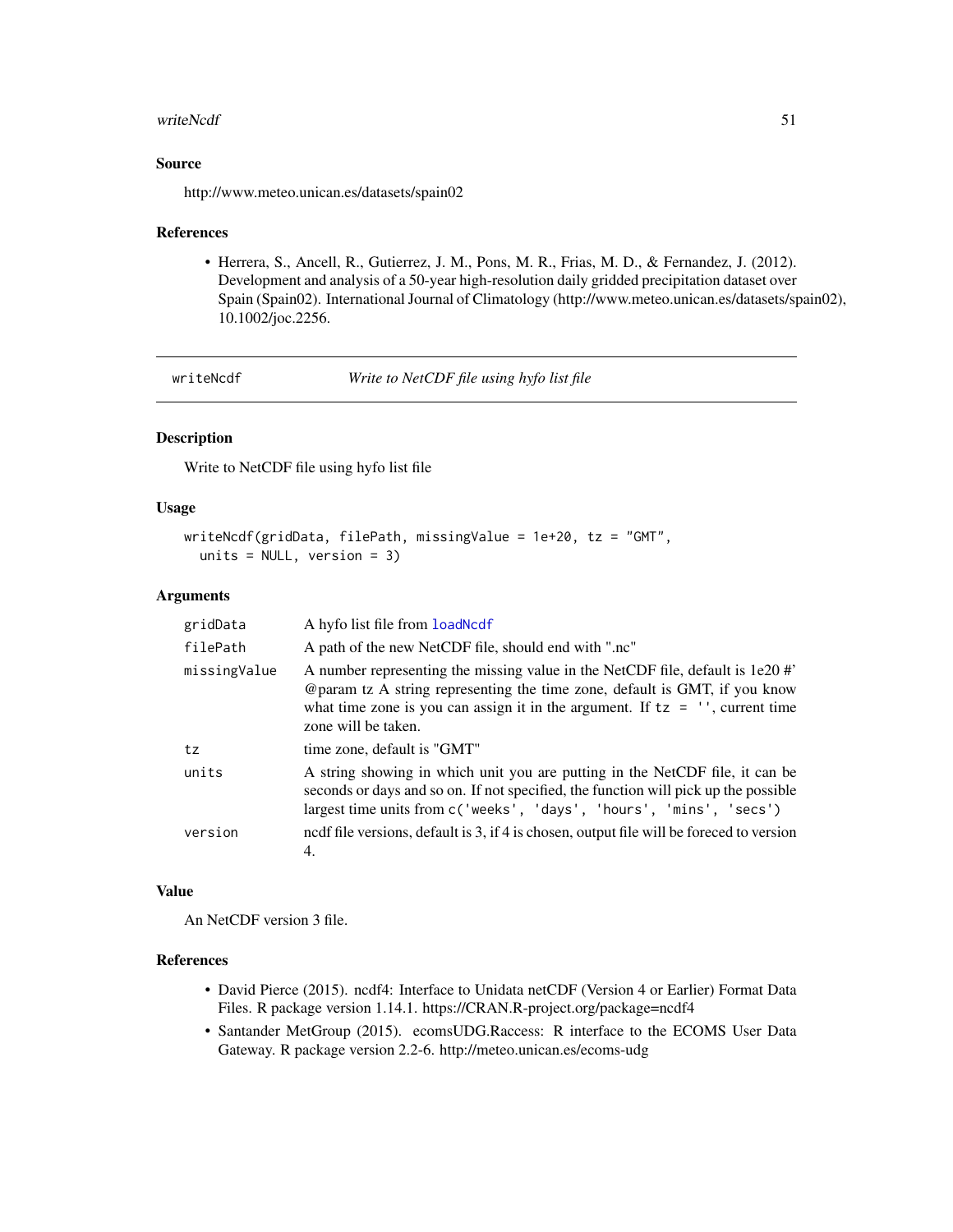### Examples

```
# First open the test NETcDF file.
filePath <- system.file("extdata", "tnc.nc", package = "hyfo")
```
# Then if you don't know the variable name, you can use \code{getNcdfVar} to get variable name varname <- getNcdfVar(filePath)

nc <- loadNcdf(filePath, varname)

# Then write to your work directory

```
writeNcdf(nc, 'test.nc')
```
# More examples can be found in the user manual on https://yuanchao-xu.github.io/hyfo/